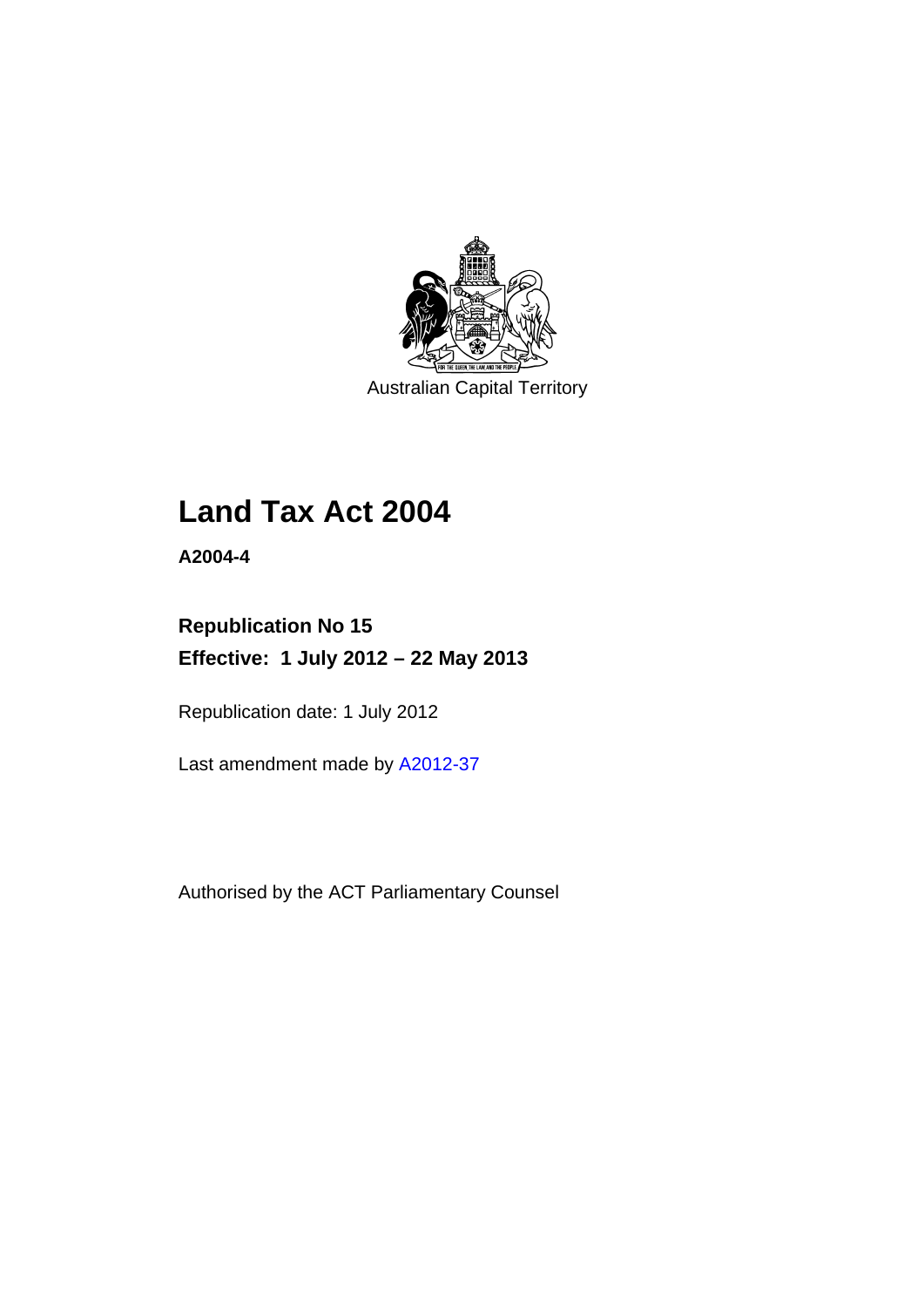### **About this republication**

#### **The republished law**

This is a republication of the *Land Tax Act 2004* (including any amendment made under the *[Legislation Act 2001](http://www.legislation.act.gov.au/a/2001-14)*, part 11.3 (Editorial changes)) as in force on 1 July 2012*.* It also includes any commencement, amendment, repeal or expiry affecting this republished law to 1 July 2012.

The legislation history and amendment history of the republished law are set out in endnotes 3 and 4.

#### **Kinds of republications**

The Parliamentary Counsel's Office prepares 2 kinds of republications of ACT laws (see the ACT legislation register at [www.legislation.act.gov.au](http://www.legislation.act.gov.au/)):

- authorised republications to which the *[Legislation Act 2001](http://www.legislation.act.gov.au/a/2001-14)* applies
- unauthorised republications.

The status of this republication appears on the bottom of each page.

#### **Editorial changes**

The *[Legislation Act 2001](http://www.legislation.act.gov.au/a/2001-14)*, part 11.3 authorises the Parliamentary Counsel to make editorial amendments and other changes of a formal nature when preparing a law for republication. Editorial changes do not change the effect of the law, but have effect as if they had been made by an Act commencing on the republication date (see *[Legislation Act 2001](http://www.legislation.act.gov.au/a/2001-14)*, s 115 and s 117). The changes are made if the Parliamentary Counsel considers they are desirable to bring the law into line, or more closely into line, with current legislative drafting practice.

This republication does not include amendments made under part 11.3 (see endnote 1).

#### **Uncommenced provisions and amendments**

If a provision of the republished law has not commenced, the symbol  $\mathbf{U}$  appears immediately before the provision heading. Any uncommenced amendments that affect this republished law are accessible on the ACT legislation register [\(www.legislation.act.gov.au\)](http://www.legislation.act.gov.au/). For more information, see the home page for this law on the register.

#### **Modifications**

If a provision of the republished law is affected by a current modification, the symbol  $\mathbf{M}$ appears immediately before the provision heading. The text of the modifying provision appears in the endnotes. For the legal status of modifications, see the *[Legislation Act 2001](http://www.legislation.act.gov.au/a/2001-14)*, section 95.

#### **Penalties**

At the republication date, the value of a penalty unit for an offence against this law is \$110 for an individual and \$550 for a corporation (see *[Legislation Act 2001](http://www.legislation.act.gov.au/a/2001-14)*, s 133).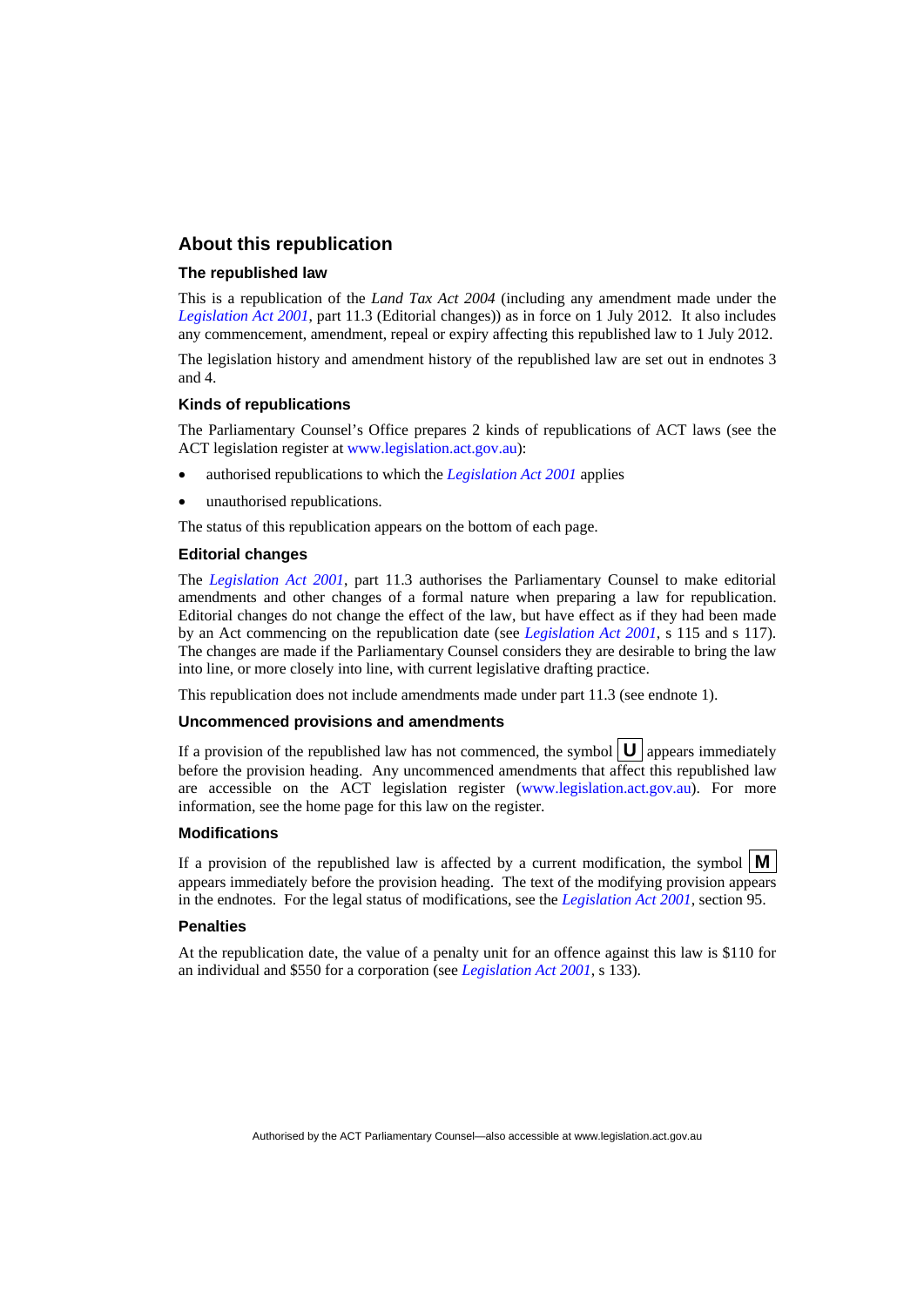

**Land Tax Act 2004** 

# **Contents**

|                             |                                                       | Page       |
|-----------------------------|-------------------------------------------------------|------------|
| Part 1                      | <b>Preliminary</b>                                    |            |
| 1                           | Name of Act                                           | 2          |
| 3                           | Dictionary                                            | 2          |
| 4                           | <b>Notes</b>                                          | 2          |
| 5                           | Offences against Act-application of Criminal Code etc | 3          |
| Part 2                      | Imposition and payment of land tax                    |            |
| 6                           | Pt 2 subject to pt 4                                  | 4          |
| 7                           | Definitions for pt 2                                  | 4          |
| 8                           | When is something rented for pt 2?                    | 5          |
| 9                           | Imposition of land tax                                | 6          |
| 10                          | Land exempted from s 9 generally                      | 7          |
| 11                          | Land exempted from land tax                           | 9          |
| 12                          | Application for compassionate case exemption          | 10         |
| 13                          | Decision on compassionate application                 | 11         |
| R <sub>15</sub><br>01/07/12 | Land Tax Act 2004                                     | contents 1 |
|                             | Effective: 01/07/12-22/05/13                          |            |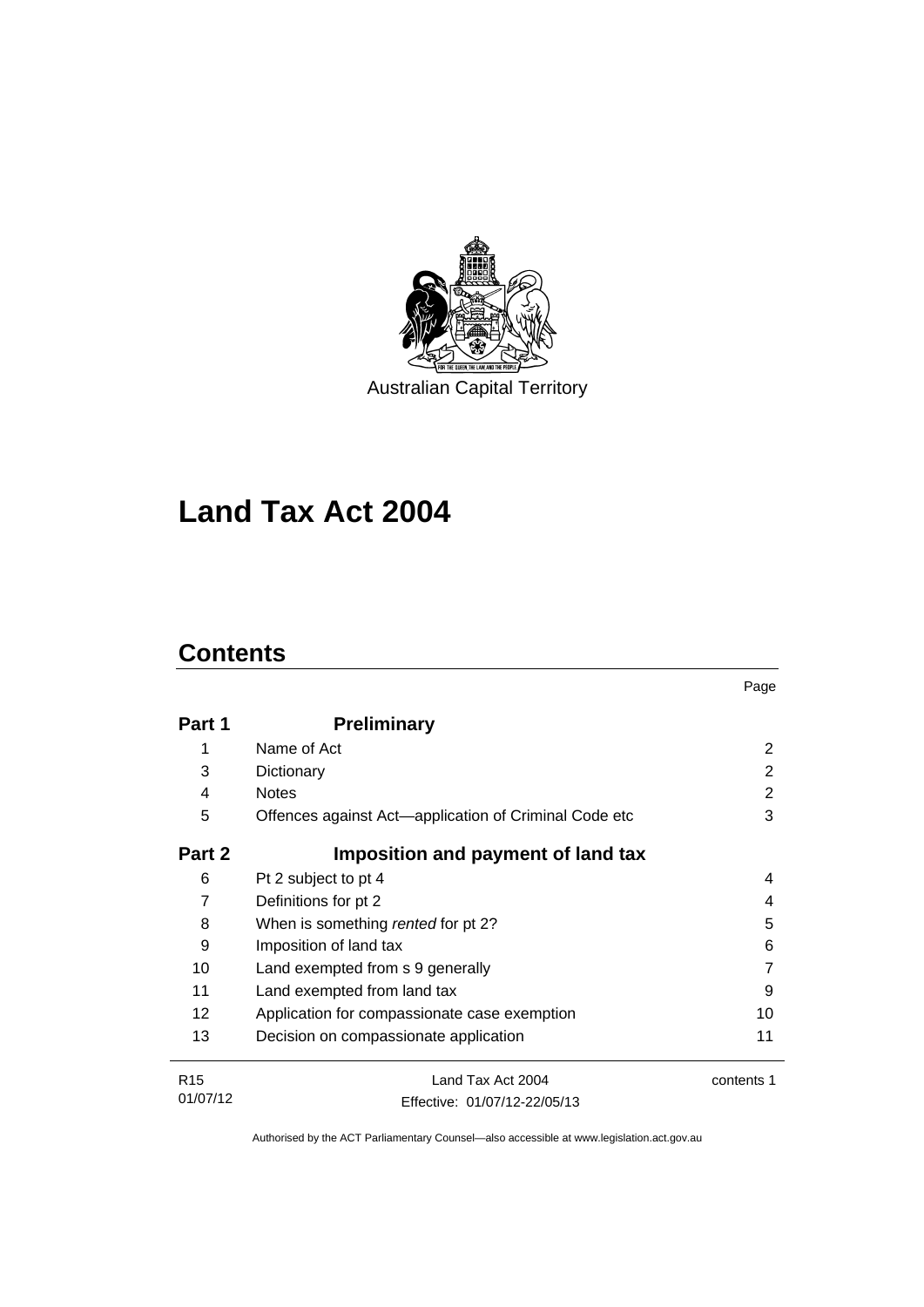| Contents            |                                                                                  |          |
|---------------------|----------------------------------------------------------------------------------|----------|
|                     |                                                                                  | Page     |
| 14                  | Commissioner to be told if residential land rented                               | 11       |
| 14A                 | Commissioner to be told if residential land owned by an individual as<br>trustee | 13       |
| 15                  | Multiple dwellings                                                               | 13       |
| 16                  | Land partly owned by corporation or trustee                                      | 14       |
| 17                  | Payment of land tax                                                              | 15       |
| 18                  | Land tax for part of quarter                                                     | 16       |
| Part 3              | <b>Enforcement</b>                                                               |          |
| 19                  | Interest payable on overdue land tax                                             | 17       |
| 19A                 | Interest and penalty tax payable on land tax if no disclosure                    | 18       |
| 20                  | Charge of land tax on rateable land                                              | 19       |
| 21                  | Notice of land tax in arrears                                                    | 19       |
| 22                  | Unoccupied land-letting for unpaid land tax                                      | 20       |
| 23                  | Entitlement to possession of land held by commissioner                           | 21       |
| 24                  | Sale of land for nonpayment of land tax                                          | 22       |
| 25                  | Application may relate to more than 1 parcel                                     | 25       |
| Part 4              | <b>Unit subdivisions</b>                                                         |          |
| <b>Division 4.1</b> | Application of Act to unit subdivisions                                          |          |
| 26                  | Unit subdivisions                                                                | 27       |
| 27                  | Unit subdivisions-land tax                                                       | 27       |
| <b>Division 4.2</b> | Certain proposed unit subdivisions                                               |          |
| 28                  | Meaning of qualifying parcel of land for div 4.2                                 | 28       |
| 29                  | When div 4.2 applies to parcel of land                                           | 29       |
| 30                  | Imposition of land tax-qualifying parcels of land                                | 29       |
| 31                  | End of application of div 4.2                                                    | 30       |
| 32                  | Reassessment-completion of development                                           | 31       |
| 33                  | Reassessment-noncompletion of development                                        | 31       |
| Part 5              | <b>Exemptions, remissions and certain interest</b><br>payments                   |          |
| 34                  | Exemption from land tax                                                          | 33       |
| 35                  | Remission of land tax                                                            | 33       |
| 36                  | <b>Remission of interest</b>                                                     | 34       |
| contents 2          | Land Tax Act 2004                                                                | R15      |
|                     | Effective: 01/07/12-22/05/13                                                     | 01/07/12 |

Effective: 01/07/12-22/05/13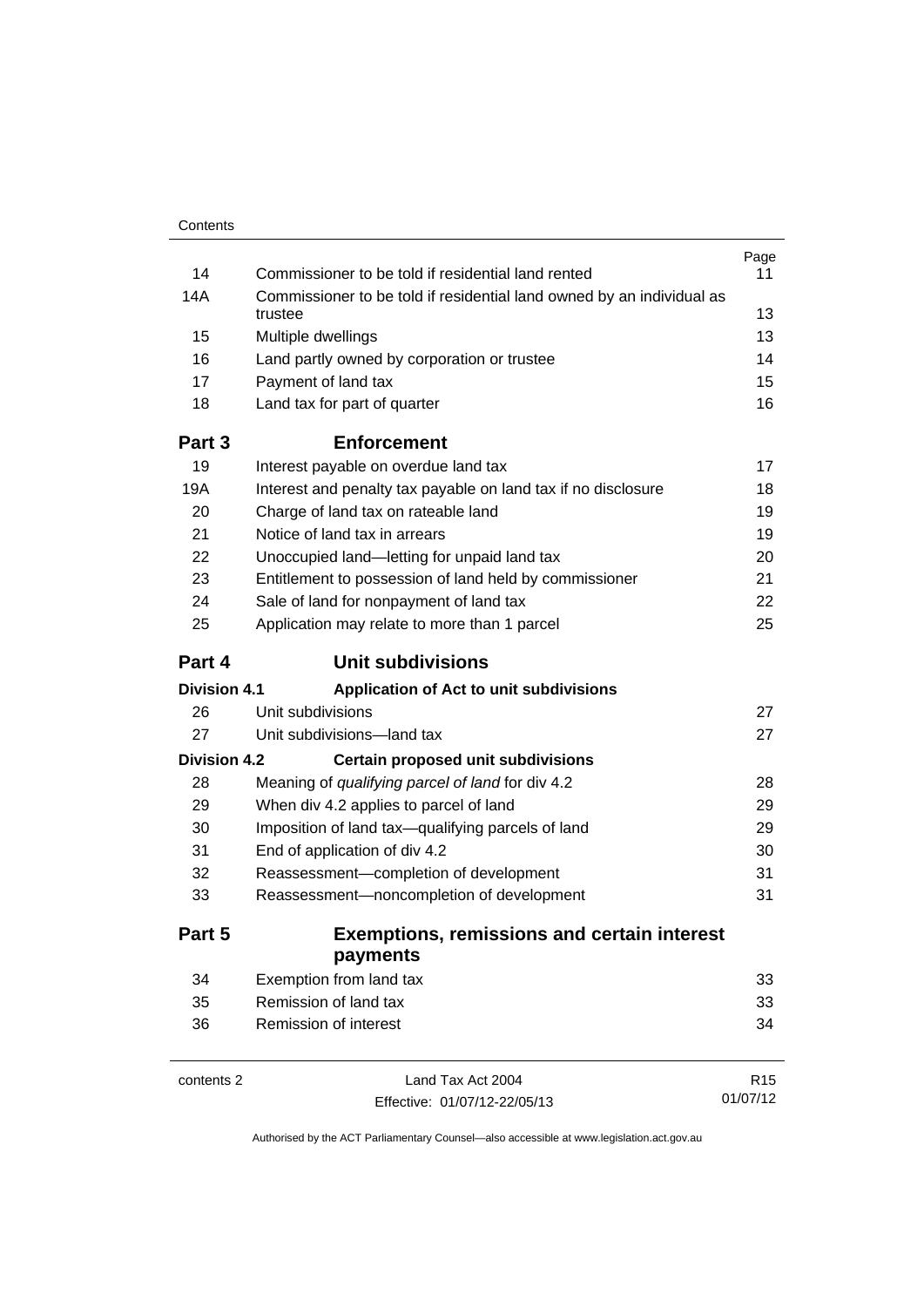| 37     | Interest on refund                             | Page<br>34 |
|--------|------------------------------------------------|------------|
| Part 6 | <b>Miscellaneous</b>                           |            |
| 38     | Objections                                     | 35         |
| 39     | Review of decisions by ACAT                    | 35         |
| 40     | Working out amounts with fractions for Act     | 36         |
| 41     | Certificate of land tax and other charges      | 36         |
| 42     | Statement of amounts payable and payments made | 37         |
| 43     | Determination of fees                          | 37         |
| 44     | Regulation-making power                        | 38         |
|        |                                                |            |

# **Dictionary** [39](#page-44-0)

#### **[Endnotes](#page-48-0)**

|   |   | About the endnotes     | 43 |
|---|---|------------------------|----|
|   | 2 | Abbreviation key       | 43 |
|   | 3 | Legislation history    | 44 |
| 4 |   | Amendment history      | 46 |
|   | 5 | Earlier republications | 48 |
|   |   |                        |    |

**Contents**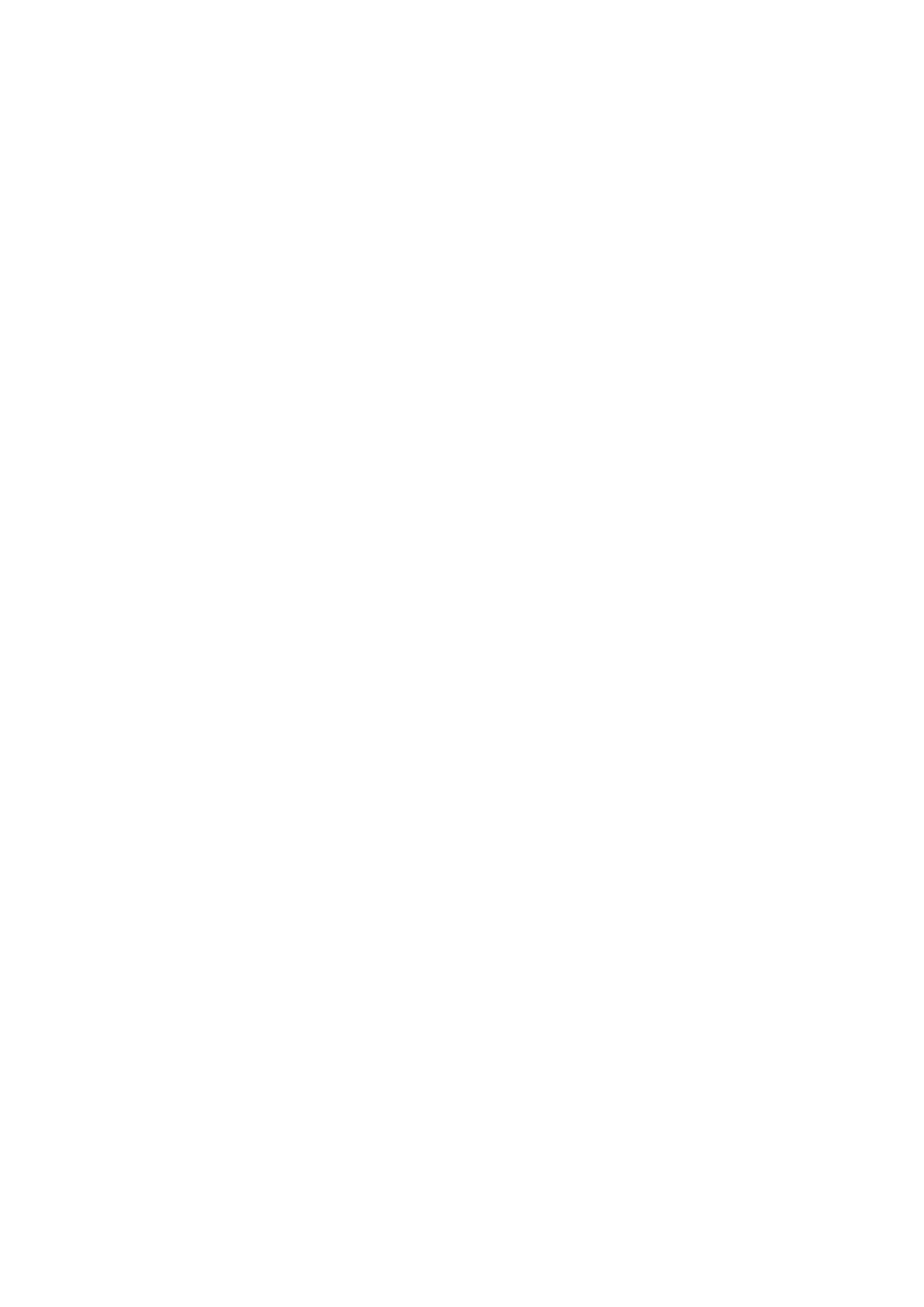

# **Land Tax Act 2004**

An Act about land tax

l

R15 01/07/12

Land Tax Act 2004 Effective: 01/07/12-22/05/13 page 1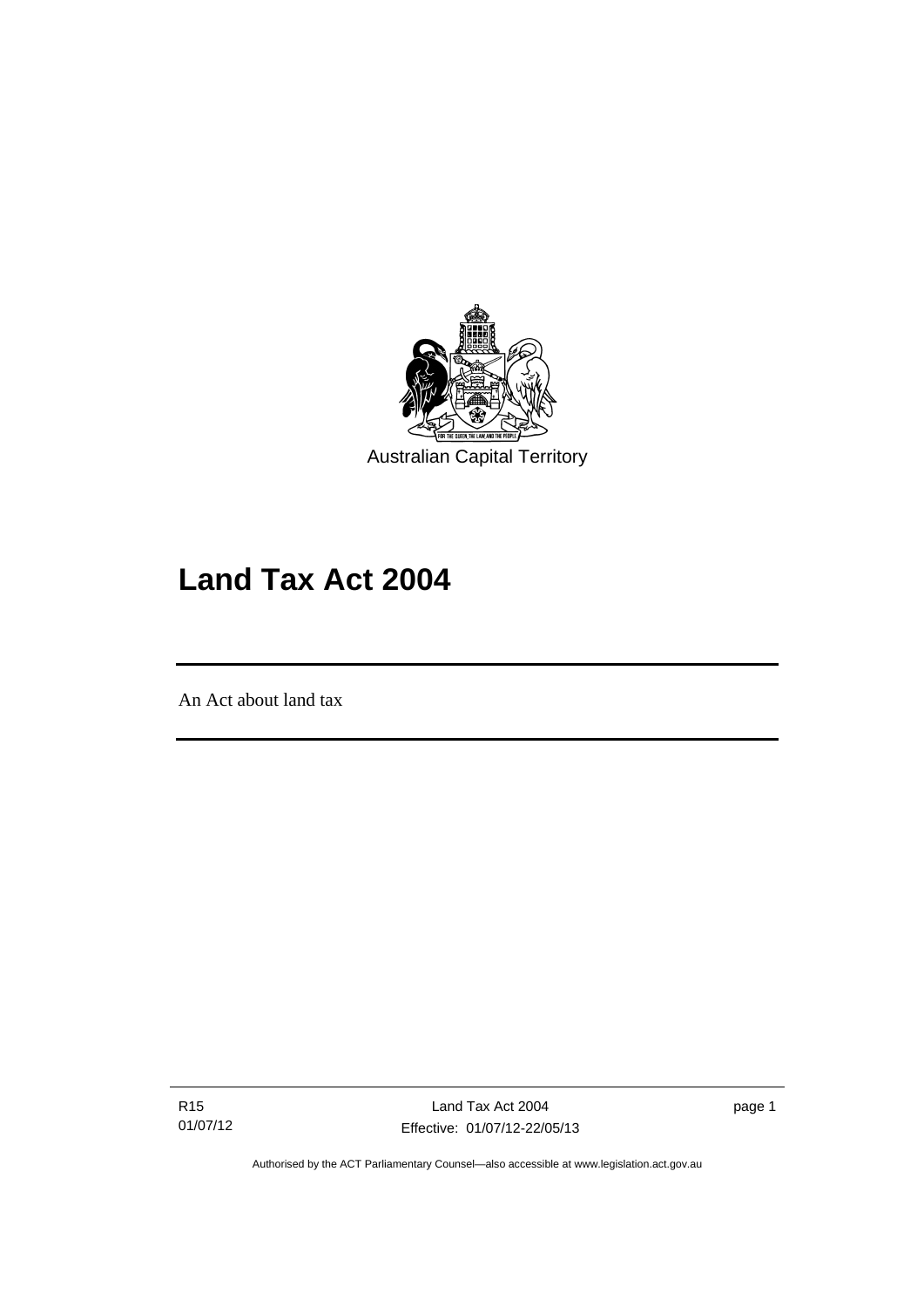#### Part 1 **Preliminary**

Section 1

# <span id="page-7-0"></span>**Part 1** Preliminary

### <span id="page-7-1"></span>**1 Name of Act**

This Act is the *Land Tax Act 2004*.

*Note* This Act is a *tax law* under the Taxation Administration Act. As a tax law, this Act is subject to provisions of the Taxation Administration Act about the administration and enforcement of tax laws generally.

### <span id="page-7-2"></span>**3 Dictionary**

The dictionary at the end of this Act is part of this Act.

*Note 1* The dictionary at the end of this Act defines certain terms used in this Act, and includes references (*signpost definitions*) to other terms defined elsewhere.

> For example, the signpost definition '*unit subdivision*—see the *[Rates](http://www.legislation.act.gov.au/a/2004-3)  [Act 2004](http://www.legislation.act.gov.au/a/2004-3)*, dictionary.' means that the term 'unit subdivision' is defined in that dictionary and the definition applies to this Act.

*Note* 2 A definition in the dictionary (including a signpost definition) applies to the entire Act unless the definition, or another provision of the Act, provides otherwise or the contrary intention otherwise appears (see [Legislation Act,](http://www.legislation.act.gov.au/a/2001-14)  $s$  155 and  $s$  156 (1)).

### <span id="page-7-3"></span>**4 Notes**

A note included in this Act is explanatory and is not part of this Act.

*Note* See [Legislation Act,](http://www.legislation.act.gov.au/a/2001-14) s 127 (1), (4) and (5) for the legal status of notes.

Authorised by the ACT Parliamentary Counsel—also accessible at www.legislation.act.gov.au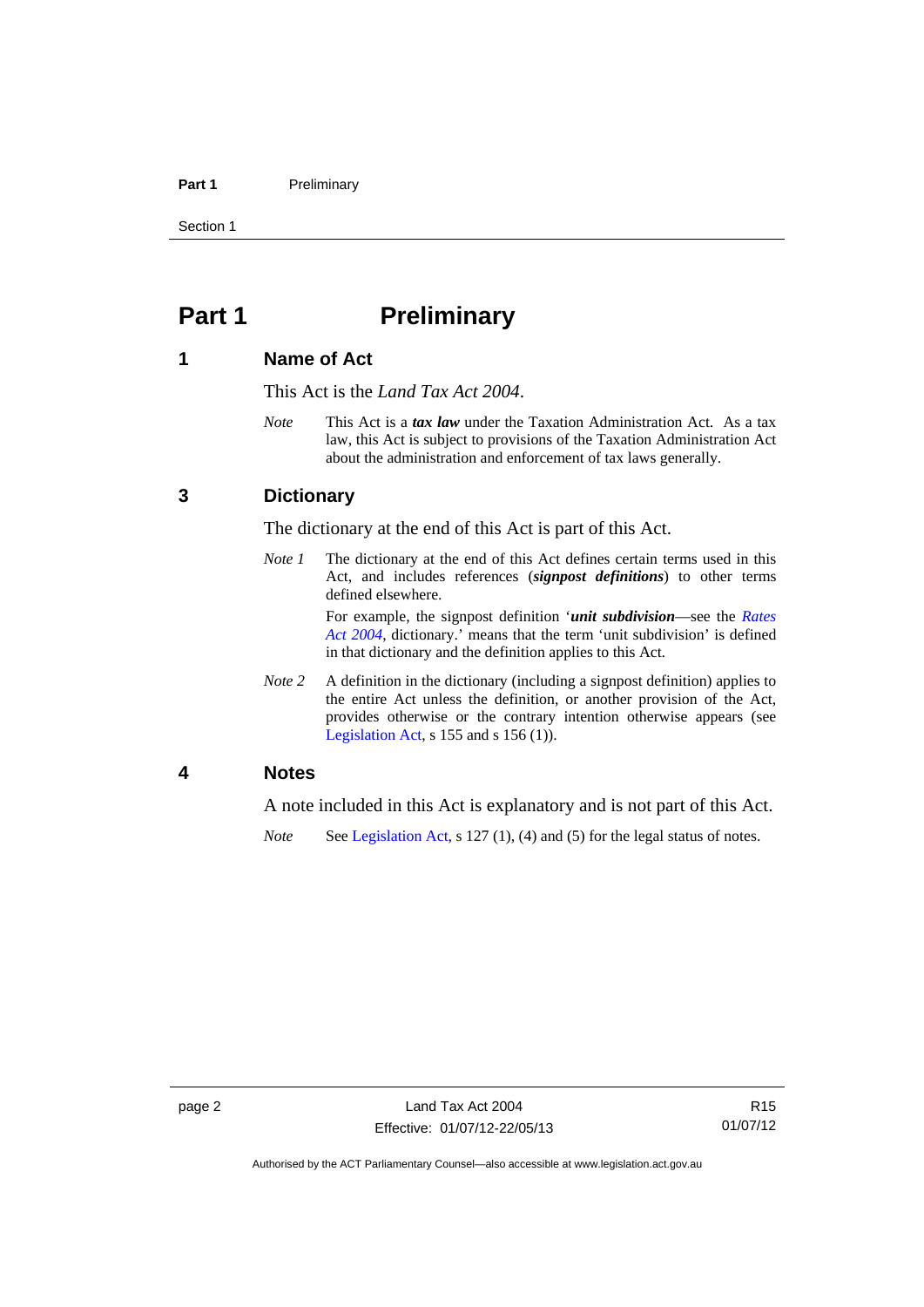### <span id="page-8-0"></span>**5 Offences against Act—application of Criminal Code etc**

Other legislation applies in relation to offences against this Act.

#### *Note 1 Criminal Code* The [Criminal Code](http://www.legislation.act.gov.au/a/2002-51), ch 2 applies to all offences against this Act (see Code, pt 2.1). The chapter sets out the general principles of criminal responsibility (including burdens of proof and general defences), and defines terms used for offences to which the Code applies (eg *conduct*, *intention*, *recklessness* and *strict liability*).

*Note 2 Penalty units* 

The [Legislation Act](http://www.legislation.act.gov.au/a/2001-14), s 133 deals with the meaning of offence penalties that are expressed in penalty units.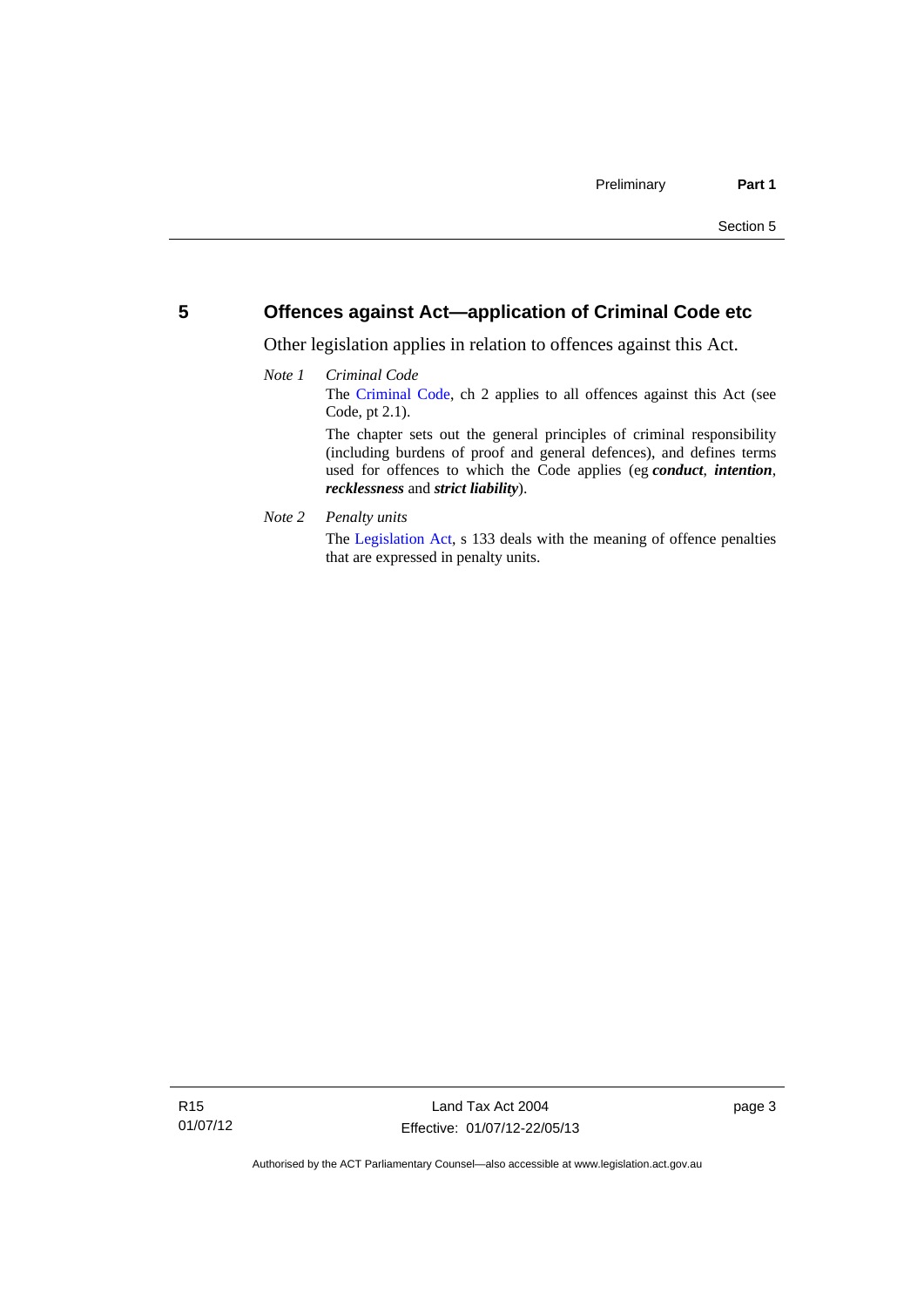# <span id="page-9-0"></span>**Part 2 Imposition and payment of land tax**

#### <span id="page-9-1"></span>**6 Pt 2 subject to pt 4**

This part is subject to part 4 (Unit subdivisions).

### <span id="page-9-2"></span>**7 Definitions for pt 2**

In this part:

*rent* means valuable consideration for which a tenant is liable under a tenancy agreement in relation to the tenancy or a period of the tenancy.

#### *tenancy agreement*—

- (a) means an agreement under which a person grants to someone else for value a right of occupation of a parcel of land for use as a residence—
	- (i) whether the right of occupation is exclusive or not; and
	- (ii) whether the agreement is express or implied; and
	- (iii) whether the agreement is in writing, is oral, or is partly in writing and partly oral; but
- (b) does not include an agreement giving a right of occupation only as a boarder or lodger.

*tenant* means a person with a right of occupation under a tenancy agreement.

*trustee* does not include—

- (a) in relation to a dead person—an executor of the will, or an administrator of the estate, of the dead person; or
- (b) a guardian or manager of the property of a person with a legal disability.

R15 01/07/12

Authorised by the ACT Parliamentary Counsel—also accessible at www.legislation.act.gov.au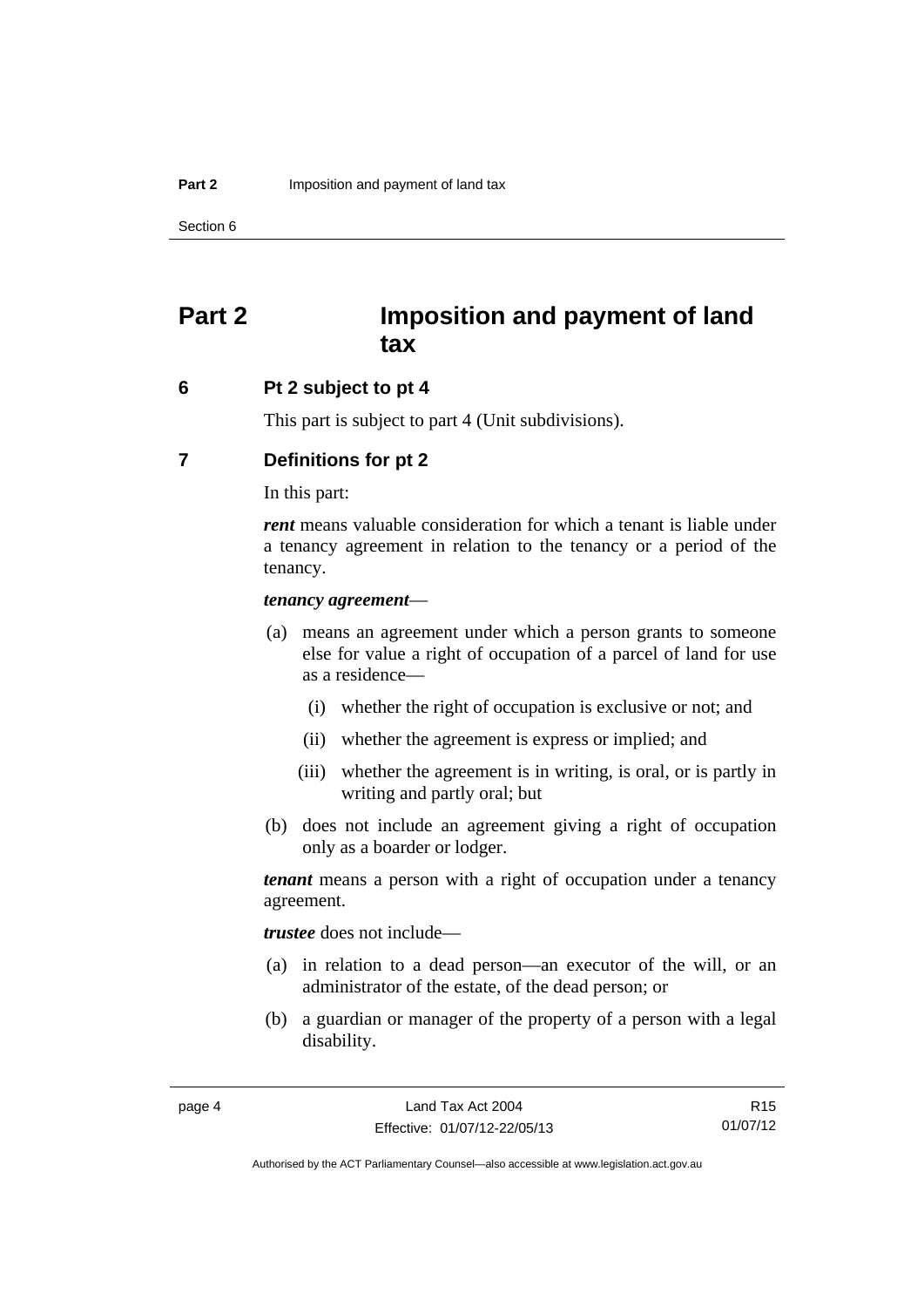### <span id="page-10-0"></span>**8 When is something** *rented* **for pt 2?**

 (1) For this part, a parcel of land or dwelling is not taken to be *rented* only because a tenant is liable to pay for rates, land tax, repairs, maintenance or insurance in relation to the parcel or dwelling.

*Note* For provision about multiple dwellings on a parcel of land, see s 15.

- (2) For this part, a parcel of land or dwelling is taken to be *rented* if it is rented on the 1st day of a quarter.
- (3) For this part, a parcel of land or dwelling is taken to be *rented* on the 1st day of a quarter if—
	- (a) it is leased for residential purposes on that day; and
	- (b) it was rented at any time in the previous quarter.
- (4) However, the parcel of land or dwelling is taken not to be *rented* on the 1st day of a quarter if—
	- (a) the owner gives written notice to the commissioner before the beginning of the quarter that the parcel or dwelling will not be rented at any time in the quarter; or
	- (b) the owner gives written notice to the commissioner during the quarter that the parcel or dwelling has not been, and will not be, rented at any time in the quarter; or
	- (c) the owner gives written notice to the commissioner after the quarter that the parcel was not rented at any time in the quarter; or
	- (d) the owner gives written notice to the commissioner that the parcel or dwelling was not rented during a continuous period of at least 91 days that—
		- (i) begins in a quarter after the 1st day of the quarter; and
		- (ii) ends in the following quarter.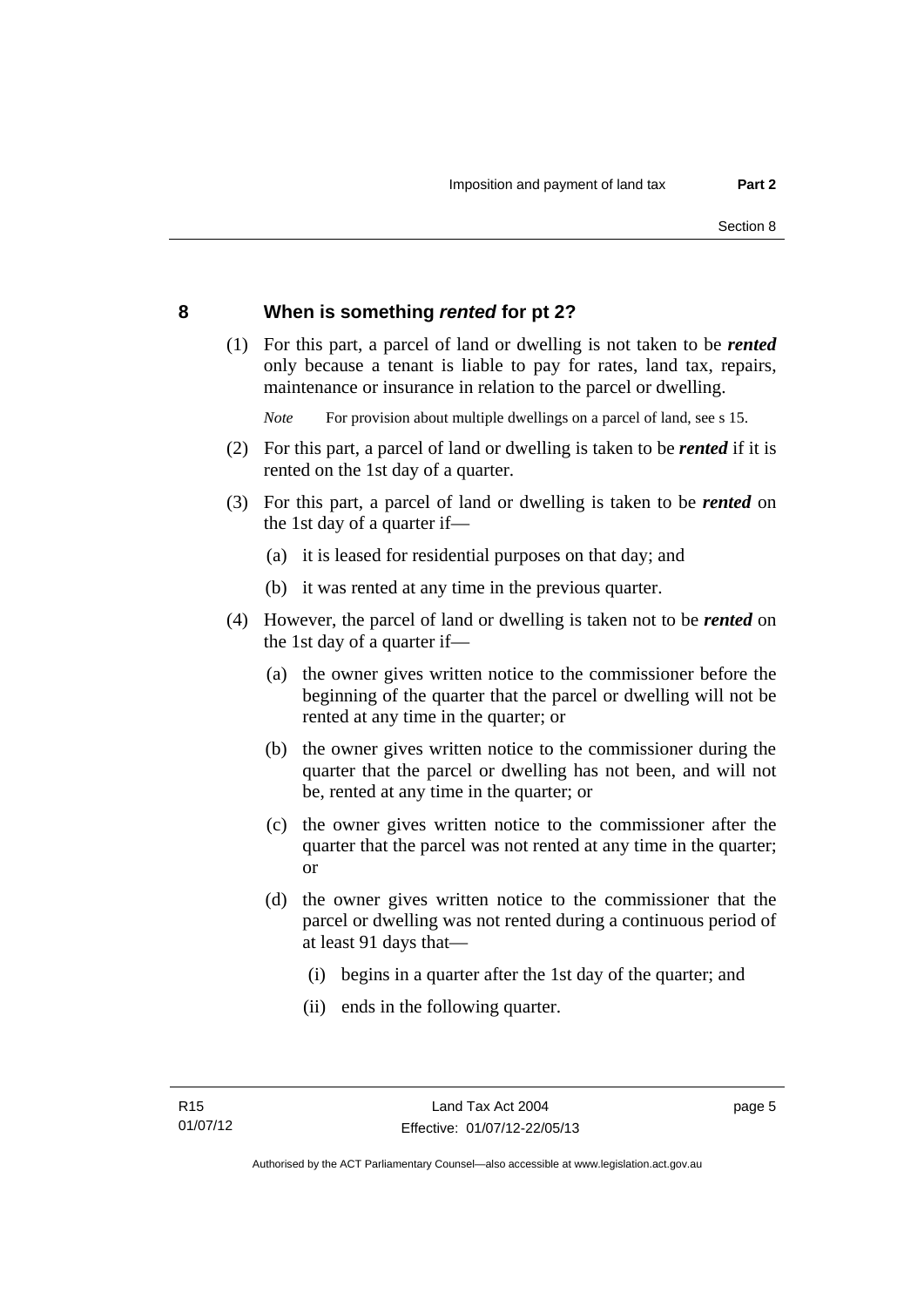Section 9

- (5) Also, if the owner of a parcel of land becomes the owner on the 1st day of a quarter or during the previous quarter, the parcel is taken to be not rented on the 1st day of the quarter unless—
	- (a) the owner advises under section 14 that the parcel is rented; or
	- (b) the commissioner is otherwise satisfied that the parcel is rented.

#### <span id="page-11-0"></span>**9 Imposition of land tax**

- (1) Land tax at the appropriate rate is imposed for a quarter on each parcel of rateable land that is—
	- (a) rented residential land; or
	- (b) residential land owned by a corporation or trustee; or
	- (c) commercial land.
- (2) The *appropriate rate* of land tax for a parcel of land is the amount worked out for the parcel as follows:

determined rate  $\times$  average unimproved value

- (3) However, land tax is not imposed on a parcel of land that is exempt under section 10 or section 11.
- (4) In this section:

*average unimproved value* means the average unimproved value of the parcel of land under the *[Rates Act 2004](http://www.legislation.act.gov.au/a/2004-3)*.

#### *commercial land*—

- (a) means rateable land that is not residential land or rural land; and
- (b) includes part of a parcel of land used for commercial purposes.

Authorised by the ACT Parliamentary Counsel—also accessible at www.legislation.act.gov.au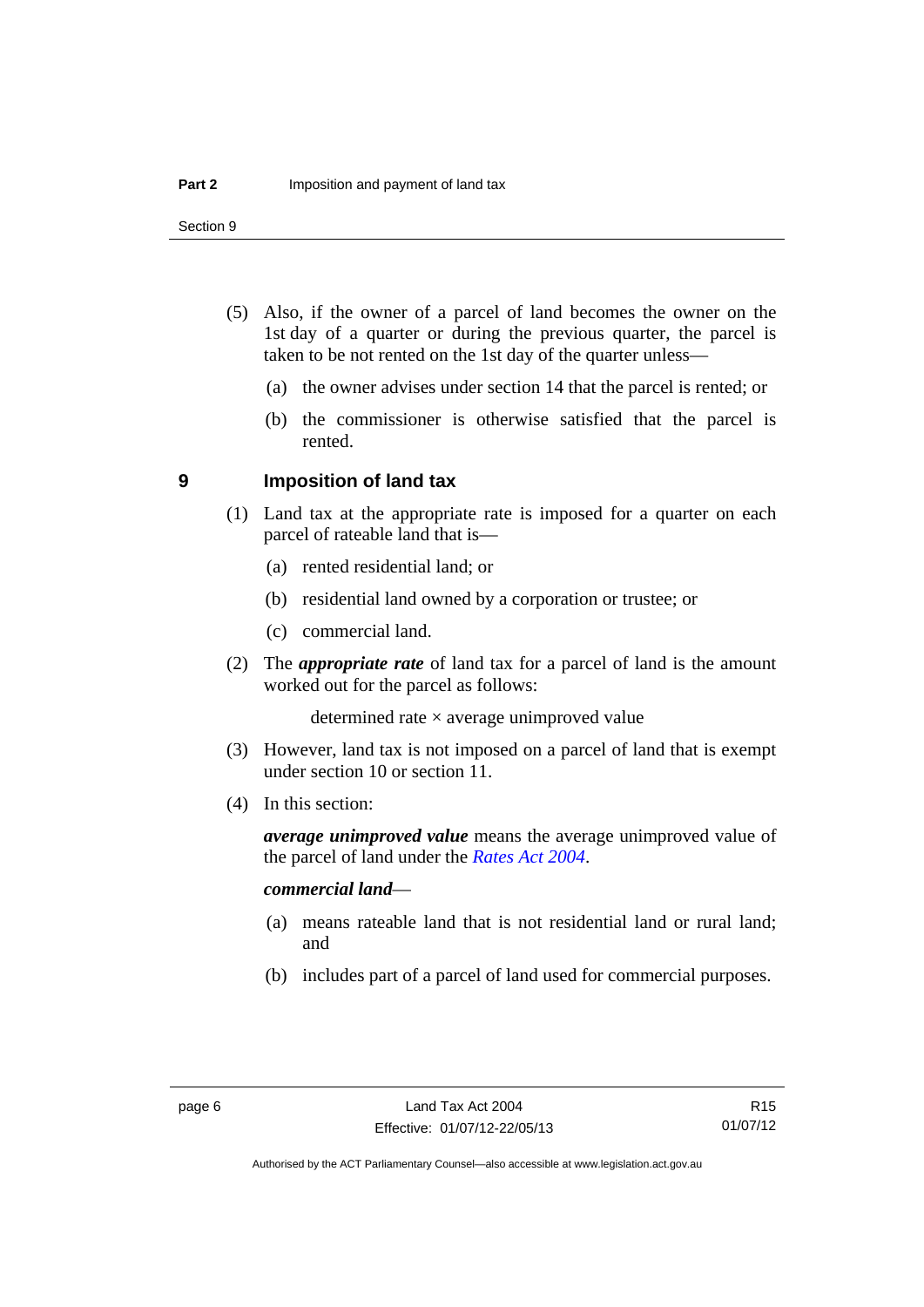*determined rate* means the rate determined under the [Taxation](http://www.legislation.act.gov.au/a/1999-4/default.asp)  [Administration Act](http://www.legislation.act.gov.au/a/1999-4/default.asp), section 139.

*Note* The power to determine a rate under the Taxation Administration Act includes the power to determine a different rate for different matters or different classes of matters (see [Legislation Act,](http://www.legislation.act.gov.au/a/2001-14) s 48).

#### <span id="page-12-0"></span>**10 Land exempted from s 9 generally**

- (1) The following parcels of land are exempt from land tax imposed under section 9:
	- (a) a parcel of residential land owned by an individual if the parcel is exempted under section 13 (Decision on compassionate application) in relation to the parcel;
	- *Note* An exemption under s 13 is for 1 year or less.
	- (b) a parcel of rural land;
	- (c) a parcel of land owned by the housing commissioner under the *[Housing Assistance Act 2007](http://www.legislation.act.gov.au/a/2007-8)*;
	- (d) a parcel of land owned or leased by an entity declared under the *[Duties Act 1999](http://www.legislation.act.gov.au/a/1999-7)*, section 73A (Transfers etc to entities for community housing);
	- (e) a parcel of land leased for a retirement village;
	- (f) a parcel of land leased for a nursing home;
	- (g) a parcel of land leased for a nursing home and a retirement village;
	- (h) a parcel of land leased by a religious institution or order to provide residential accommodation to a member of the institution or order and allow the member to perform his or her duties as a member of the institution or order;
	- (i) a parcel of land, other than a parcel of residential land leased to a corporation or trustee, being used for a purpose prescribed under the regulations.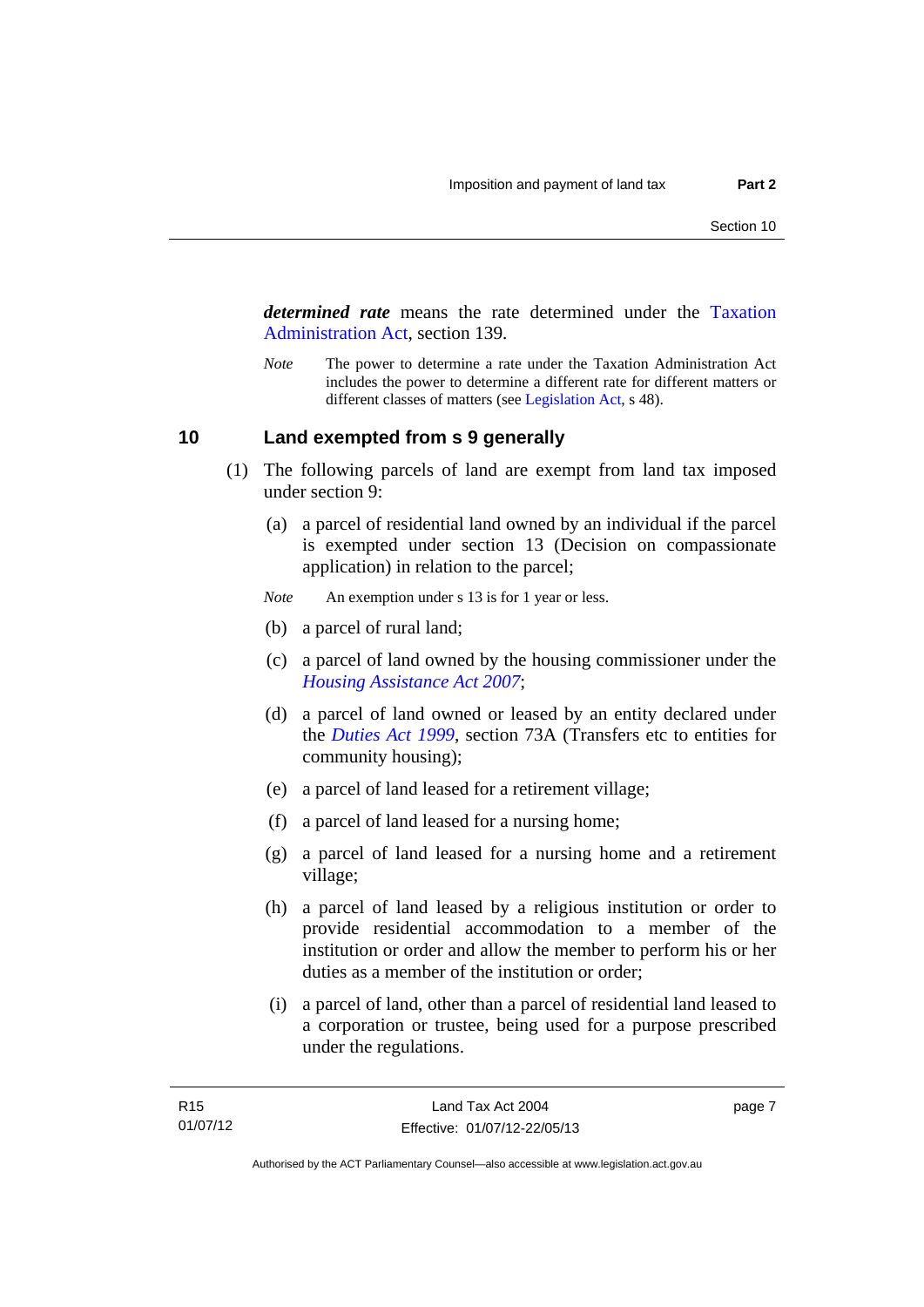(2) In this section:

*nursing home* means premises that—

- (a) are approved, or taken to be approved, as a nursing home under the *[National Health Act 1953](http://www.comlaw.gov.au/Details/C2013C00083)* (Cwlth); and
- (b) are built on land under a lease that allows the use of the land—
	- (i) for residential accommodation and nursing care for patients who, because of infirmity or illness, disease, incapacity or disability have a continuing need for nursing care; and
	- (ii) if the land is also used, or to be used, as a retirement village—for residential retirement accommodation.

*retirement village* means a complex of buildings (whether or not including hostel units)—

- (a) that is intended predominantly for retired people who are at least 55 years old, or couples, at least 1 of whom is at least 55 years old; and
- (b) each of which is, or is to be, occupied or used under a sublease, licence or other arrangement (other than a lease); and
- (c) each of which is intended, and able, to be occupied as a home; and
- (d) that is built on land under a lease that allows the use of the land—
	- (i) for residential retirement accommodation; and
	- (ii) if the land is also used, or to be used, for a nursing home—for residential accommodation and nursing care for patients who, because of infirmity or illness, disease, incapacity or disability have a continuing need for nursing care; and

Authorised by the ACT Parliamentary Counsel—also accessible at www.legislation.act.gov.au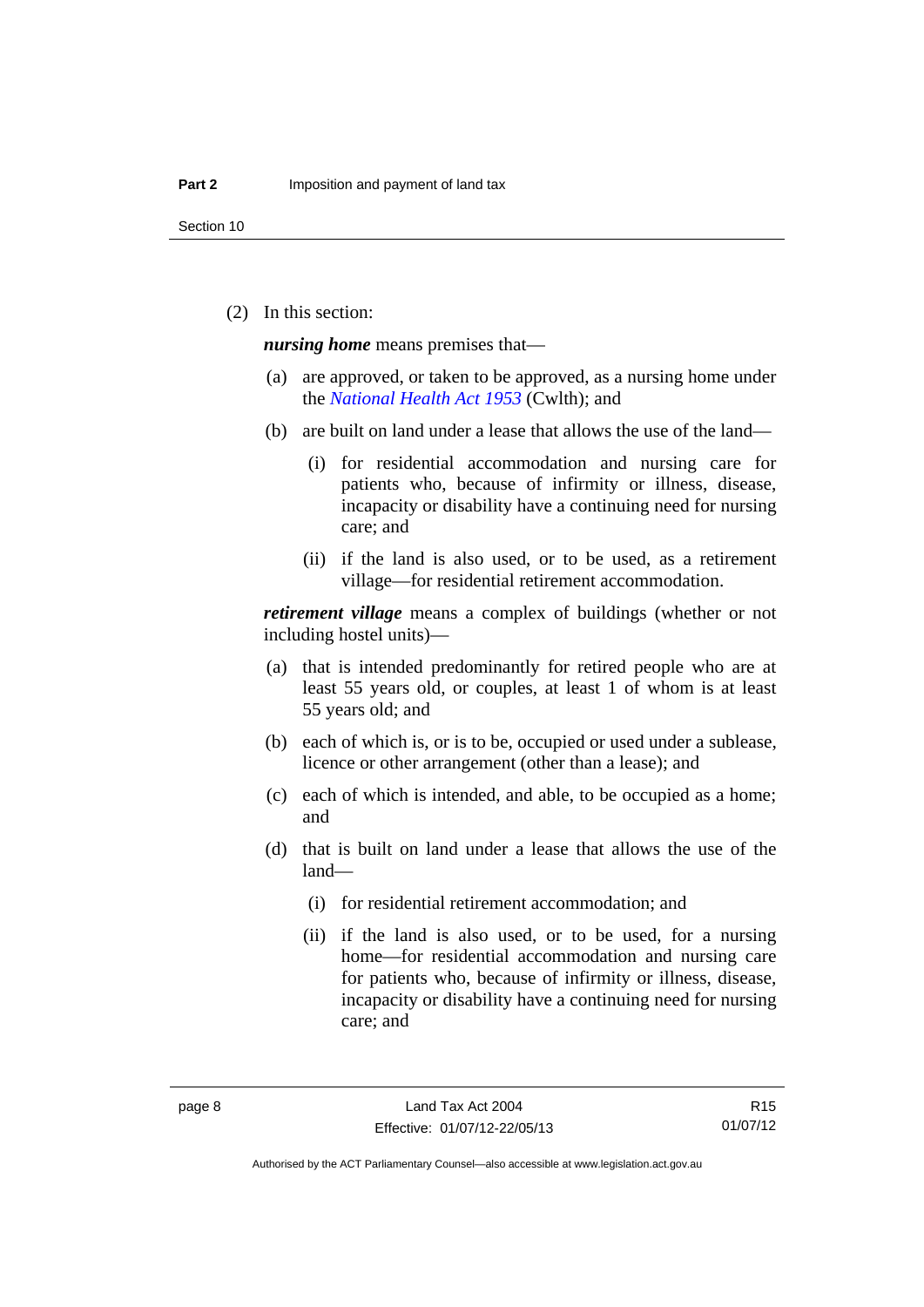- (e) from which no business activity is conducted by the lessee, other than a business connected with the conduct of—
	- (i) a retirement village; or
	- (ii) if a nursing home is also conducted under the same lease—the nursing home.

*Note* Section 15 (2) disapplies this section in certain circumstances.

### <span id="page-14-0"></span>**11 Land exempted from land tax**

- (1) The following parcels of land are exempted from land tax:
	- (a) a parcel of land held under a development lease by a corporation;
	- (b) a parcel of residential land owned by a not-for-profit housing corporation.
- (2) A parcel of land owned by a corporation carrying on business as a builder or land developer is exempt from land tax in relation to the parcel for 2 years beginning on the 1st day of the 1st quarter after the corporation becomes the owner of the parcel if—
	- (a) the parcel is used by the corporation only to construct new residential premises; and
	- (b) the new residential premises are to be sold by the corporation when finished.
- (3) In this section:

*development lease*, of land, means a lease for the development of the land by the lessee, or at the lessee's expense, by clearing, filling, grading, draining, levelling or excavating the land to make it suitable for subdivision into parcels of land to be leased.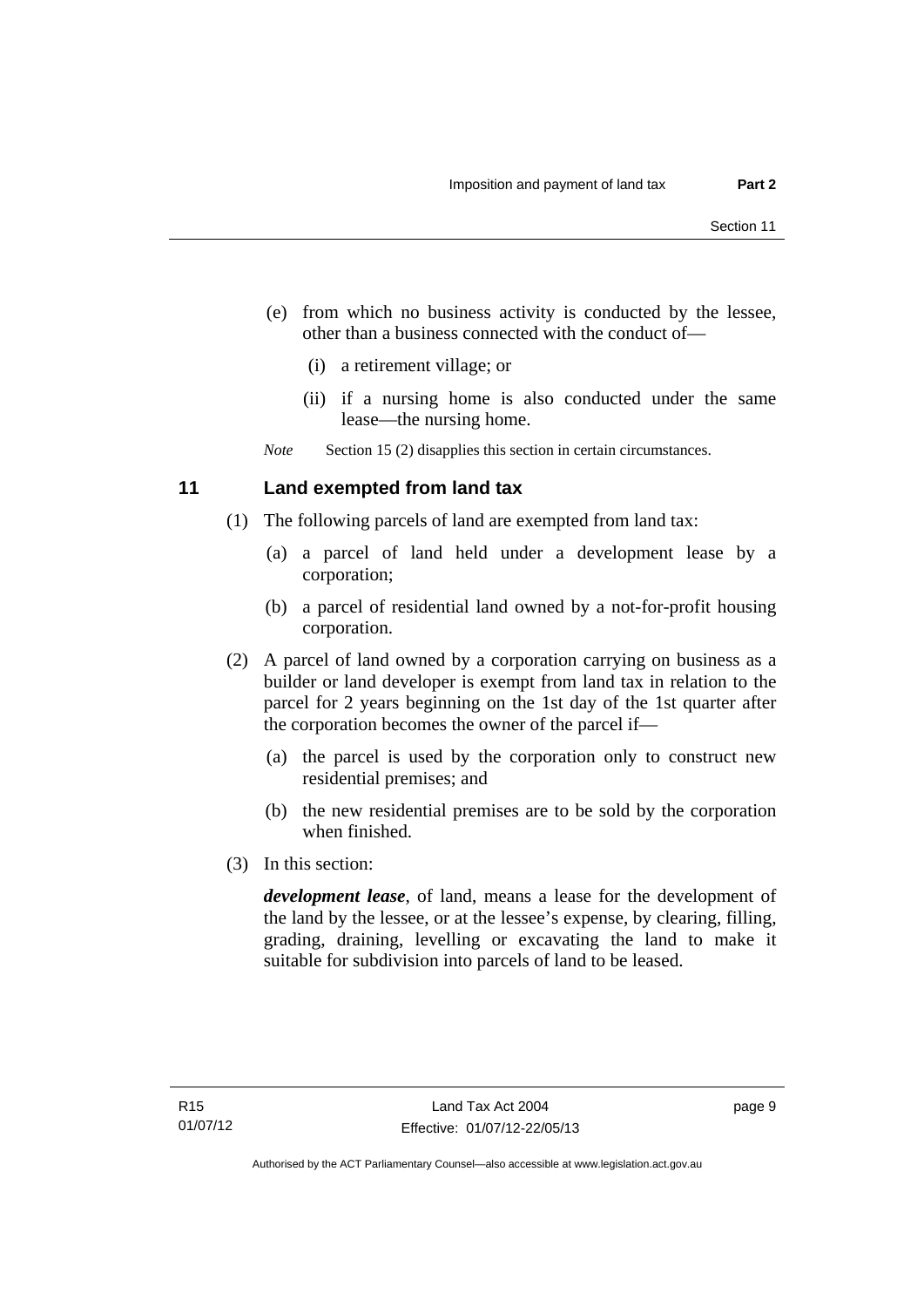*new residential premises* includes premises intended and able to be occupied as a home that—

- (a) have been created through substantial renovations of a building; or
- (b) have been built, or contain a building that has been built, to replace demolished premises on the same land.

*not-for-profit housing corporation* means a corporation registered under the [Corporations Act](http://www.comlaw.gov.au/Series/C2004A00818) or the *[Cooperatives Act 2002](http://www.legislation.act.gov.au/a/2002-45)* with a constitution that—

- (a) states that the main objective of the corporation is the provision of housing; and
- (b) prohibits the corporation from making a distribution (whether in money, property or another way) to its members.

*substantial renovations*, of a building, are renovations in which all, or substantially all, of the building is removed or replaced, whether or not the renovations involve removal or replacement of foundations, external walls, interior supporting walls, floors, roof or staircases.

*Note* Section 15 (2) disapplies this section in certain circumstances.

### <span id="page-15-0"></span>**12 Application for compassionate case exemption**

- (1) This section applies if, on the  $1<sup>st</sup>$  day of a quarter, a parcel of residential land is owned by an individual (the *owner*) and rented by a tenant.
- (2) The owner may apply in writing to the commissioner for a declaration that the parcel of land be treated as exempt from land tax on compelling compassionate grounds.
- (3) The application must set out the grounds on which it is made.

Authorised by the ACT Parliamentary Counsel—also accessible at www.legislation.act.gov.au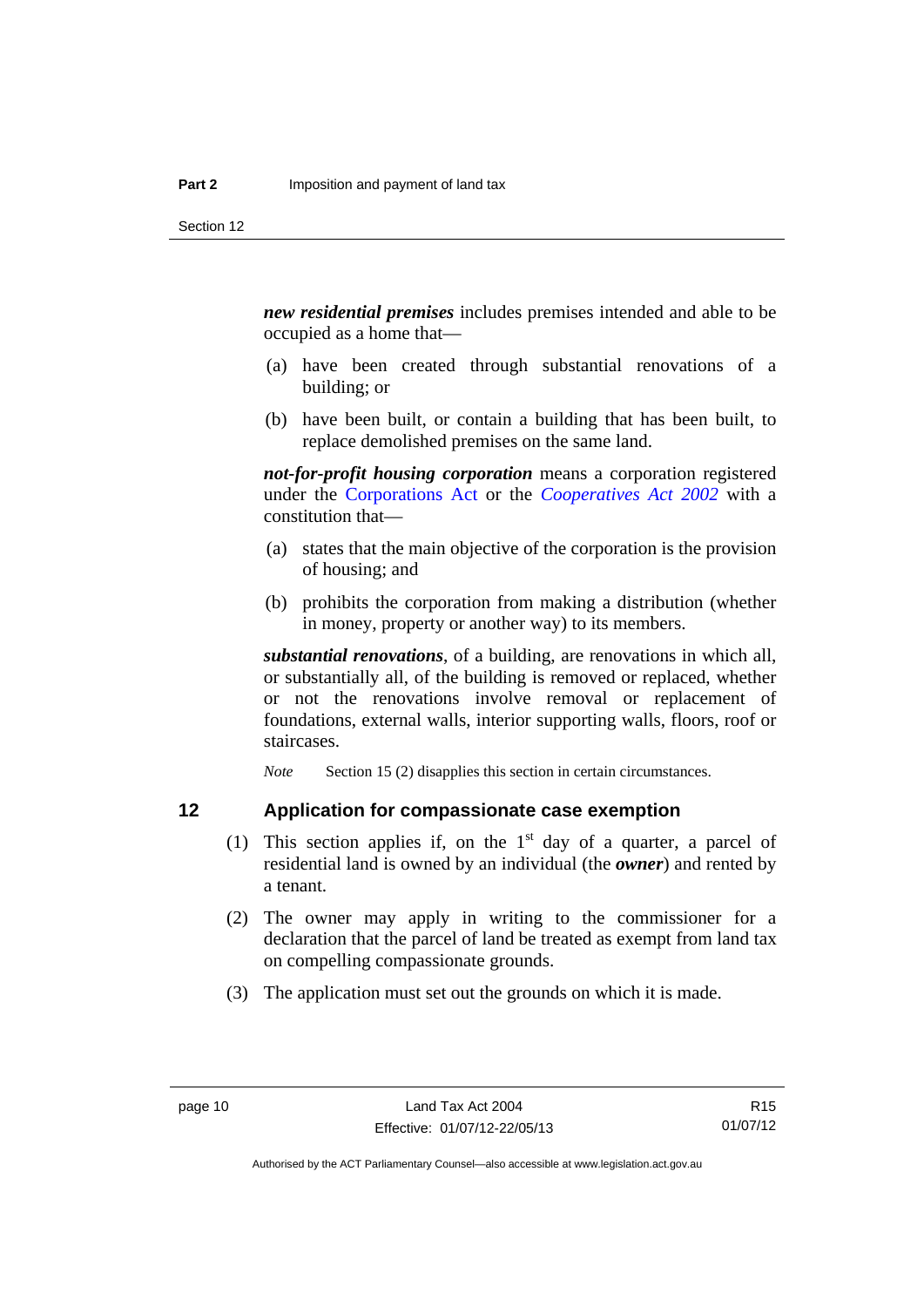### <span id="page-16-0"></span>**13 Decision on compassionate application**

- (1) On receiving an application under section 12 by the owner of a parcel of land, the commissioner must—
	- (a) if satisfied that the owner is temporarily absent because of compelling compassionate reasons and the parcel is not a parcel to which subsection (2) relates—exempt the parcel from land tax; or
	- (b) in any other case—refuse to exempt the parcel from land tax.
- (2) The commissioner must not exempt a parcel of land under this section if—
	- (a) a person carries on business as the proprietor of a boarding house on the parcel; or
	- (b) the parcel is leased to a corporation or trustee.
- (3) An exemption under subsection (1) in relation to a parcel of land must state that the parcel is exempt from land tax for a stated period of 1 year or less.
- (4) A notice of refusal under subsection (1) (b) must give reasons why the commissioner is not satisfied that the parcel should be exempt from land tax under this section.
- (5) The commissioner may, by notice given to the owner of the parcel of land, revoke an exemption under this section if satisfied that the parcel should no longer be exempted.

### <span id="page-16-1"></span>**14 Commissioner to be told if residential land rented**

- (1) This section applies in relation to a parcel of land that—
	- (a) is leased for residential purposes; and
	- (b) is rented by a tenant.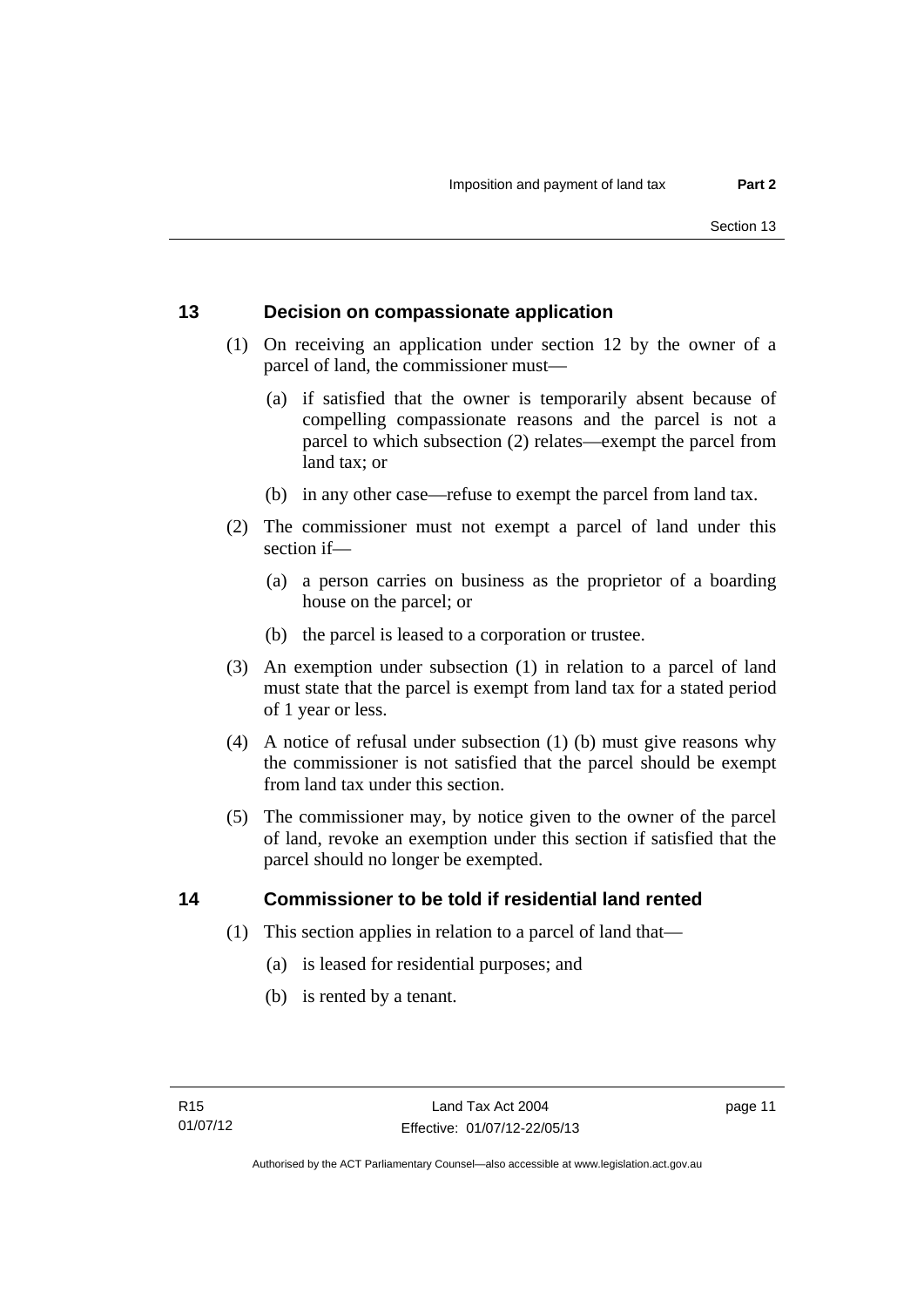- (2) A relevant person must tell the commissioner, in writing—
	- (a) that the parcel is rented; and
	- (b) when the rental began.
	- *Note 1* If a form is approved under the *[Taxation Administration Act 1999](http://www.legislation.act.gov.au/a/1999-4)*, s 139C, the form must be used.
	- *Note* 2 It is an offence to fail to notify the commissioner under this section (see *[Taxation Administration Act 1999](http://www.legislation.act.gov.au/a/1999-4)*, s 67 (2)).
	- *Note 3* It is also an offence to knowingly avoid paying, or disclosing a liability to pay, part or all of an amount of tax (see *[Taxation Administration](http://www.legislation.act.gov.au/a/1999-4)  [Act 1999](http://www.legislation.act.gov.au/a/1999-4)*, s 65 (1)).
- (3) The relevant person must tell the commissioner the information mentioned in subsection (2) not later than 30 days after—
	- (a) if there is a change of ownership of the parcel—the day the ownership changes; or
	- (b) in any other case—the day the rental begins.
- (4) This section does not apply if the owner of the parcel of land is a corporation.
- (5) In this section:

#### *relevant person* means—

- (a) the owner of the parcel of land; or
- (b) if the owner has authorised an agent to act on the owner's behalf in relation to the rental of the parcel—the agent.

#### **Examples—agent**

accountant, real estate agent, solicitor

*Note* An example is part of the Act, is not exhaustive and may extend, but does not limit, the meaning of the provision in which it appears (see [Legislation Act,](http://www.legislation.act.gov.au/a/2001-14) s 126 and s 132).

R15 01/07/12

Authorised by the ACT Parliamentary Counsel—also accessible at www.legislation.act.gov.au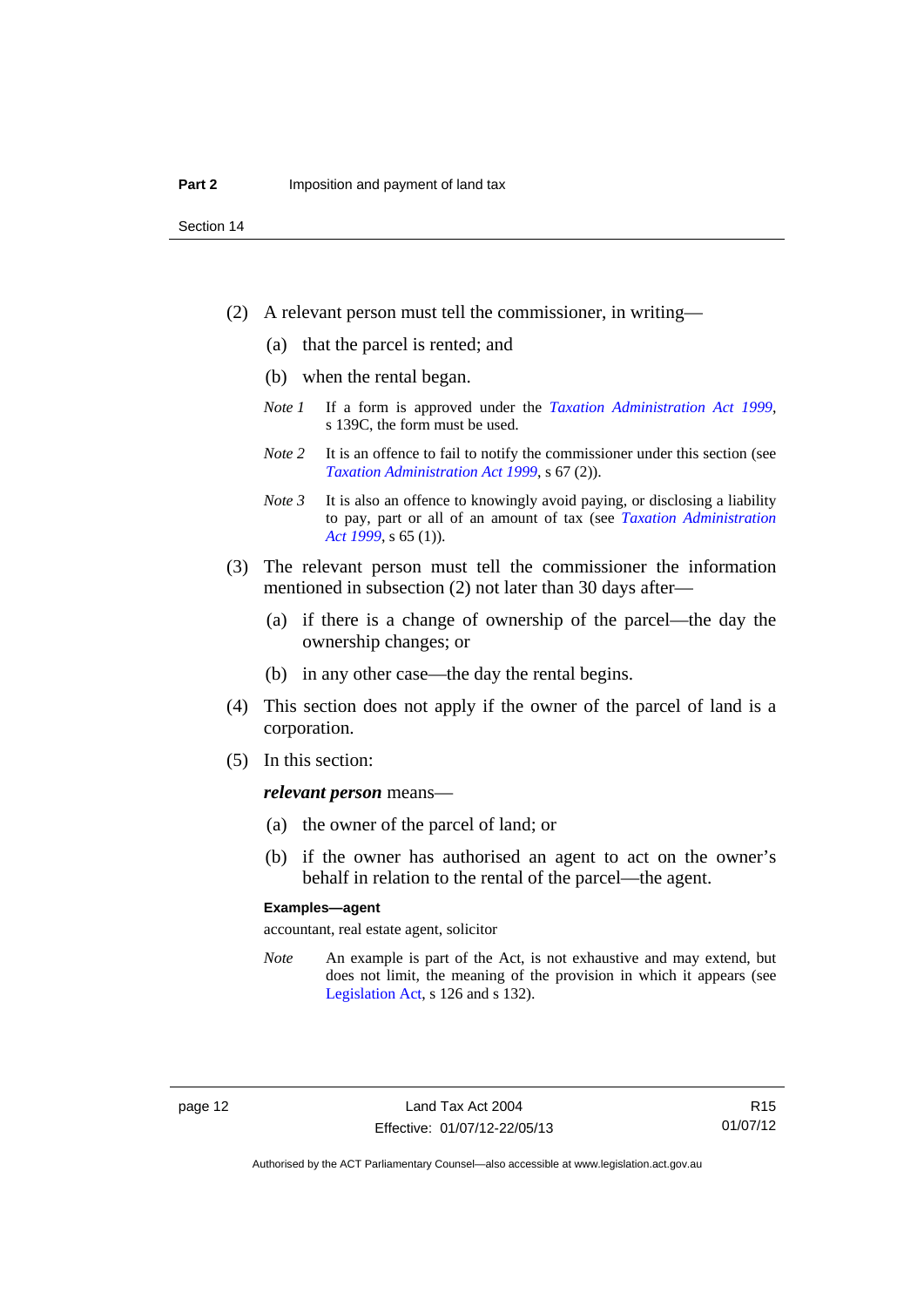### <span id="page-18-0"></span>**14A Commissioner to be told if residential land owned by an individual as trustee**

- (1) This section applies in relation to a parcel of residential land that is owned by an individual as trustee.
- (2) The individual must tell the commissioner, in writing—
	- (a) that the individual owns the parcel as trustee; and
	- (b) when the ownership as trustee began.
	- *Note 1* If a form is approved under the *[Taxation Administration Act 1999](http://www.legislation.act.gov.au/a/1999-4)*, s 139C, the form must be used.
	- *Note* 2 It is an offence to fail to notify the commissioner under this section (see *[Taxation Administration Act 1999](http://www.legislation.act.gov.au/a/1999-4)*, s 67 (2)).
	- *Note 3* It is also an offence to knowingly avoid paying, or disclosing a liability to pay, part or all of an amount of tax (see *[Taxation Administration](http://www.legislation.act.gov.au/a/1999-4)  [Act 1999](http://www.legislation.act.gov.au/a/1999-4)*, s 65 (1)).
- (3) The individual must tell the commissioner the information mentioned in subsection (2) not later than 30 days after—
	- (a) if there is a change of ownership of the parcel—the day the ownership changes; or
	- (b) in any other case—the day the ownership as trustee begins.

#### <span id="page-18-1"></span>**15 Multiple dwellings**

- (1) This section applies if—
	- (a) a parcel of residential land owned by someone other than a corporation or trustee contains multiple dwellings; and
	- (b) at least 1 of the dwellings is rented by a tenant.
- (2) Section 10 (Land exempted from s 9 generally) and section 11 (Land exempted from land tax) do not apply to the parcel of land.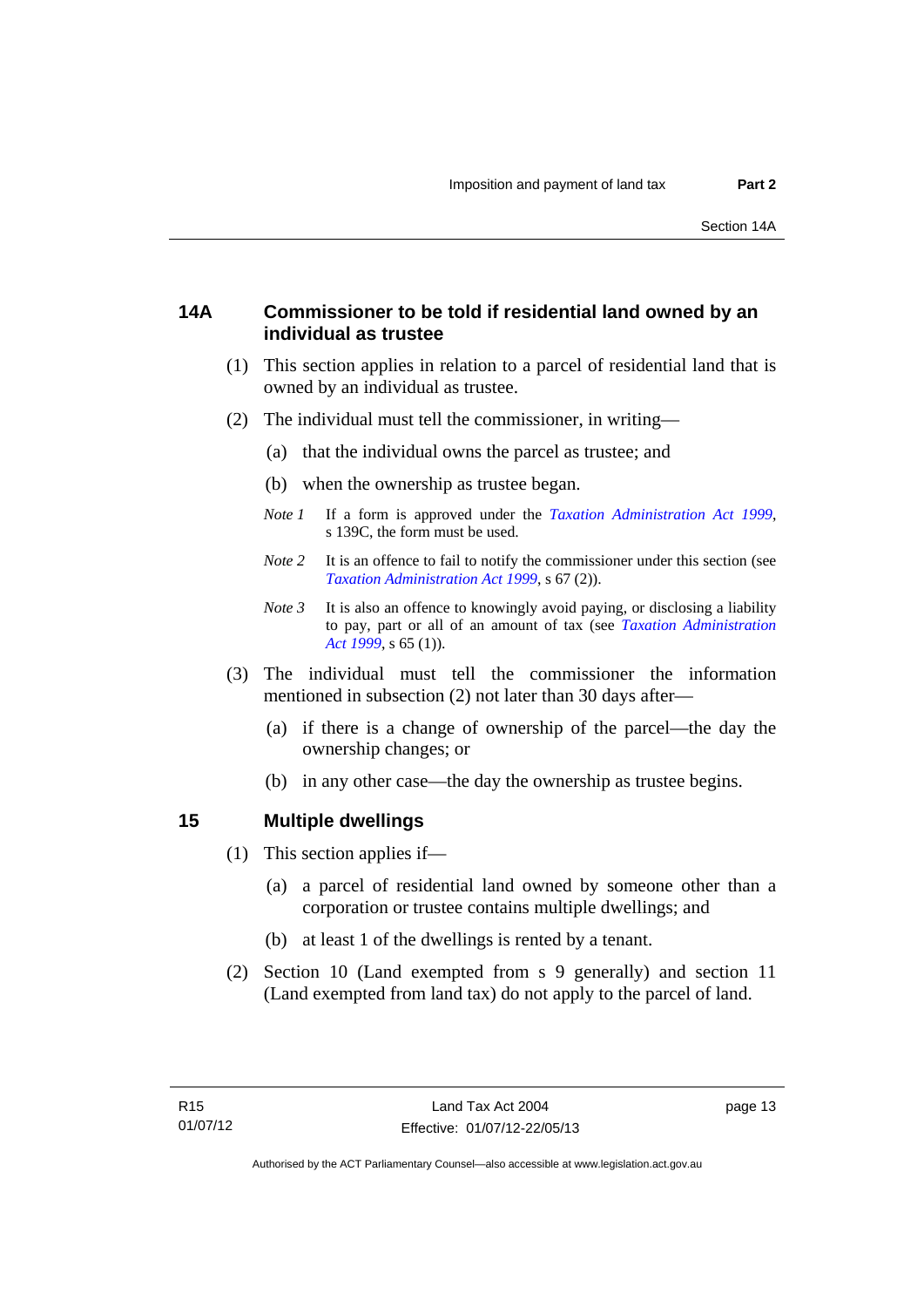(3) In working out the land tax payable for the parcel of land under section 9 (Imposition of land tax), the average unimproved value of the parcel of land is the amount worked out in accordance with the following formula:

$$
AUV \times \frac{FA}{TFA}
$$

(4) In this section:

*AUV* means the average unimproved value of the parcel of land under the *[Rates Act 2004](http://www.legislation.act.gov.au/a/2004-3)*.

*dwelling* does not include—

- (a) a garage, carport, garden shed, veranda, pergola or patio, or any other structure not used for living in; or
- (b) a unit.

*FA* means the floor area of the rented dwelling.

*TFA* means the total floor area of all dwellings on the parcel of land.

### <span id="page-19-0"></span>**16 Land partly owned by corporation or trustee**

- (1) This section applies to a parcel of residential land that is not rented and is owned by—
	- (a) 1 or more people who are corporations or trustees; and
	- (b) 1 or more people who are not corporations or trustees.
- (2) In working out the land tax payable for the parcel of land under section 9 (Imposition of land tax), the average unimproved value of the land is the amount worked out in accordance with the following formula:

$$
AUV \times \frac{C & TI}{AI}
$$

R15 01/07/12

Authorised by the ACT Parliamentary Counsel—also accessible at www.legislation.act.gov.au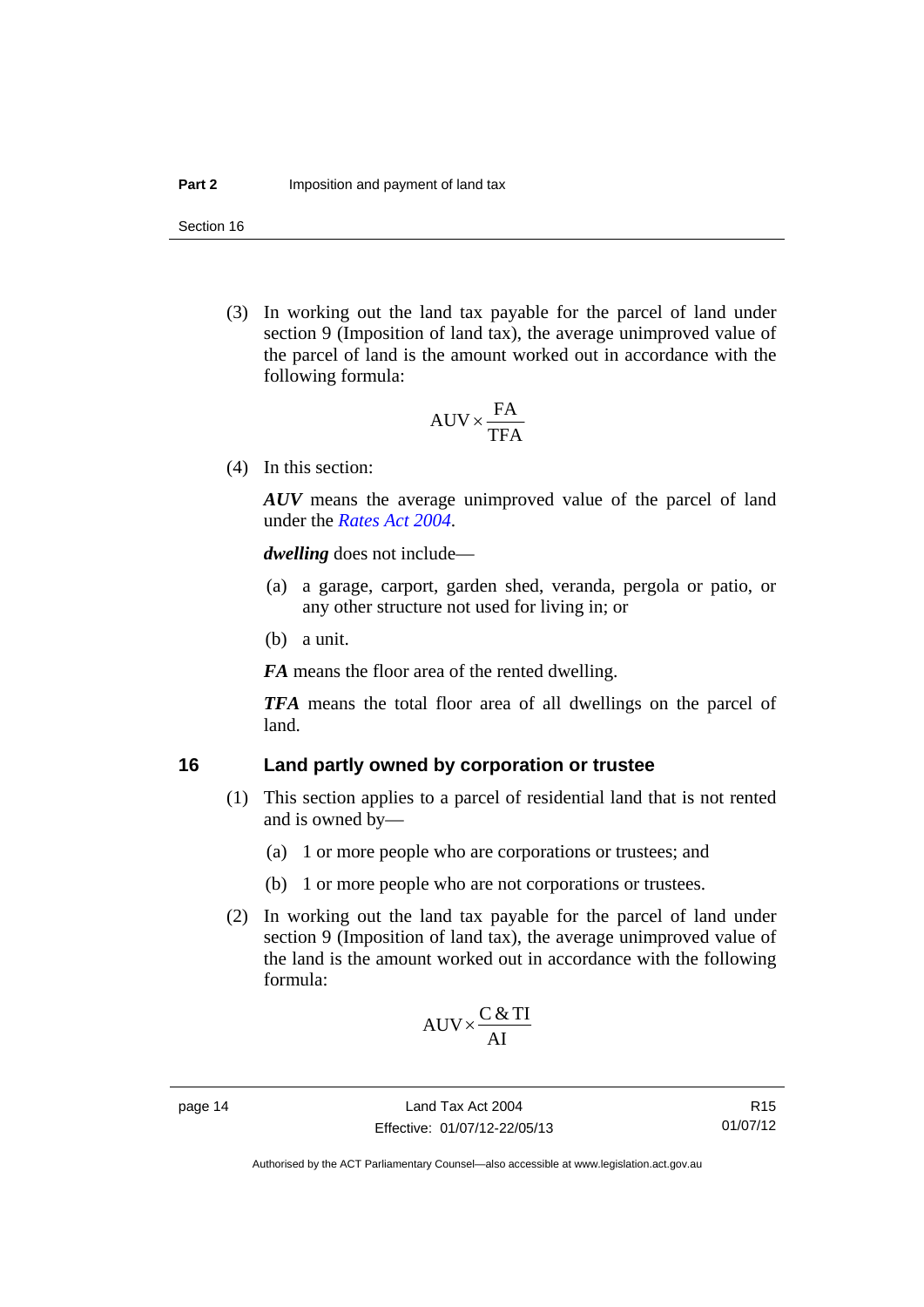(3) In subsection (2):

*AI* means the value of all interests in the parcel of land.

*AUV* means the average unimproved value of the parcel of land under the *[Rates Act 2004](http://www.legislation.act.gov.au/a/2004-3)*.

*C&TI* means the value of all interests in the parcel of land held by corporations and trustees.

 (4) Any land tax payable for the parcel of land is payable by the owners of the land who are corporations or trustees.

### <span id="page-20-0"></span>**17 Payment of land tax**

- (1) Land tax in relation to a parcel of land is payable to the commissioner by the owner of the parcel.
- (2) A person who is the owner of the parcel of land is liable to pay to the commissioner any unpaid land tax payable in relation to the parcel, whether the amount became payable before or after the person became the owner.
- (3) However, if the owner of the parcel is a person to whom section 20 (3) applies in relation to the unpaid land tax, the amount is payable by the person who was the owner of the parcel for the period to which the liability relates.
- (4) The assessment notice for the land tax payable for a quarter for a parcel of land must state a date for payment of the land tax (the *payment date*).
- (5) The payment date must not be earlier than 4 weeks after the date of the notice.
- (6) A person may pay the land tax in relation to which an assessment notice has been given—
	- (a) if the amount payable is for a quarter and any arrears of land tax in relation to previous quarters have been paid in full—by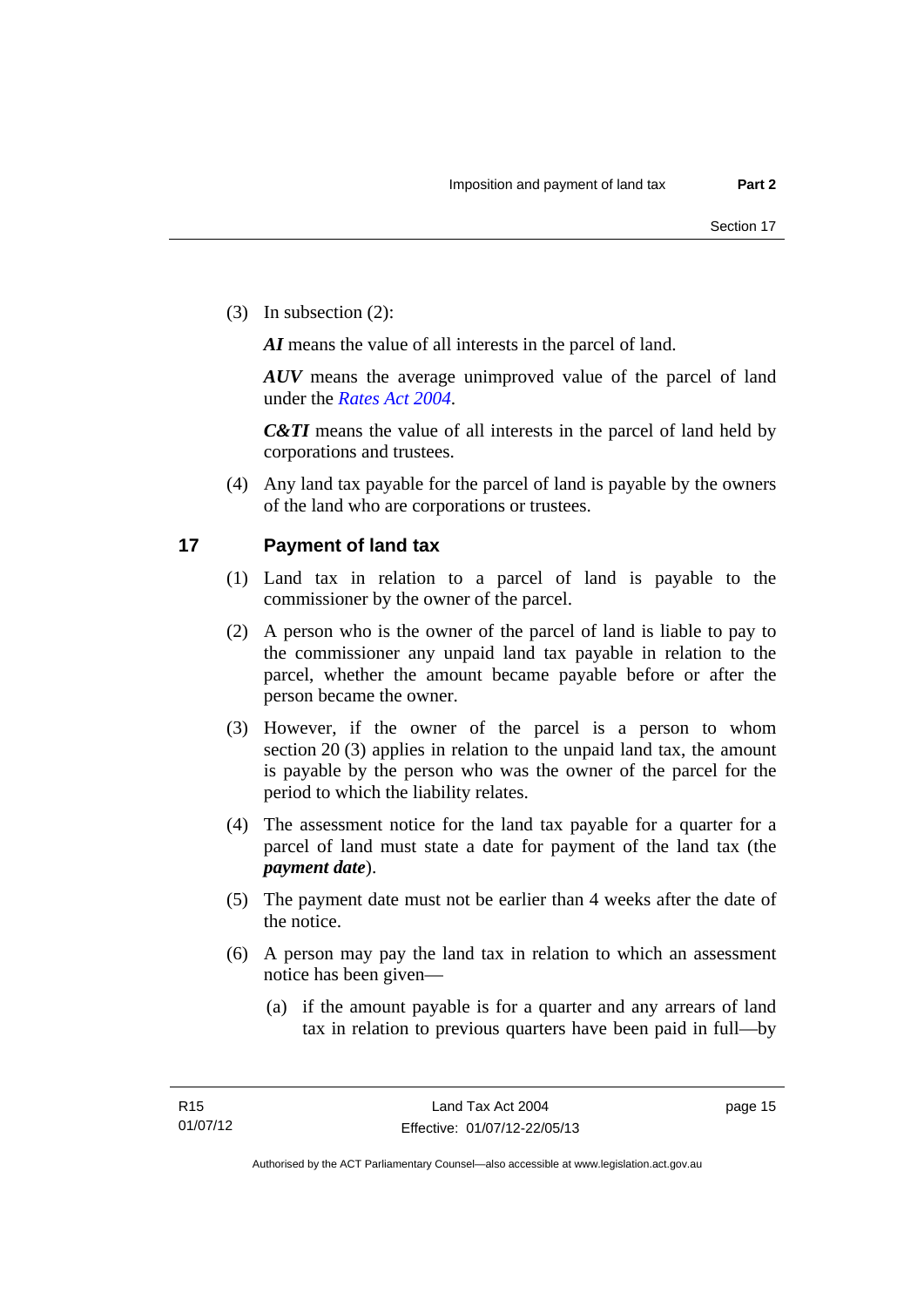paying, on or before the date for the payment of the land tax, the amount of the land tax; or

- (b) if the amount payable is for part of a quarter—by paying the amount of the land tax on or before the payment date for the land tax; or
- (c) by paying the amounts on the days that the person wishes, but so that the amount owing on the date for payment is paid no later than the date for payment.

### <span id="page-21-0"></span>**18 Land tax for part of quarter**

- (1) This section applies to a parcel of land if—
	- (a) the parcel starts or stops being rateable in the quarter; and
	- (b) land tax is payable for the parcel at any time during the quarter.
- (2) In working out the land tax payable for the parcel of land under section 9 (Imposition of land tax), the amount of land tax payable for the parcel for the quarter is the amount worked out in accordance with the following formula:

quarter day land tax otherwise payable for quarter  $\times$   $\frac{\text{taxable days}}{\text{.}}$ 

(3) In subsection (2):

*taxable days* means the number of days in the quarter that the parcel of land was a rateable parcel.

*quarter days* means the number of days in the quarter.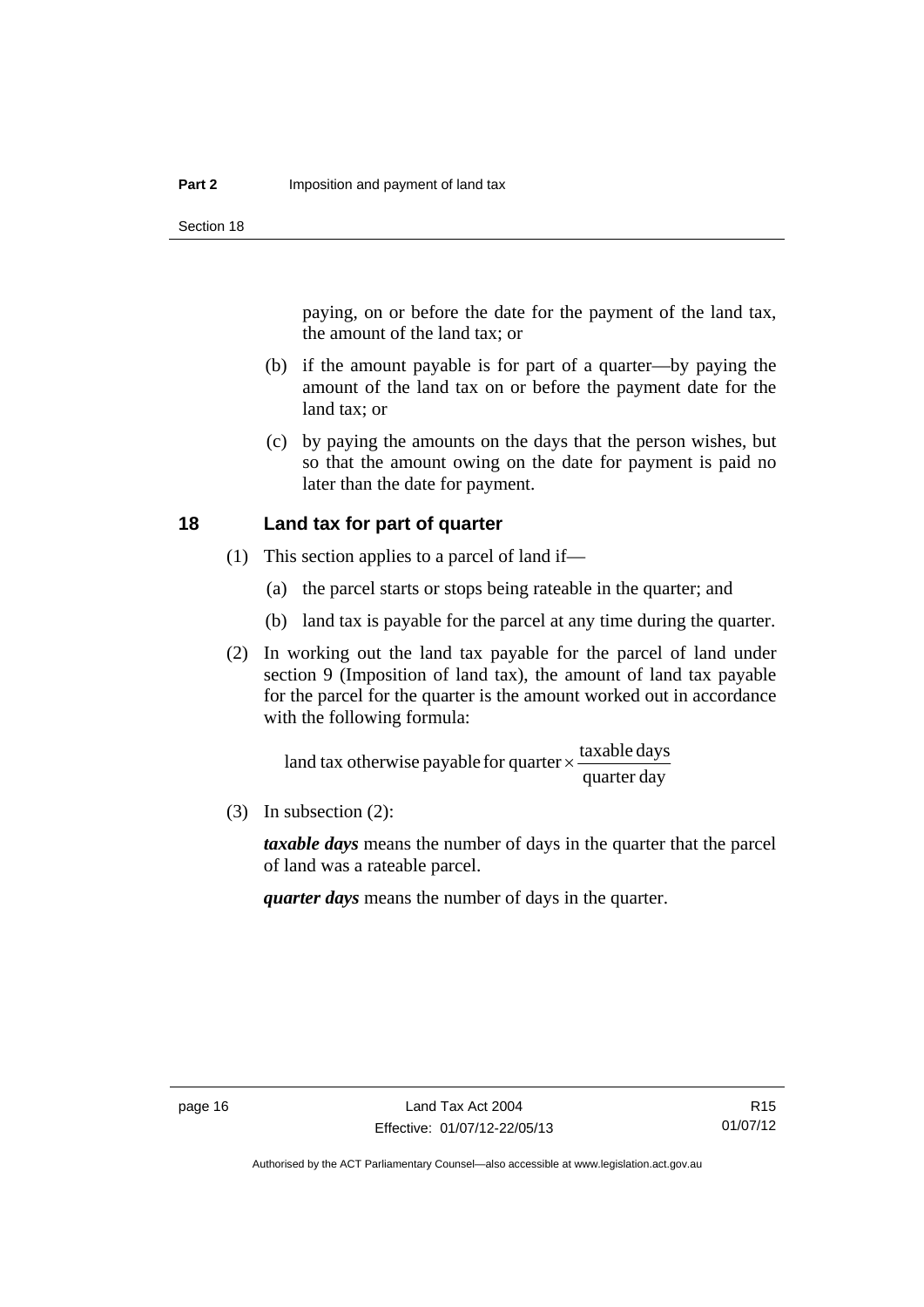# <span id="page-22-0"></span>**Part 3 Enforcement**

### <span id="page-22-1"></span>**19 Interest payable on overdue land tax**

- (1) Interest on an amount of unpaid overdue land tax is worked out—
	- (a) for each calendar month that the amount remains unpaid; and
	- (b) on the 1st day of that month; and
	- (c) at the interest rate applying to that day; and
	- (d) on the total amount of overdue land tax that is unpaid on a day when the interest is worked out.
	- *Note* The Minister may determine an interest rate for this section under the [Taxation Administration Act,](http://www.legislation.act.gov.au/a/1999-4/default.asp) section 139.
- (2) For subsection (1) (a), if an amount remains unpaid for part of a calendar month, interest is payable for the whole month.

#### **Example**

Fred's land tax is due on 15 August. He doesn't pay it until 5 October. Fred has to pay interest worked out for the overdue period from 16 August to 5 October. Because of the operation of s (2), Fred has to pay interest for the period from 16 August to 15 October. Interest for the month from 16 August to 15 September is at the rate applying on 16 August, which is the 1st day of the 1st month that the amount remains unpaid (see s (1)). Interest for the month from 16 September to 15 October is at the rate applying on 16 September, which is the 1st day of the 2nd month that the amount remains unpaid (see s (1)).

- *Note* An example is part of the Act, is not exhaustive and may extend, but does not limit, the meaning of the provision in which it appears (see [Legislation Act,](http://www.legislation.act.gov.au/a/2001-14) s 126 and s 132).
- (3) The [Taxation Administration Act,](http://www.legislation.act.gov.au/a/1999-4/default.asp) section 25 (Interest in relation to tax defaults) does not apply to unpaid overdue land tax.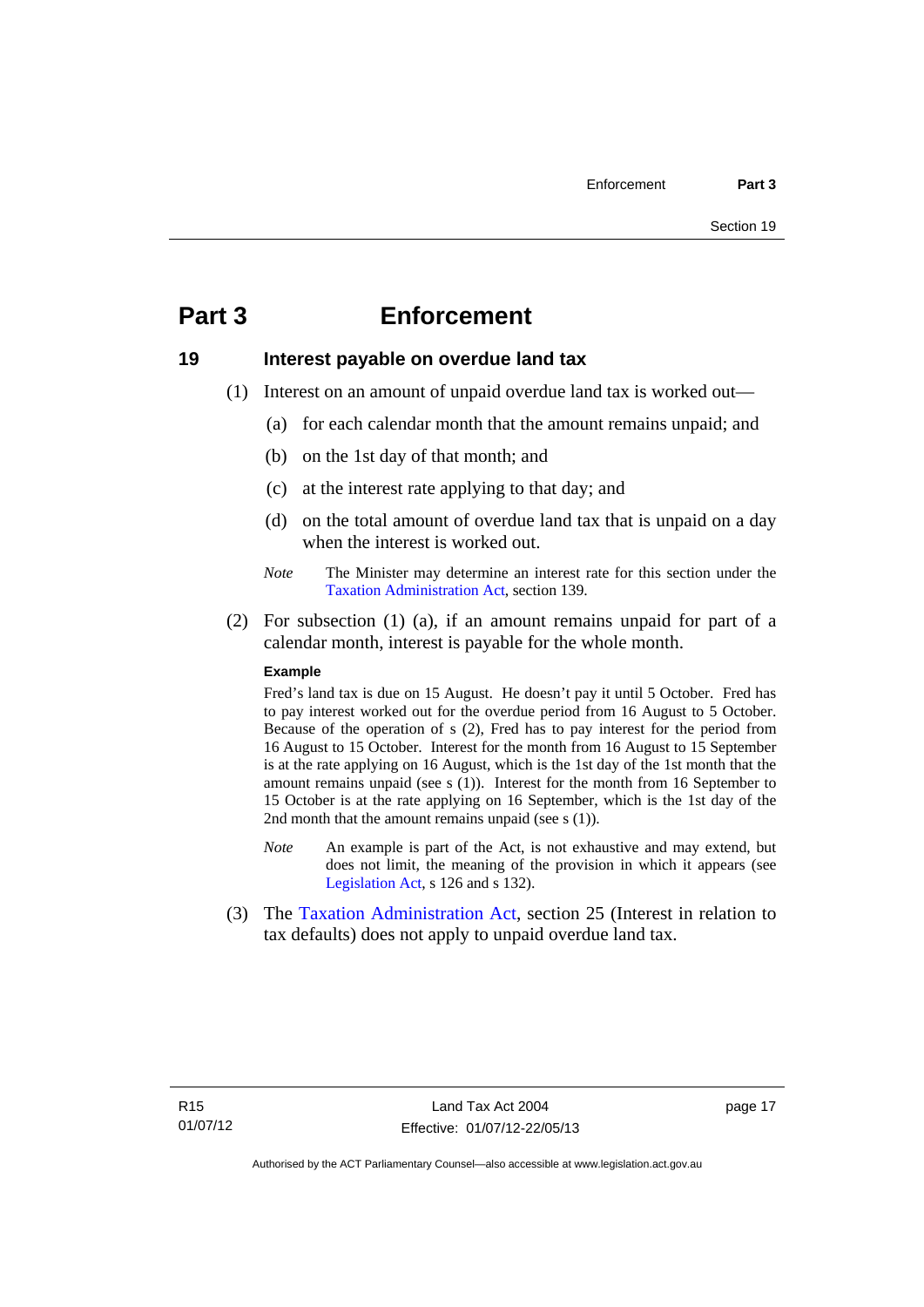#### **Part 3** Enforcement

Section 19A

### <span id="page-23-0"></span>**19A Interest and penalty tax payable on land tax if no disclosure**

- (1) This section applies if—
	- (a) land tax is imposed on a parcel of rateable land under section  $9(1)(a)$ ; and
	- (b) the owner of the parcel of land fails to comply with section 14 (Commissioner to be told if residential land rented).
- (2) The owner is liable to pay interest on the amount of land tax from the end of 30 days after the 1st day of the 1st quarter for which the tax is imposed.
- (3) Interest on the amount of land tax is worked out—
	- (a) for each calendar month that the amount is payable; and
	- (b) on the 1st day of that month; and
	- (c) at the interest rate applying to that day; and
	- (d) on the total amount of land tax that is payable on a day when the interest is worked out.
	- *Note* The Minister may determine an interest rate for this section under the [Taxation Administration Act,](http://www.legislation.act.gov.au/a/1999-4/default.asp) s 139.
- (4) For subsection (3) (a), if an amount of land tax is payable for part of a calendar month, interest is payable for the whole month.
- (5) The [Taxation Administration Act,](http://www.legislation.act.gov.au/a/1999-4/default.asp) division 5.2 (Penalty tax) applies to the owner of the parcel of land as if—
	- (a) the owner's failure to comply with section 14 were a tax default; and
	- (b) a reference to interest under division 5.1 were a reference to interest under this section; and
	- (c) a reference to the amount of tax unpaid were a reference to the amount of land tax payable.

R15 01/07/12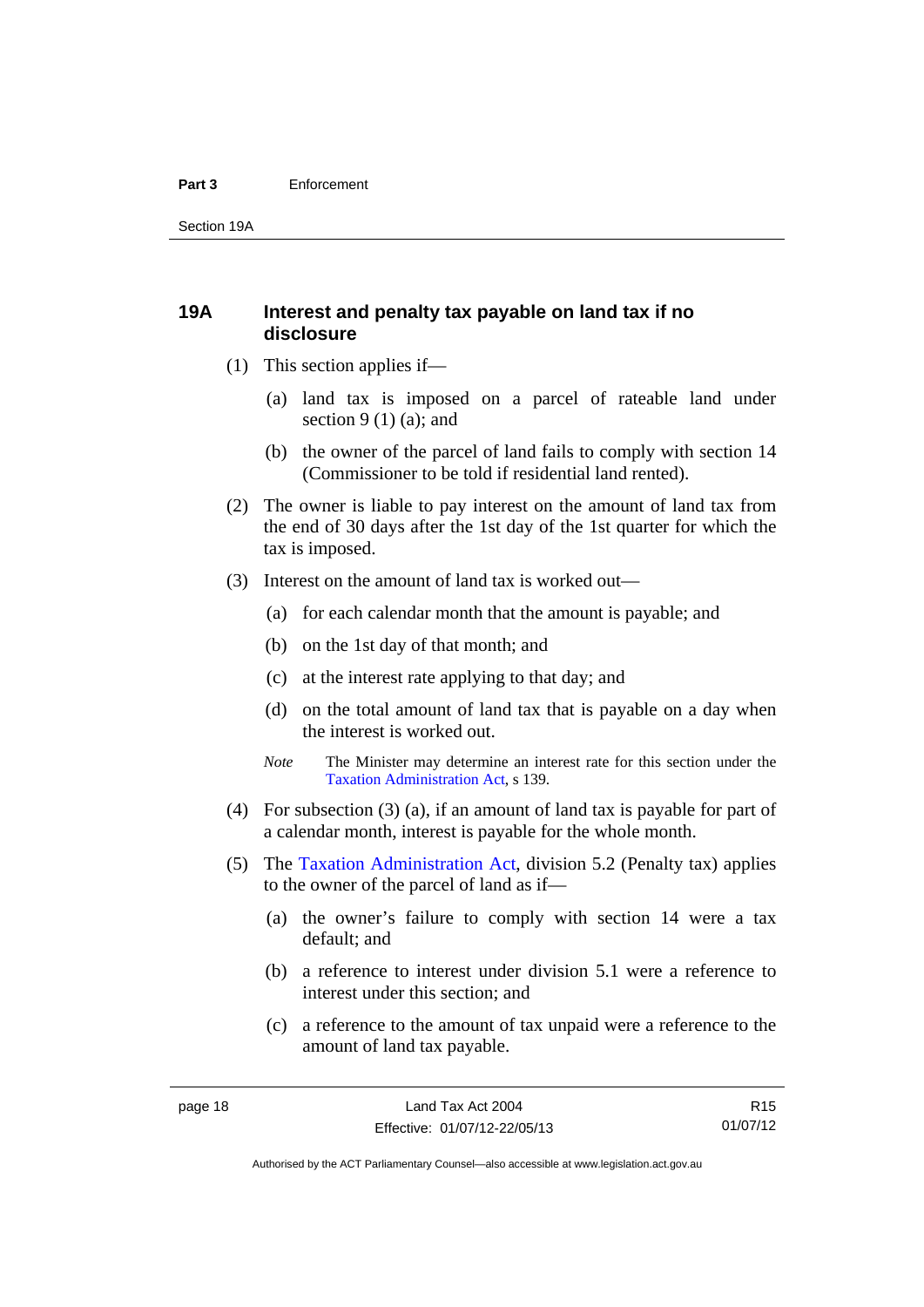(6) This section applies to land tax imposed before or after the commencement of this section.

### <span id="page-24-0"></span>**20 Charge of land tax on rateable land**

- (1) Land tax payable in relation to a parcel of rateable land is a charge on the interest held by the owner of the parcel.
- (2) The charge takes priority over a sale, conveyance, transfer, mortgage, charge, lien or encumbrance in relation to the parcel of land.
- (3) The charge does not have effect against an honest purchaser of the parcel of land for value if—
	- (a) the purchaser had obtained a certificate under section 41 (Certificate of land tax and other charges) in relation to the parcel before the purchase; and
	- (b) at the time of purchase, the purchaser did not have notice of liability under the charge.

### <span id="page-24-1"></span>**21 Notice of land tax in arrears**

- (1) If land tax payable for a parcel of land has been in arrears for at least 1 year, the commissioner may give the owner of the parcel written notice that the land tax is in arrears.
- (2) At any time after giving notice, the commissioner may declare, in writing, that the land tax for the parcel of land is in arrears.
- (3) A declaration is a notifiable instrument.
	- *Note* A notifiable instrument must be notified under the [Legislation Act](http://www.legislation.act.gov.au/a/2001-14).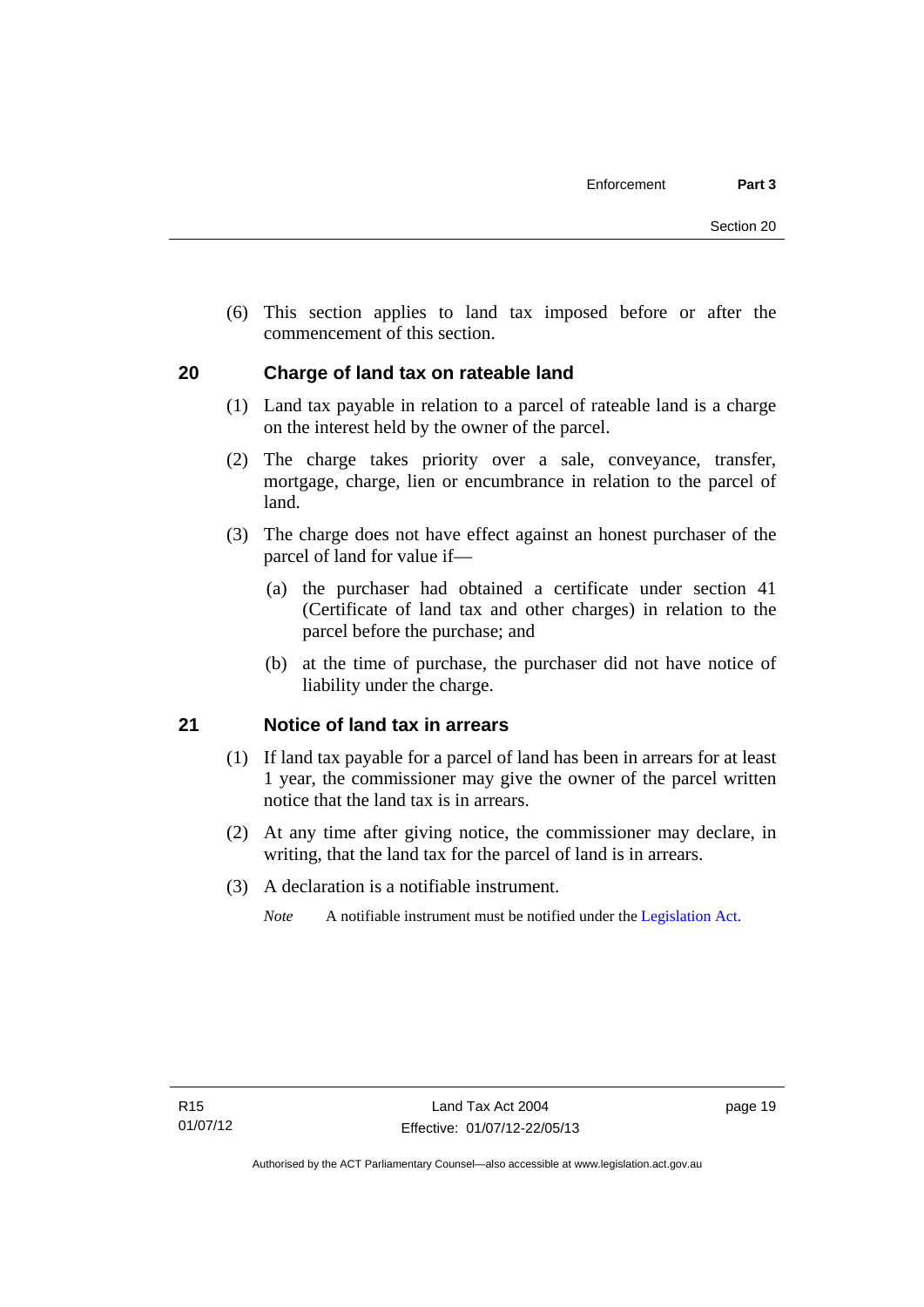#### **Part 3** Enforcement

Section 22

### <span id="page-25-0"></span>**22 Unoccupied land—letting for unpaid land tax**

- (1) This section applies if—
	- (a) a declaration is made under section 21 in relation to an unoccupied parcel of land; and
	- (b) the land tax payable for the parcel is not paid within 30 days after the day the declaration is notified.
- (2) The commissioner may—
	- (a) take possession of the parcel of land; and
	- (b) hold the parcel against anyone; and
	- (c) lease the parcel for not longer than 7 years.
- (3) If the commissioner takes possession of the parcel of land, the commissioner must keep accounts of—
	- (a) rent and other amounts received by the commissioner in relation to the parcel; and
	- (b) the expenses of the lease; and
	- (c) the land tax and rates payable for the land.
- (4) If rent and other amounts are received by the commissioner under this section—
	- (a) the rent and other amounts must be applied against—
		- (i) the expenses of the lease necessarily incurred by the commissioner; and
		- (ii) the land tax payable for the land; and
		- (iii) the rates payable for the land; and
		- (iv) any other expenses incurred by the commissioner in relation to the parcel; and

R15 01/07/12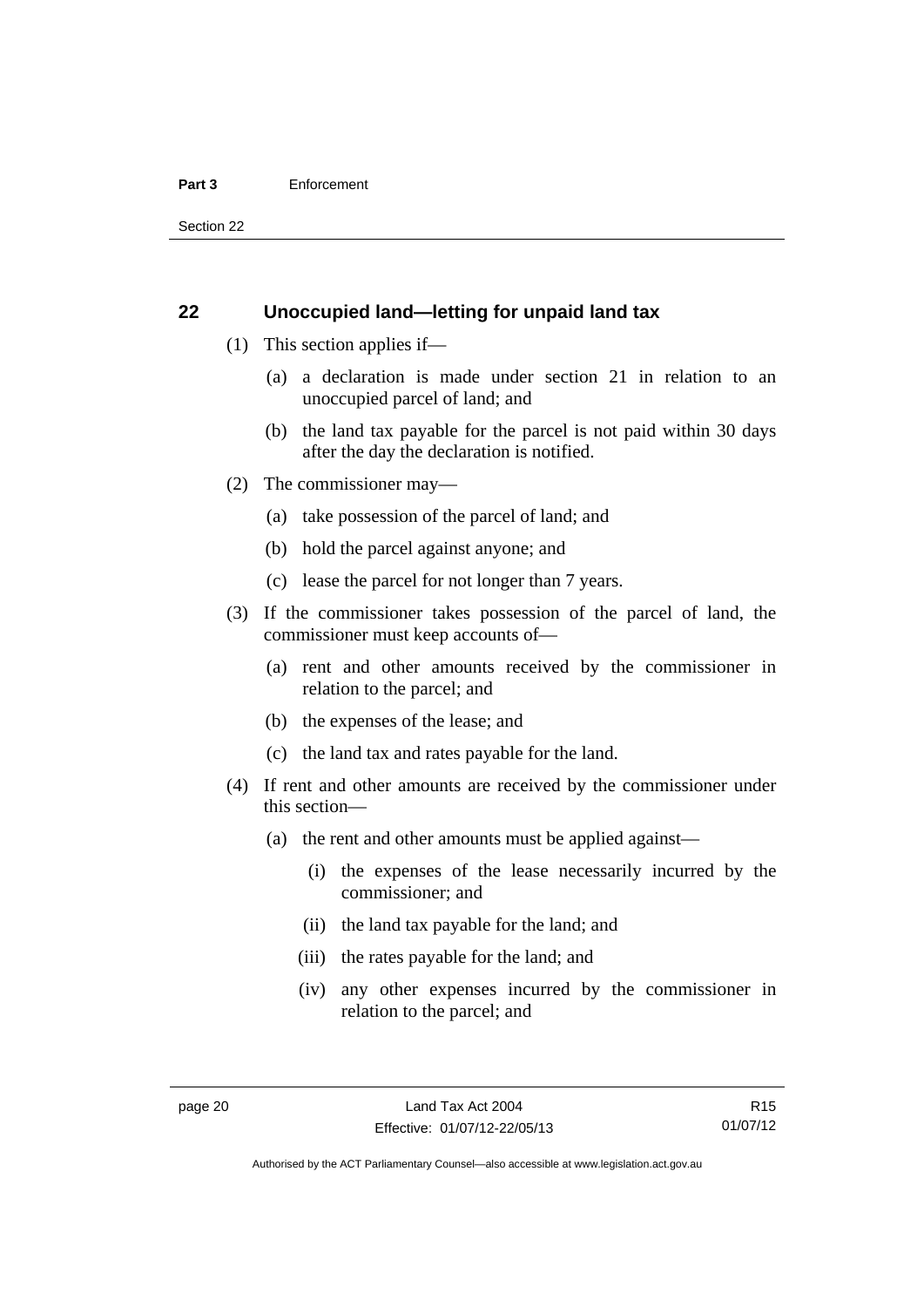- (b) any remaining rent and other amounts received belongs to anyone who, at the time it is received, would have been entitled to receive it if the parcel had not been in the commissioner's possession.
- (5) In this section:

*expenses*, of a lease, includes expenses incidental to the lease and the collection of rent under the lease.

### <span id="page-26-0"></span>**23 Entitlement to possession of land held by commissioner**

- (1) This section does not apply to a parcel of land sold under section 24.
- (2) A person who, apart from section 22, would be entitled to a parcel of land may, within 16 years after the day the commissioner takes possession of the parcel—
	- (a) inspect the accounts kept under section 22; and
	- (b) ask the commissioner to put the person in possession of the parcel.
- (3) On request under subsection (2), the commissioner must put the person in possession of the parcel of land—
	- (a) if land tax, rates or both are payable for the parcel—on payment by the person of the amount payable; and
	- (b) if the parcel is subject to a lease made by the commissioner under section 22—subject to the lease.
- (4) If no-one is put in possession of the parcel of land under this section within 16 years after the day the commissioner takes possession of the parcel—
	- (a) the parcel vests absolutely in the Commonwealth; and
	- (b) rent and any other amounts received by the commissioner in relation to the land vest in the Territory.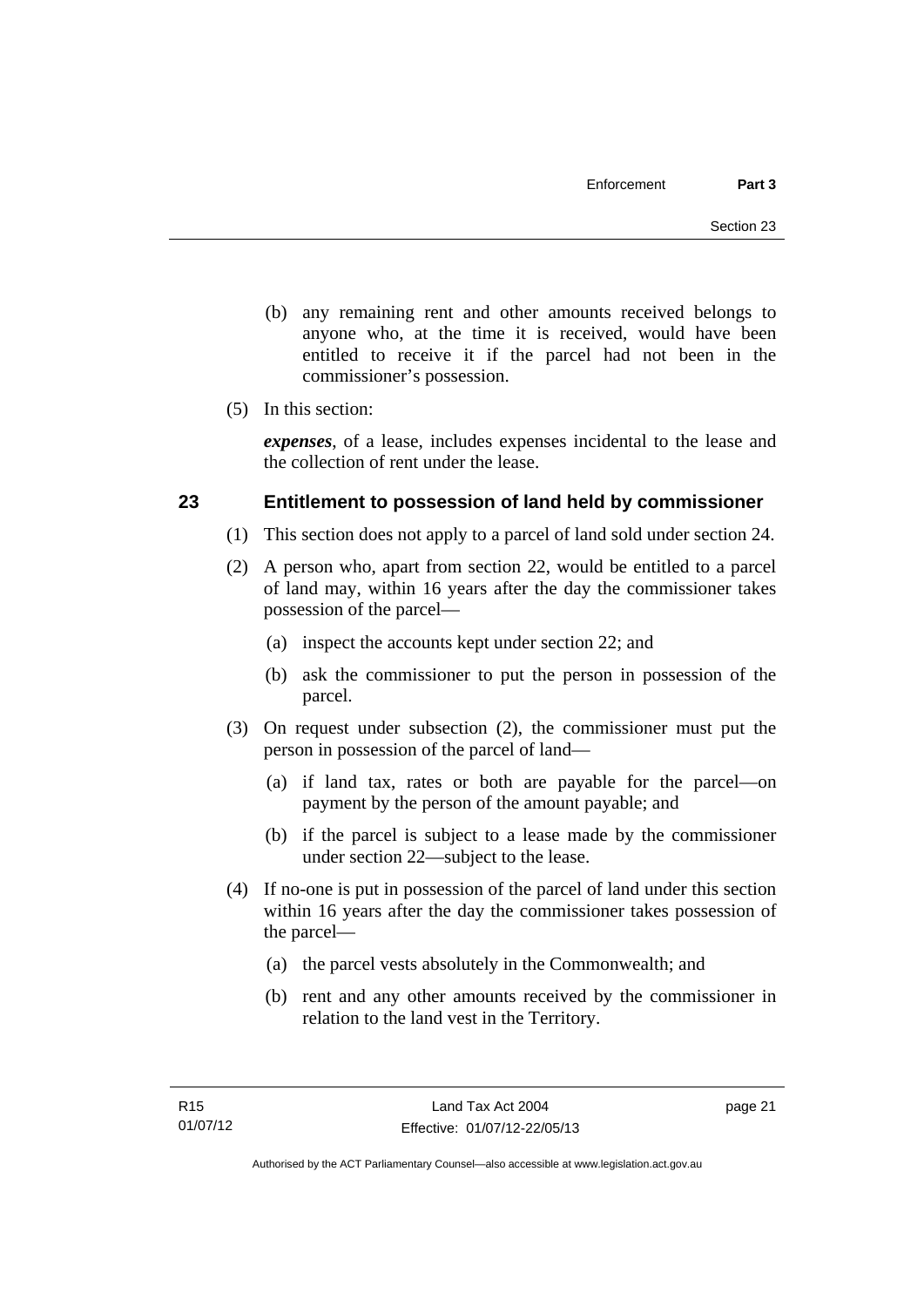#### **Part 3** Enforcement

#### <span id="page-27-0"></span>**24 Sale of land for nonpayment of land tax**

- (1) This section applies if—
	- (a) a parcel of land is held by the owner under a lease from the Commonwealth for a term of years; and
	- (b) the commissioner has complied with section 21 (Notice of land tax in arrears) in relation to the parcel; and
	- (c) land tax payable for the parcel are in arrears for at least 1 year after the day of notification under section 21 in relation to the parcel.
- (2) The commissioner may apply to a court of competent jurisdiction for an order for the sale of all or part of the parcel.

#### **Example**

The commissioner has given notice and made a declaration under section 21 in relation to a parcel of land held under lease from the Commonwealth. If the parcel is unoccupied, the commissioner may take action under section 22 to lease the parcel or, if the land tax is in arrears for at least 1 year after the day of notification of the declaration, make an application under this section for an order for sale. The option to lease would not be available if the property were occupied.

- *Note 1* An example is part of the Act, is not exhaustive and may extend, but does not limit, the meaning of the provision in which it appears (see [Legislation Act,](http://www.legislation.act.gov.au/a/2001-14) s 126 and s 132).
- *Note* 2 A single application form may be approved for this section and the *[Rates Act 2004](http://www.legislation.act.gov.au/a/2004-3)*, s 26 (see [Legislation Act,](http://www.legislation.act.gov.au/a/2001-14) s 255 (7)).
- (3) In the application, the commissioner may ask that the proceeds of the sale also be applied in paying the total amount of any land tax, land rent or rates in arrears for 1 or more related parcels of land stated in the application.
- (4) If the court is satisfied that this section applies to the parcel, the court must—
	- (a) order the sale by public auction of the parcel, or as much of the parcel as will be sufficient to pay the total of the following:

R15 01/07/12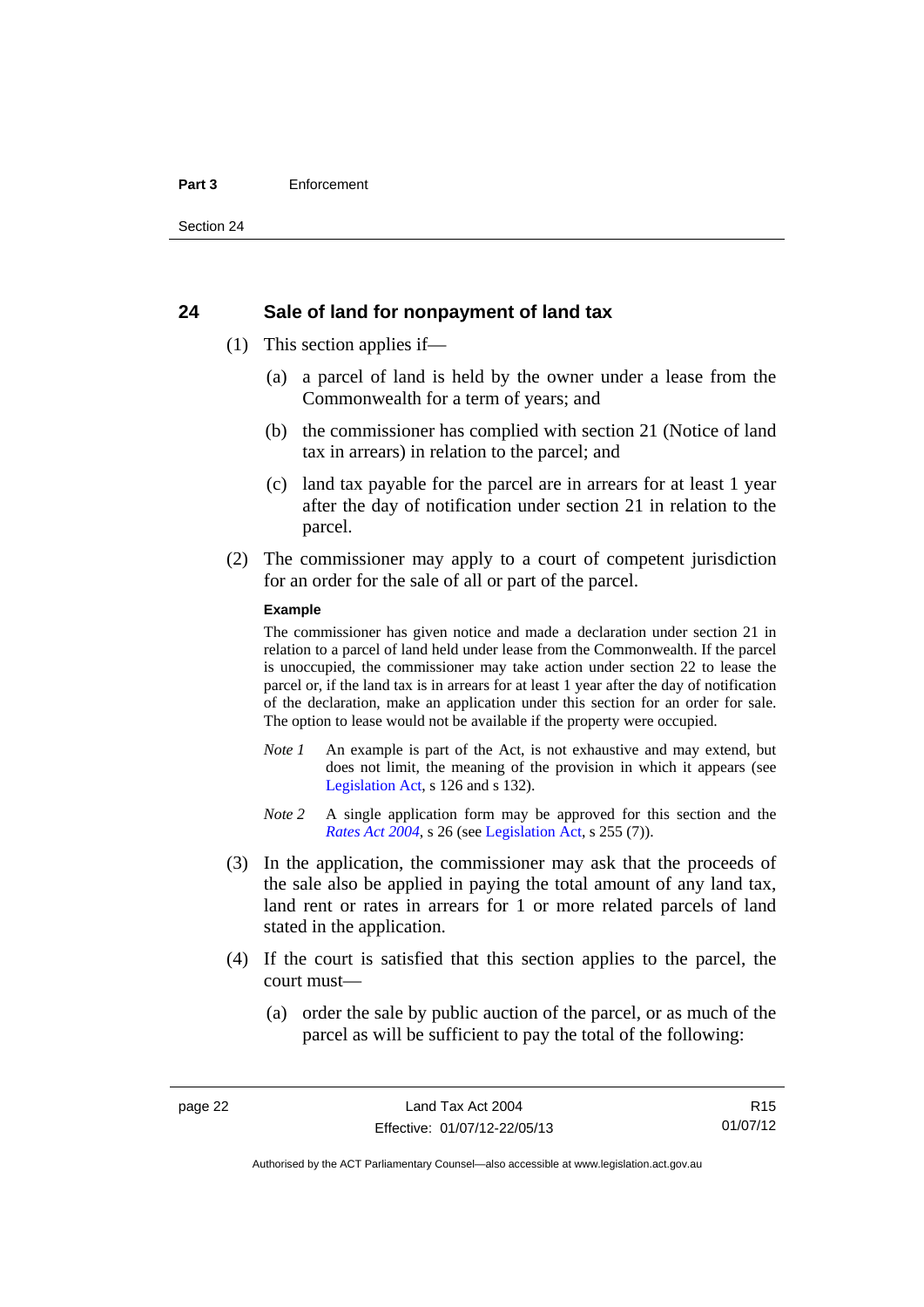- (i) the total amount of land tax in arrears for the parcel at the time the court makes the order;
- (ii) the total amount of any rates in arrears for the parcel at the time the court makes the order;
- (iii) costs and expenses in relation to the declaration, application and sale in relation to the parcel;
- (iv) if the commissioner has made a request mentioned in subsection (3) in the application in relation to another parcel of land and the court is satisfied that the parcel is a related parcel of land—the total amount of any land tax, land rent or rates in arrears for the other parcel, at the time the court makes the order; and
- (b) order that the proceeds be paid into court; and
- (c) order that the title to the parcel be transferred to the purchaser free from mortgages and other encumbrances.
- (5) The proceeds of the sale are to be applied in the following order:
	- (a) first, the commissioner is entitled to be paid the total of the amounts mentioned in subsection  $(4)$   $(a)$   $(i)$  to  $(iii)$ ;
	- (b) second, a person who was a mortgagee of the parcel before the sale is entitled to be paid the amount owing to the person under the mortgage (or, if that amount is more than the amount of any remaining proceeds, the remaining proceeds);
	- (c) third, subject to subsection (9), the commissioner is entitled to be paid the total of amounts to which subsection (4) (a) (iv) applies (or, if that amount is more than the amount of any remaining proceeds, the remaining proceeds);
	- (d) finally, subject to subsection (10), the person who was the owner of the parcel before the sale is entitled to be paid any balance.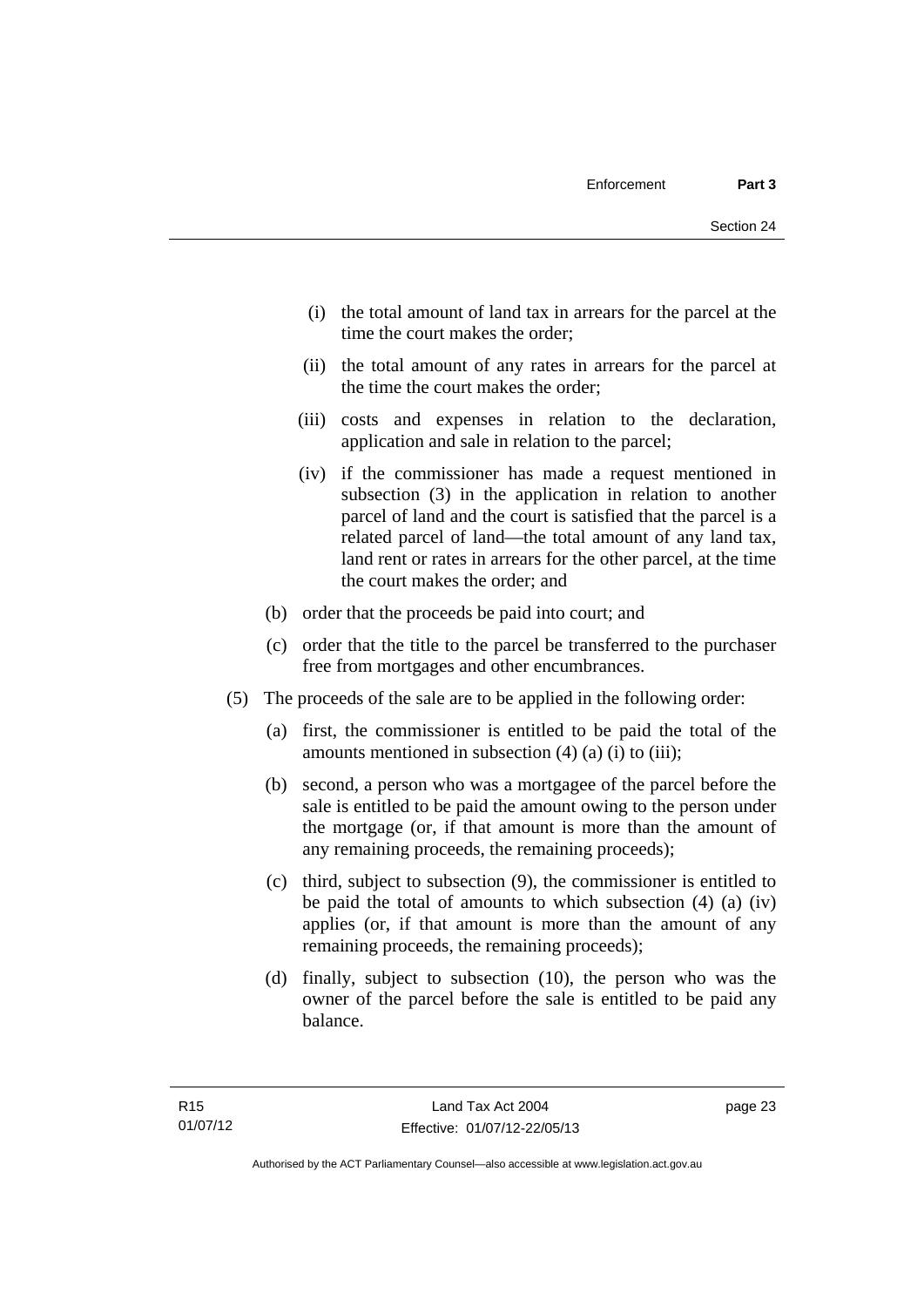- (6) The commissioner must be paid out of court any amounts to which the commissioner is entitled under subsection (5) without a court order.
- (7) If a person who was the owner or mortgagee of the parcel before the sale hands over to the court the certificate or other title to the parcel, the person must be paid out of court any amount to which the person is entitled under subsection (5) without a court order.
- (8) If there were 2 or more mortgagees of the parcel before the sale, the court may make the orders about their respective entitlements that the court considers just.
- (9) On application by a person who has an interest in the land otherwise than as owner or mortgagee, the court may order that the person is entitled to be paid the value of the person's interest (as decided by the court) in priority to the commissioner's entitlement under subsection  $(5)$  (c).
- (10) On application by any other interested person, the court may order payment out of court of all or part of any balance to a person other than the person who was the owner before the sale if the court considers it just to do so.
- (11) Any sale of the parcel or a part of the parcel under this section must be abandoned if the owner pays—
	- (a) the total land tax in arrears for the parcel at the time of the payment; and
	- (b) the total of any rates in arrears for the parcel at the time of the payment; and
	- (c) the costs and expenses incurred up to the time of payment in relation to the declaration, application and sale in relation to the parcel; and

Authorised by the ACT Parliamentary Counsel—also accessible at www.legislation.act.gov.au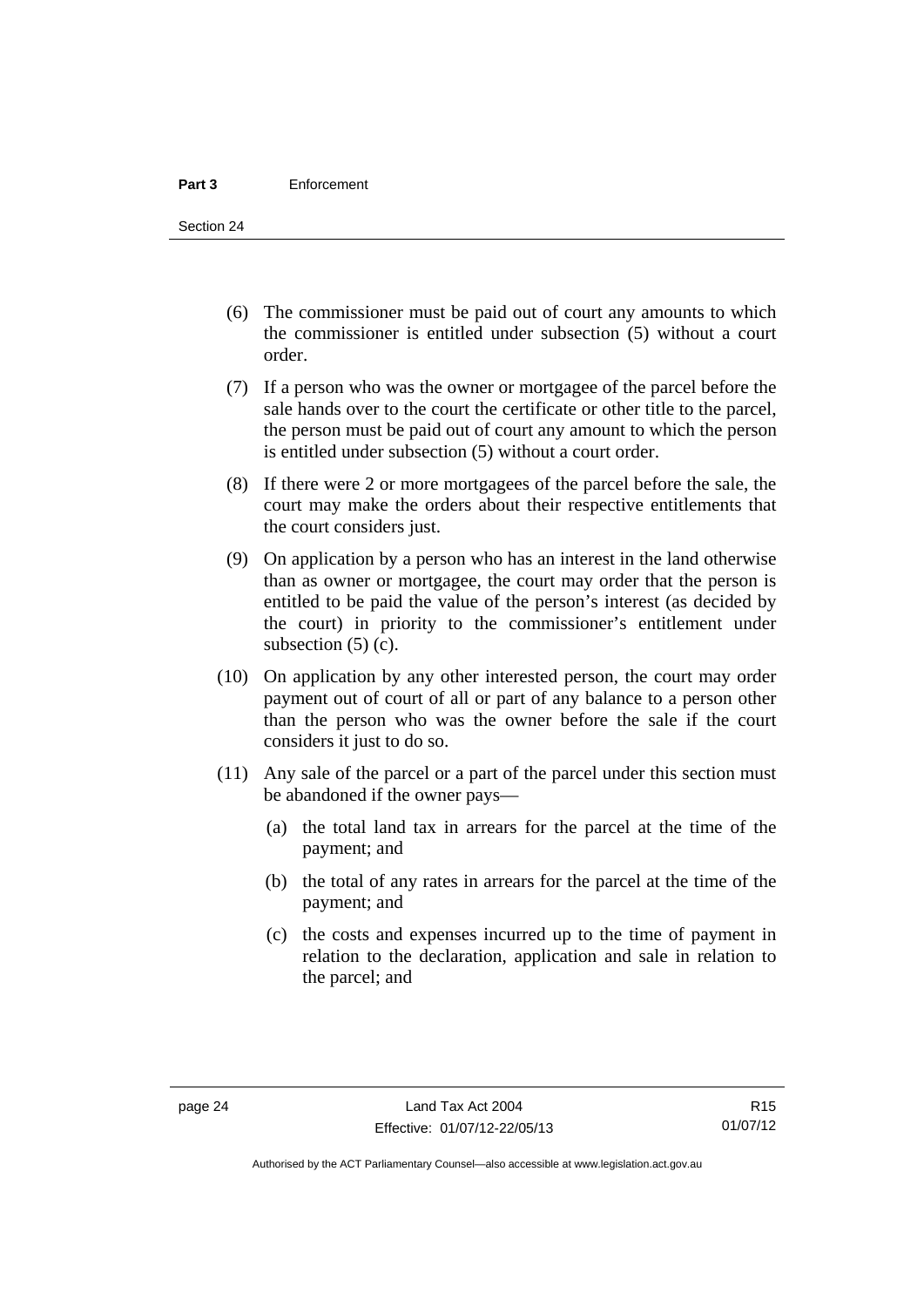- (d) the costs and expenses reasonably incurred in relation to the abandonment of the sale; and
- (e) if the commissioner has made a request under subsection (3) in the application in relation to 1 or more related parcels of land—the total amount of any land tax or rates in arrears for the related parcel or parcels at the time of the payment.

#### **Example for par (d)**

advising the public that an auction has been cancelled

(12) In this section:

*related*—a parcel of land is a *related* parcel of land in relation to another parcel of land if—

- (a) the parcels have the same owner; and
- (b) the commissioner has complied with section 21 in relation to them.

### <span id="page-30-0"></span>**25 Application may relate to more than 1 parcel**

- (1) The commissioner may make a single application under section 24 in relation to more than 1 parcel of land even if—
	- (a) the parcels belong to different owners; or
	- (b) the notices under section 21 (Notice of land tax in arrears) for the parcels were given at different times.
- (2) If the commissioner makes an application in relation to 2 or more parcels of land, the following provisions apply:
	- (a) if the parcels or 2 or more of them have the same owner—the court may, on application by the commissioner, make a single order under section 24 in relation to all of those parcels;
	- (b) the court may make the orders about apportionment of rates and land tax, and any other amounts payable, that the court considers just;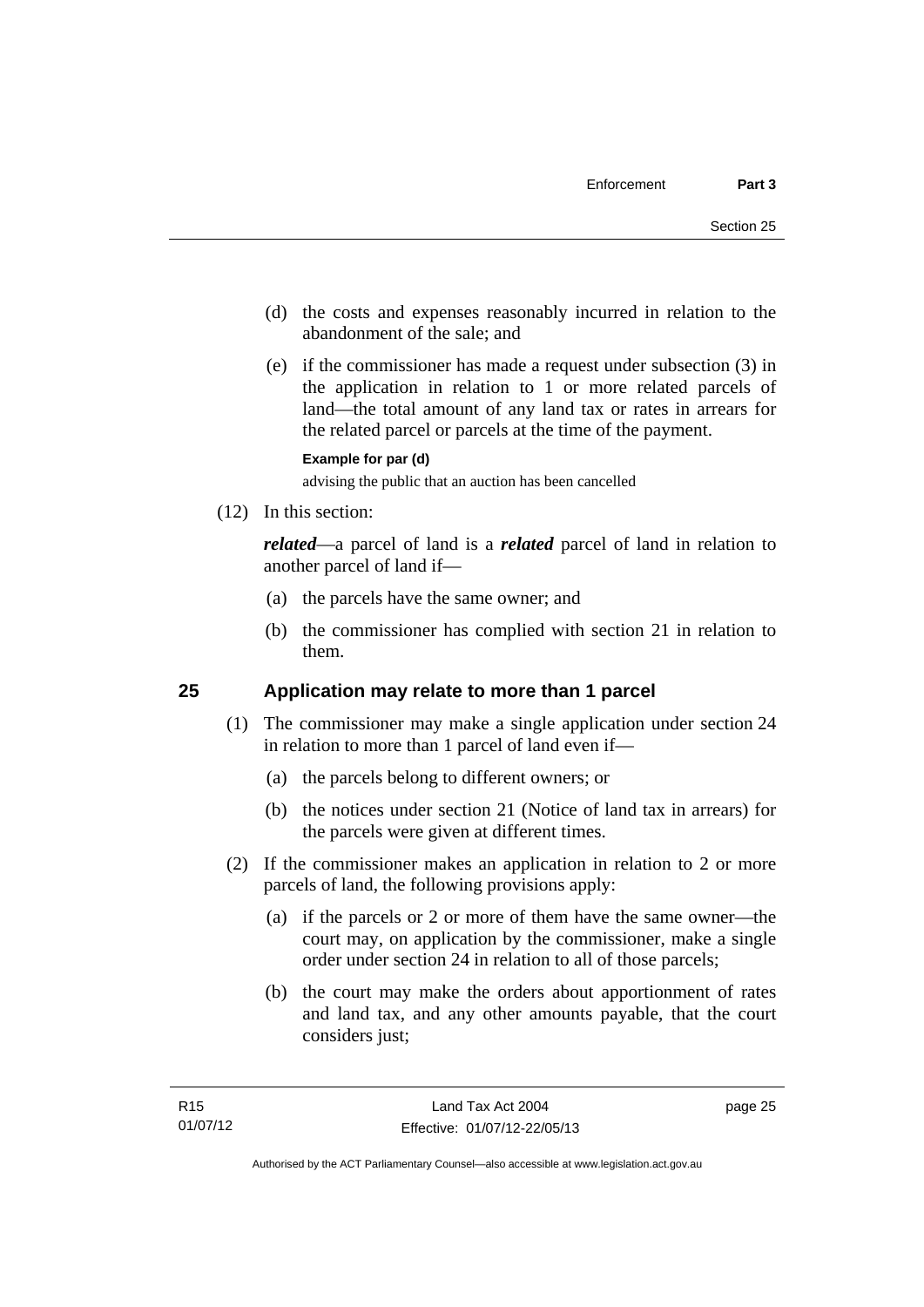#### **Part 3** Enforcement

Section 25

- (c) if the court makes an order under paragraph (a)—the court may, on application by the commissioner, also make any consequential or ancillary orders that the court considers appropriate.
- *Note* The application may include an application under the *[Rates Act 2004](http://www.legislation.act.gov.au/a/2004-3)*, s 26 in relation to the parcel (see [Legislation Act,](http://www.legislation.act.gov.au/a/2001-14) s 49).

page 26 Land Tax Act 2004 Effective: 01/07/12-22/05/13

R15 01/07/12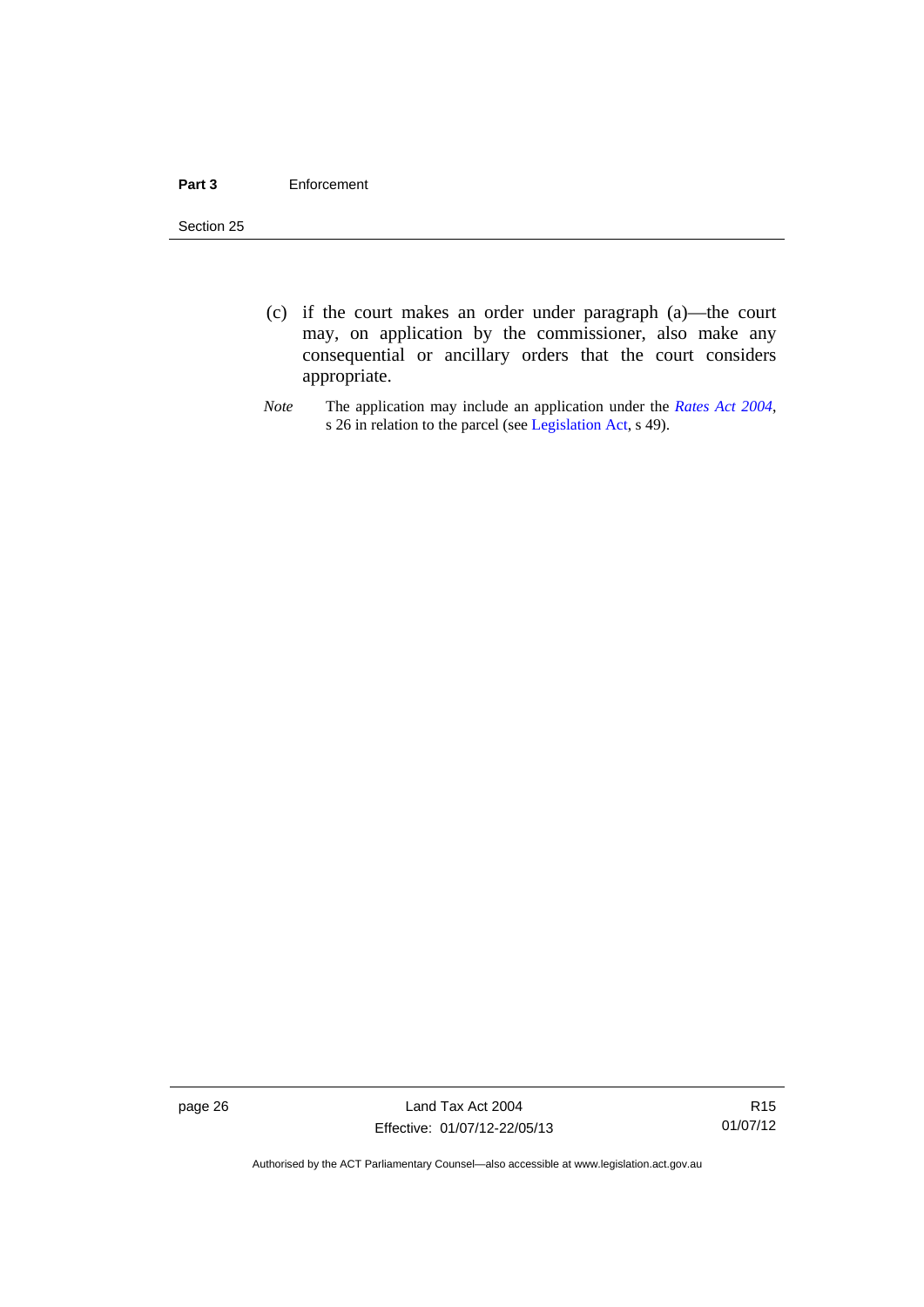# <span id="page-32-0"></span>**Part 4 Unit subdivisions**

*Note* Section 9 imposes land tax on unit subdivisions.

## <span id="page-32-1"></span>**Division 4.1 Application of Act to unit subdivisions**

### <span id="page-32-2"></span>**26 Unit subdivisions**

- (1) For this Act, if a parcel of land is a unit subdivision, the land making up the parcel is taken to continue to be a single parcel of land.
- (2) However, in the application of this Act to a unit subdivision—
	- (a) a reference to a parcel of land in relation to the assessment or payment of land tax is a reference to a unit; and
	- (b) a reference to the owner is—
		- (i) in relation to the assessment or payment of land tax—a reference to the unit owner; and
		- (ii) in relation to any other notice—a reference to the owners corporation.

### <span id="page-32-3"></span>**27 Unit subdivisions—land tax**

- (1) This section applies to a parcel of land that is a unit subdivision.
- (2) If land tax imposed for the parcel of land for the quarter when the units plan is registered is not paid before registration of the units plan, it is payable by the person who was the owner of the parcel on the day before the day when the units plan was registered.
- (3) On and after the 1st day of the next quarter after the day when the units plan is registered or, if it is registered on the 1st day of a quarter, on and after that day—
	- (a) any land tax imposed for the parcel of land is payable by the unit owners whose units are subject to land tax; and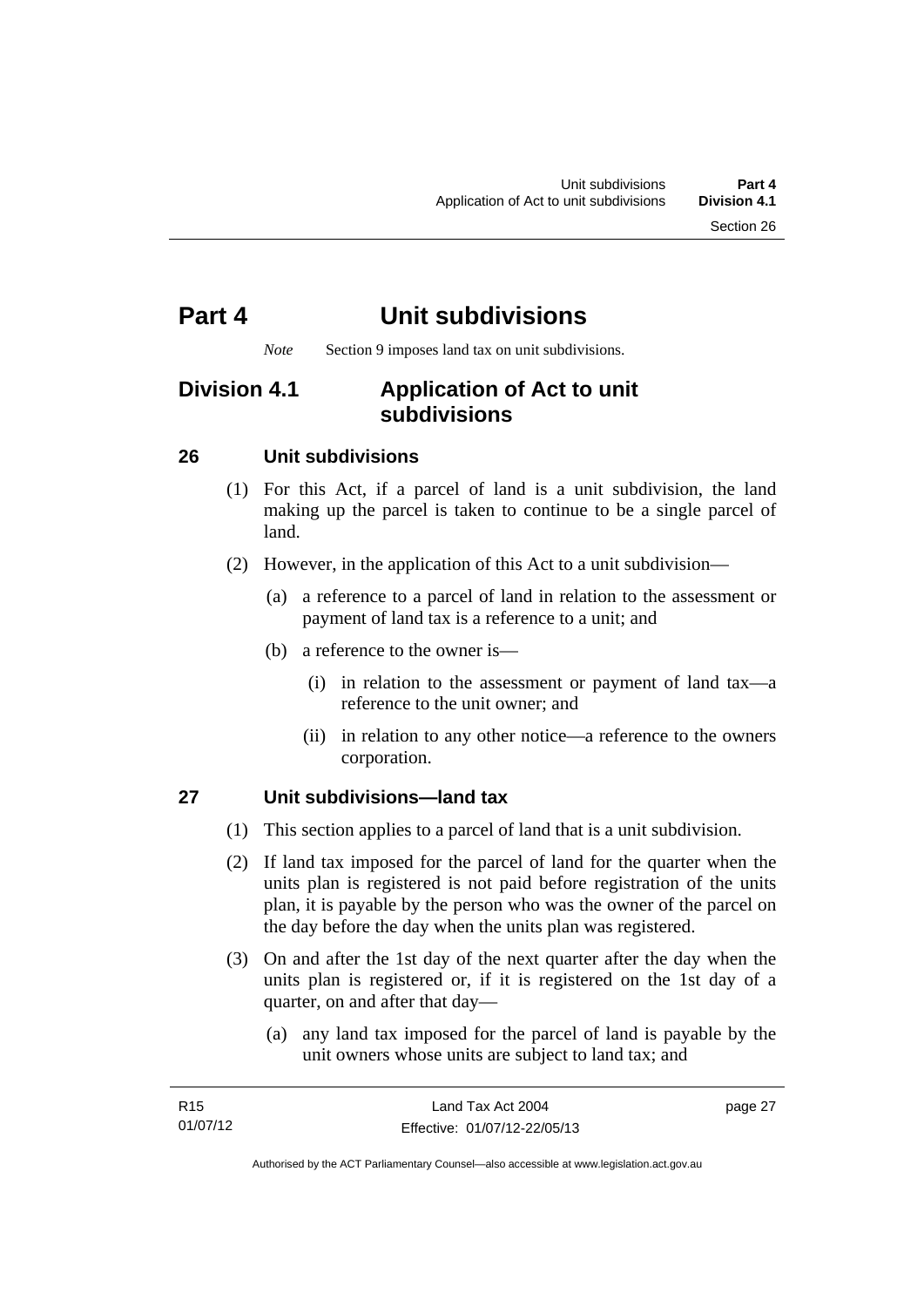- (b) the amount payable by each unit owner whose unit is subject to land tax is the amount worked out under subsection (5); and
- (c) no land tax for the parcel is payable by the owners corporation.
- (4) Section 9 (Imposition of land tax) applies to impose land tax on a unit that is part of the unit subdivision as if a reference to a parcel of land were a reference to the unit.
- (5) In working out the land tax payable for the unit under section 9, the average unimproved value of the unit is the amount worked out in accordance with the following formula:

$$
\frac{\text{UE}}{\text{TUE}} \times \text{AUV}
$$

(6) In this section:

*AUV* means the average unimproved value of the parcel of land under the *[Rates Act 2004](http://www.legislation.act.gov.au/a/2004-3)*.

*TUE* means the unit entitlement of all the units in the units plan.

*UE* means the unit entitlement of the unit.

*unit entitlement*—see the [Unit Titles Act](http://www.legislation.act.gov.au/a/2001-16/default.asp), section 8.

*units plan* means a units plan under the [Unit Titles Act,](http://www.legislation.act.gov.au/a/2001-16/default.asp) section 7.

### <span id="page-33-0"></span>**Division 4.2 Certain proposed unit subdivisions**

### <span id="page-33-1"></span>**28 Meaning of** *qualifying parcel of land* **for div 4.2**

In this division:

*qualifying parcel of land* means a parcel of land to which this division applies because of section 29.

Authorised by the ACT Parliamentary Counsel—also accessible at www.legislation.act.gov.au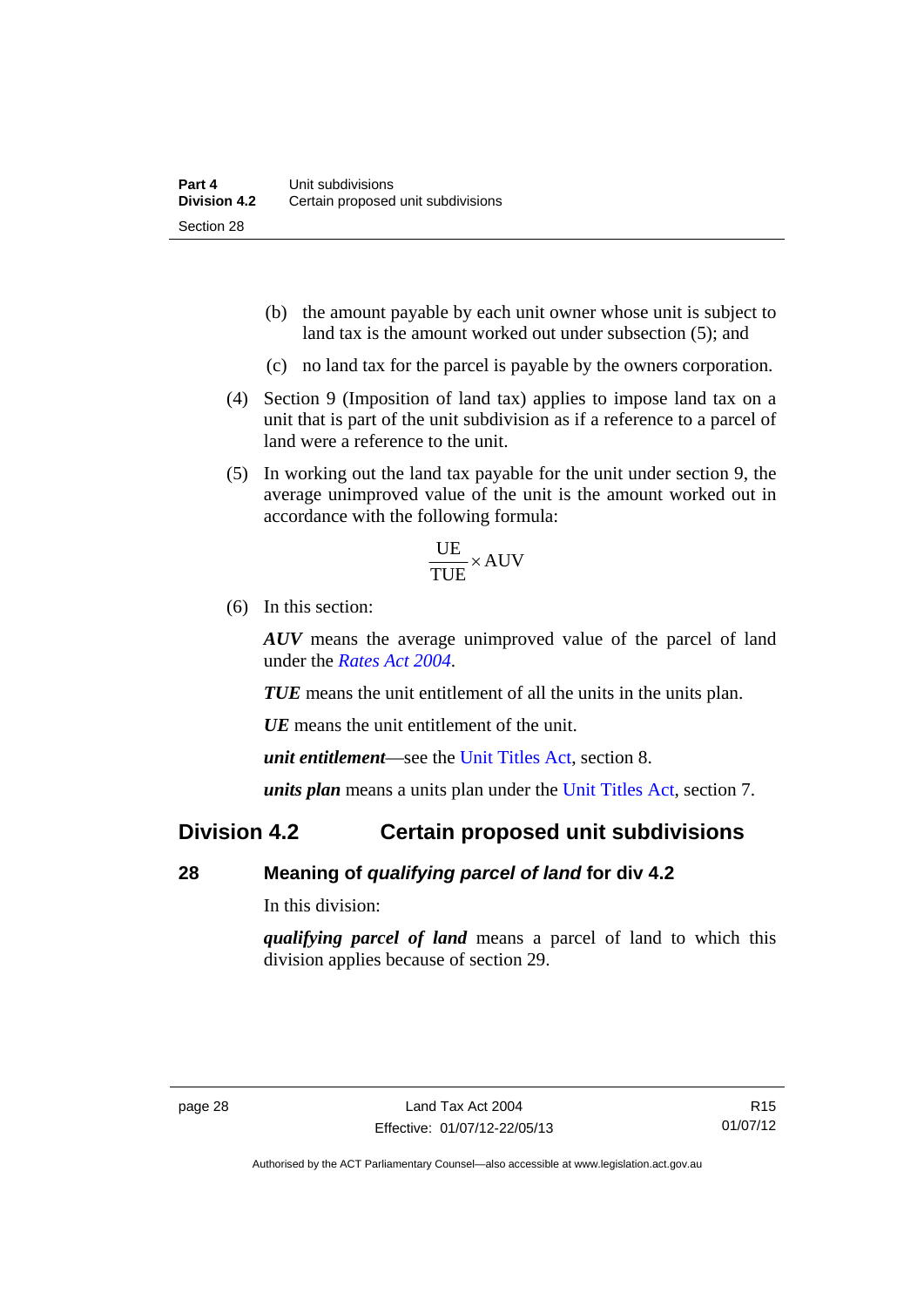### <span id="page-34-0"></span>**29 When div 4.2 applies to parcel of land**

- (1) If the commissioner makes a determination under the *[Rates Act](http://www.legislation.act.gov.au/a/2004-3)  [2004](http://www.legislation.act.gov.au/a/2004-3)*, section 32 (2) for a parcel of land—
	- (a) this division applies to the parcel; and
	- (b) this division is taken to have begun to apply to the parcel on the 1st day when, under the current lease of the land, the parcel became an eligible parcel of land.
- (2) In this section:

*eligible parcel of land* means a parcel of rateable land for which the lease of the parcel allows development of the parcel for residential and commercial purposes.

### <span id="page-34-1"></span>**30 Imposition of land tax—qualifying parcels of land**

- (1) Section 9 (Imposition of land tax) applies to impose land tax on a qualifying parcel of land as if a reference to the parcel were a reference to the percentage of the intended development of the parcel determined under the *[Rates Act 2004](http://www.legislation.act.gov.au/a/2004-3)*, section 32 to be used for commercial purposes.
- (2) In working out the land tax payable for the parcel of land under section 9, the average unimproved value of the parcel is the amount worked out in accordance with the following formula:

### $CP \times AUV$

(3) In subsection (2):

*AUV* means the average unimproved value of the parcel of land under the *[Rates Act 2004](http://www.legislation.act.gov.au/a/2004-3)*.

*CP* means the percentage of the intended development of the parcel determined under the *[Rates Act 2004](http://www.legislation.act.gov.au/a/2004-3)*, section 32 to be used for commercial purposes.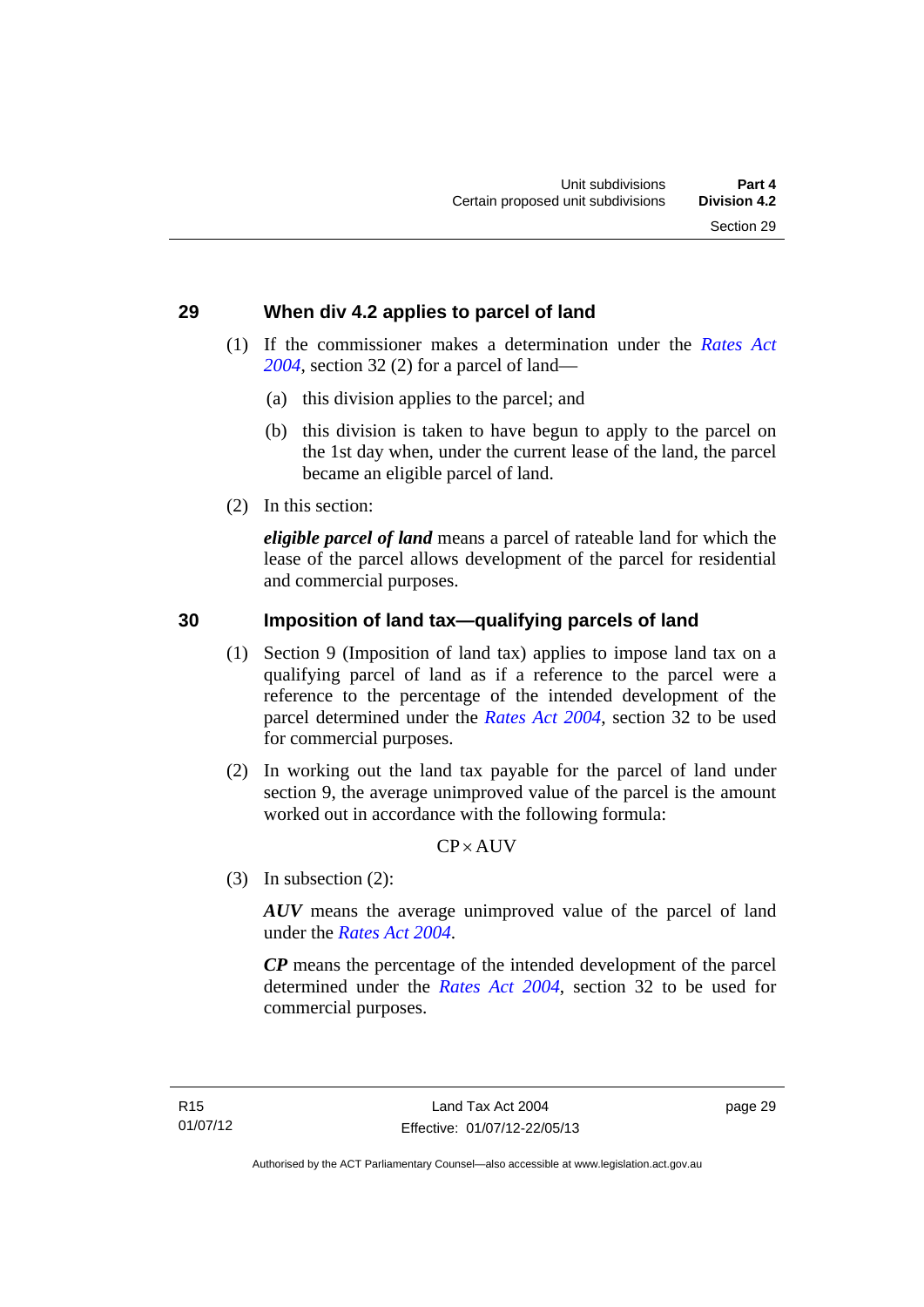### <span id="page-35-0"></span>**31 End of application of div 4.2**

This division stops applying to a parcel of land on the happening of any of the following days:

- (a) if the parcel is subdivided under the Unit Titles Act—the day after the end of the quarter when the subdivision happens;
- (b) if the owner of the land does not apply under the [Unit Titles](http://www.legislation.act.gov.au/a/2001-16/default.asp)  [Act](http://www.legislation.act.gov.au/a/2001-16/default.asp), part 3 within 30 days beginning on the day when a certificate of occupancy under the *[Building Act 2004](http://www.legislation.act.gov.au/a/2004-11)* is issued for the development, or within any longer period that the commissioner allows, for the subdivision of the land under the Unit Titles Act—the 1st day after the end of the 30 day period or the longer period;
- (c) if the land is not subdivided under the Unit Titles Act within 1 year beginning on the day the application (or, if there is more than 1 application, the 1st application) mentioned in paragraph (b) was made, or within any longer period that the commissioner allows—the 1st day after the end of the 1 year period or the longer period;
- (d) if there is a variation of the lease, so that the development of the land partly for residential and partly for commercial purposes is no longer allowed—the day the change happens;
- (e) if development of the land for subdivision under the Unit Titles Act is abandoned—the day it is abandoned;
- (f) if the application made under the *[Rates Act 2004](http://www.legislation.act.gov.au/a/2004-3)*, section 31 for the parcel of land is withdrawn by written notice to the commissioner—the day the notice is given;
- (g) if the commissioner gives notice to the applicant that the application is to be treated as withdrawn—the day the notice is given.

Authorised by the ACT Parliamentary Counsel—also accessible at www.legislation.act.gov.au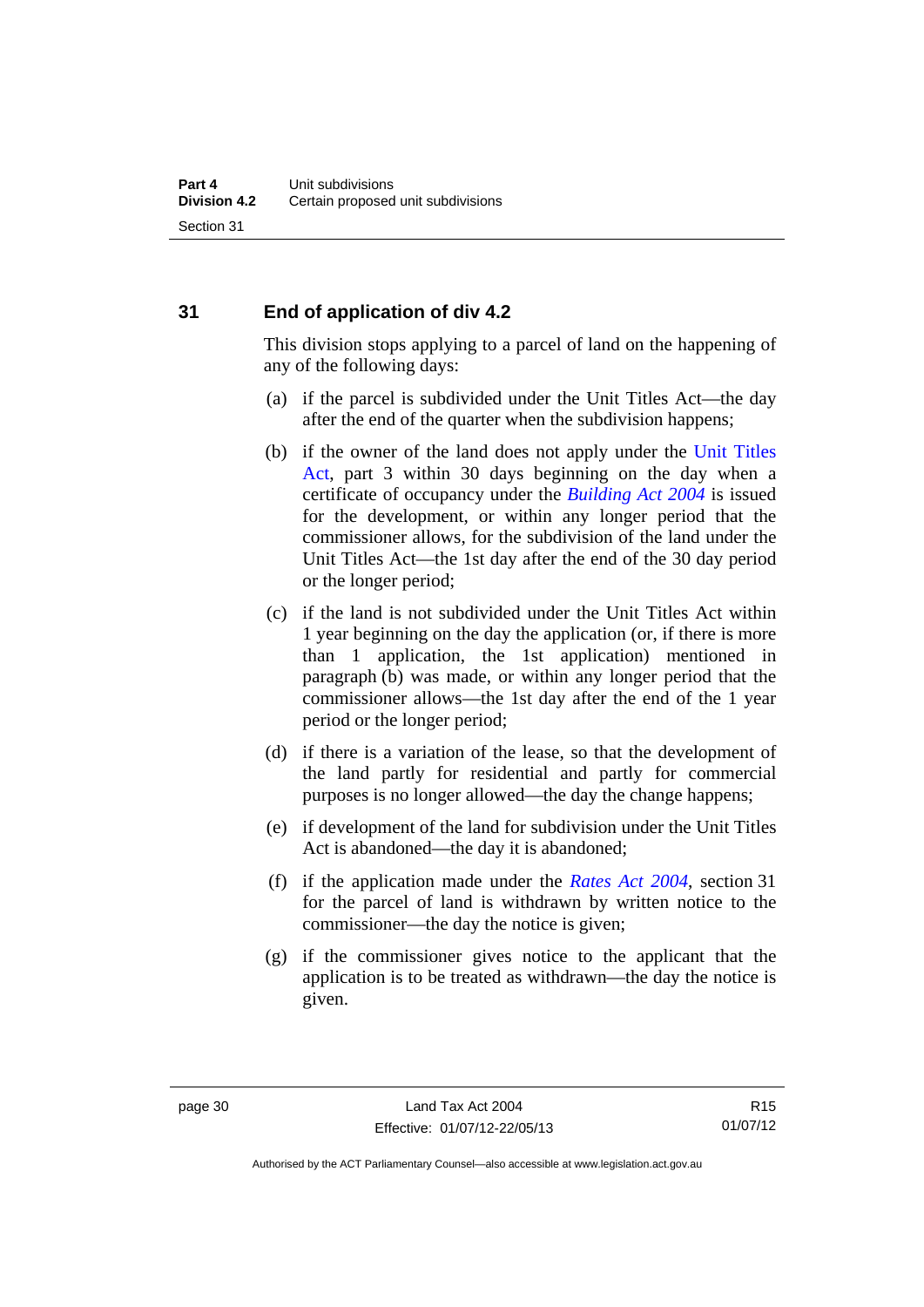Section 32

### <span id="page-36-0"></span>**32 Reassessment—completion of development**

- (1) This section applies if—
	- (a) the commissioner has prepared an assessment of land tax payable for a qualifying parcel of land for a period; and
	- (b) before the end of the period the land stops being a qualifying parcel because it is subdivided under the Unit Titles Act; and
	- (c) the commissioner is satisfied that the percentages of the intended development that are to be used for residential and commercial purposes are different from the percentages determined under the *[Rates Act 2004](http://www.legislation.act.gov.au/a/2004-3)*, section 32 (2); and
	- (d) the commissioner redetermines the percentages under the *[Rates](http://www.legislation.act.gov.au/a/2004-3)  [Act 2004](http://www.legislation.act.gov.au/a/2004-3)*, section 32 (5).
- (2) The commissioner must reassess the amount of land tax payable for the parcel of land for the period when the land was a qualifying parcel.

#### <span id="page-36-1"></span>**33 Reassessment—noncompletion of development**

- (1) This section applies if—
	- (a) the commissioner has made an assessment of land tax (the *previous land tax assessment*) for a qualifying parcel of land for a period; and
	- (b) before the end of the period—
		- (i) the parcel stops being a qualifying parcel because of the happening of a circumstance mentioned in section 31 (b),  $(c)$ ,  $(f)$  or  $(g)$ ; or
		- (ii) the commissioner is satisfied that the parcel has stopped being a qualifying parcel because of a circumstance mentioned in section 31 (d) or (e).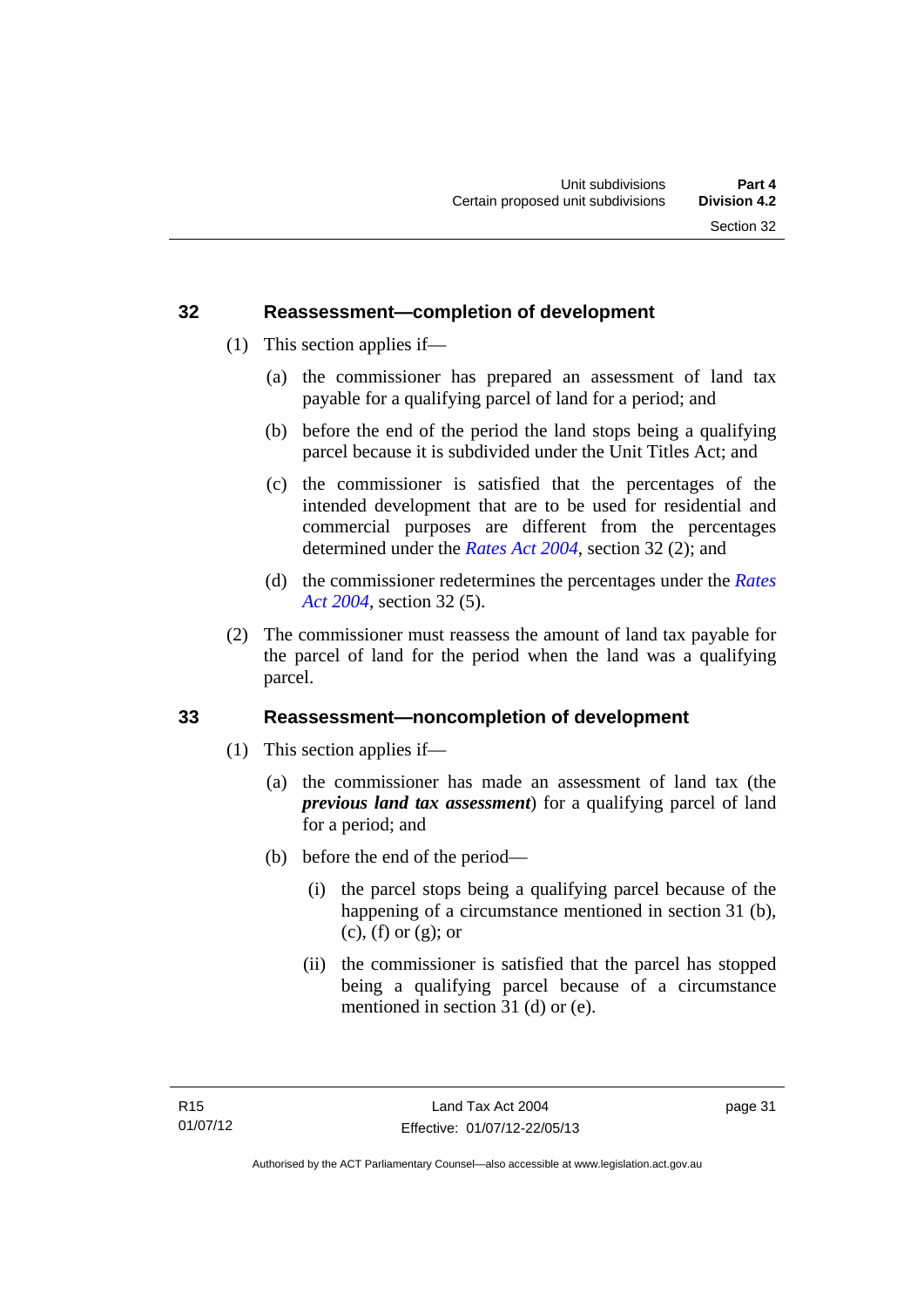- (2) The commissioner must reassess the amount of land tax payable for the parcel of land for the period when the parcel was a qualifying parcel for—
	- (a) the period when the previous land tax assessment was made; or
	- (b) if there has been more than 1 assessment—the period equal to both or all of the periods for which assessments were made.
- (3) The reassessment must be on the basis that the parcel is not, and was never, a qualifying parcel.

page 32 Land Tax Act 2004 Effective: 01/07/12-22/05/13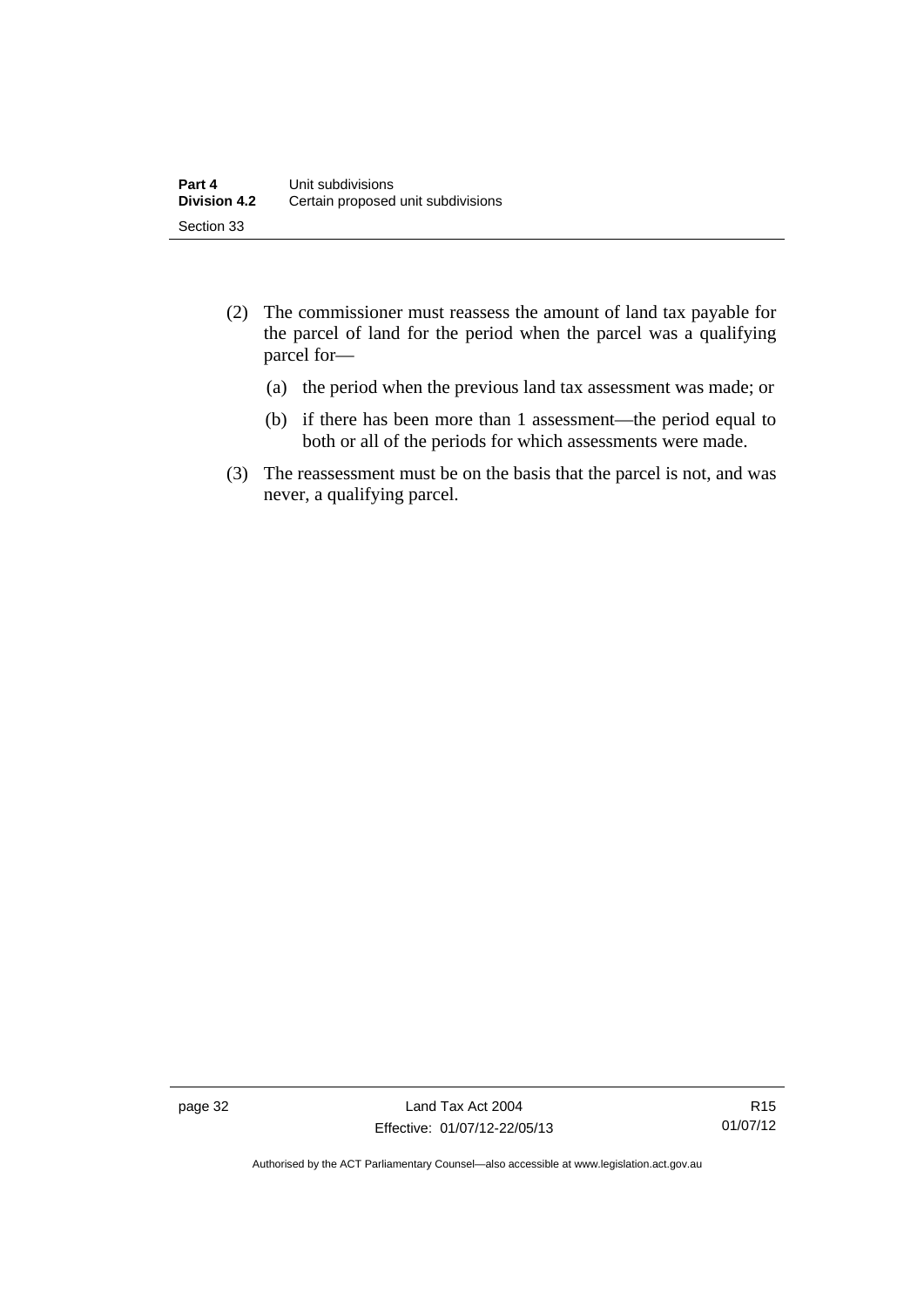## <span id="page-38-0"></span>**Part 5 Exemptions, remissions and certain interest payments**

#### <span id="page-38-1"></span>**34 Exemption from land tax**

- (1) The Minister may, in writing, exempt the owner of a parcel of land from payment of land tax owing for any period in relation to the parcel, or from payment of a stated part of the land tax.
- (2) An exemption is a notifiable instrument.

*Note* A notifiable instrument must be notified under the [Legislation Act](http://www.legislation.act.gov.au/a/2001-14).

- (3) The Minister may make guidelines for the exercise of a function under this section.
- (4) Guidelines are a disallowable instrument.
	- *Note* A disallowable instrument must be notified, and presented to the Legislative Assembly, under the [Legislation Act.](http://www.legislation.act.gov.au/a/2001-14)

#### <span id="page-38-2"></span>**35 Remission of land tax**

- (1) The Minister may remit the land tax, or part of the land tax, payable for a parcel of land if the Minister is satisfied that it is fair and reasonable in the circumstances.
- (2) The Minister may make guidelines for the exercise of a function under this section.
- (3) Guidelines are a disallowable instrument.
	- *Note* A disallowable instrument must be notified, and presented to the Legislative Assembly, under the [Legislation Act.](http://www.legislation.act.gov.au/a/2001-14)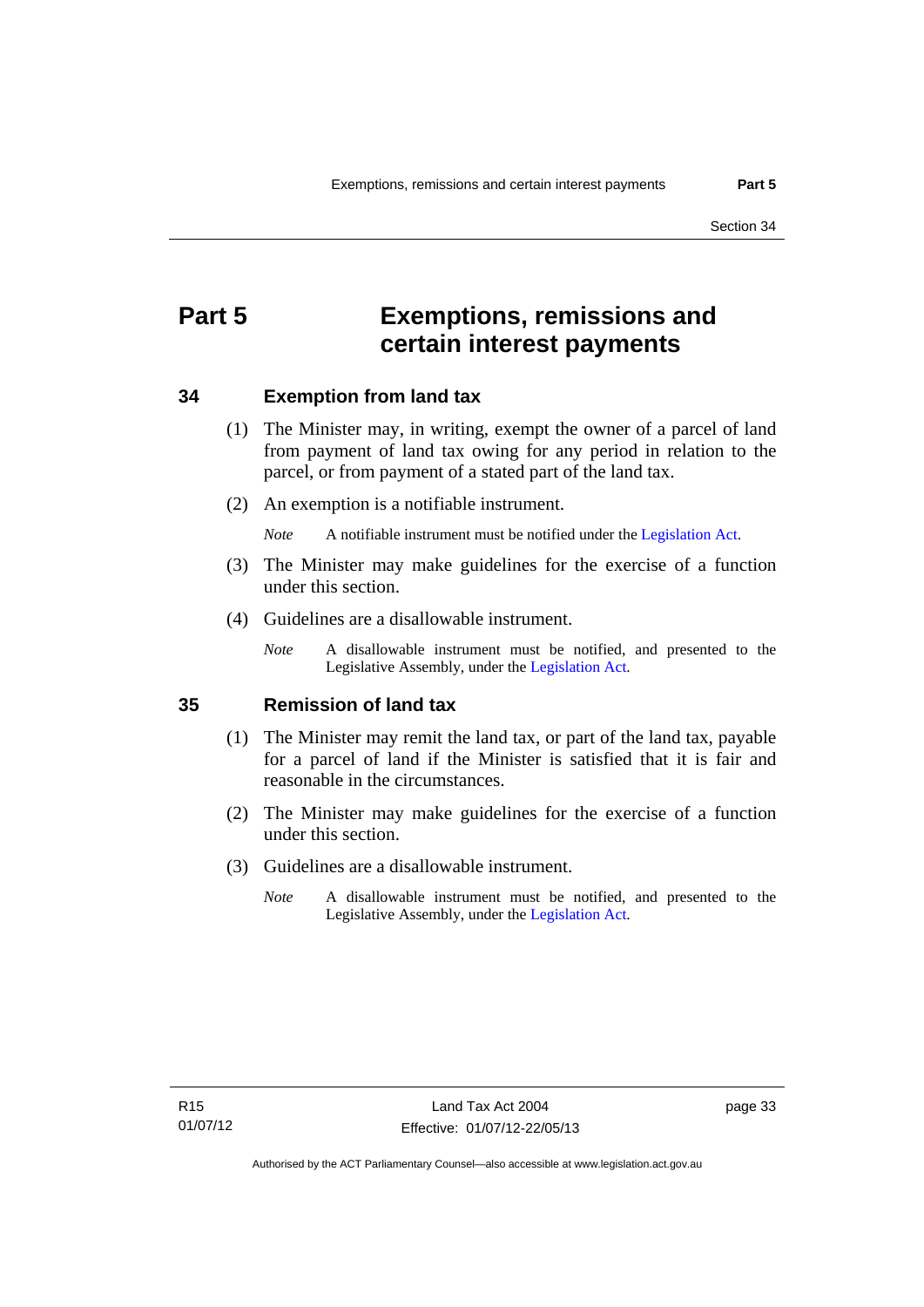Section 36

### <span id="page-39-0"></span>**36 Remission of interest**

- (1) The commissioner may remit all or part of an amount of interest payable by a person in relation to land tax if the commissioner is satisfied that it is fair and reasonable having regard to—
	- (a) any circumstances that contributed to the delay in payment of the land tax; or
	- (b) any other relevant matter.
- (2) The Minister may make guidelines for the exercise of a function under this section.
- (3) Guidelines are a disallowable instrument.
	- *Note* A disallowable instrument must be notified, and presented to the Legislative Assembly, under the [Legislation Act.](http://www.legislation.act.gov.au/a/2001-14)

#### <span id="page-39-1"></span>**37 Interest on refund**

- (1) This section applies if the commissioner is satisfied that—
	- (a) an assessment of land tax payable for a parcel of land has been wrongly made because of an administrative error; and
	- (b) because of the error, a person has overpaid land tax for the parcel.
- (2) The commissioner may pay interest to the owner of the parcel—
	- (a) at the market rate component determined under the [Taxation](http://www.legislation.act.gov.au/a/1999-4/default.asp)  [Administration Act](http://www.legislation.act.gov.au/a/1999-4/default.asp), section 26; and
	- (b) worked out from the date when the overpayment was made or a later date the commissioner considers appropriate.

R15 01/07/12

Authorised by the ACT Parliamentary Counsel—also accessible at www.legislation.act.gov.au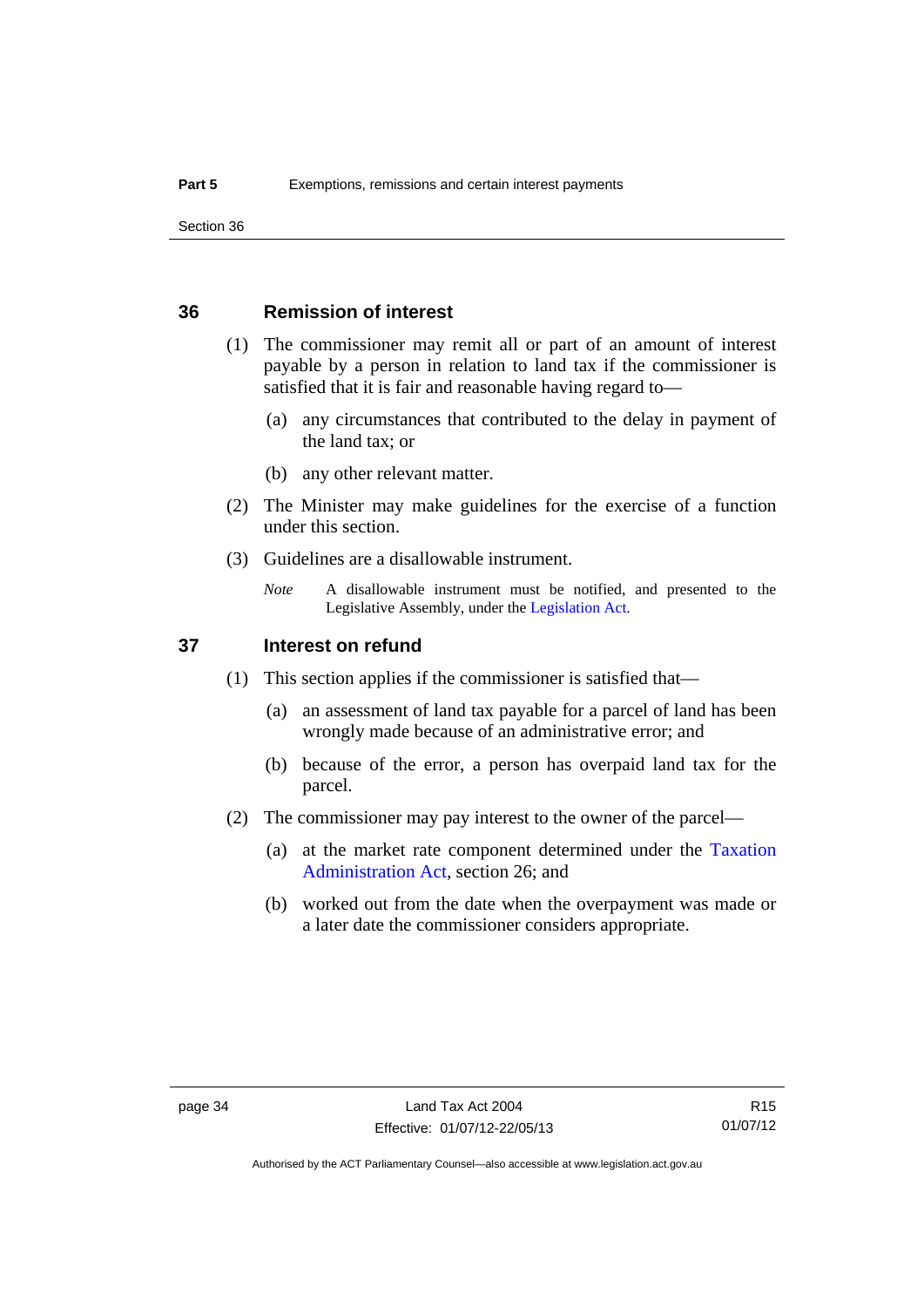# <span id="page-40-0"></span>**Part 6 Miscellaneous**

#### <span id="page-40-1"></span>**38 Objections**

The following decisions of the commissioner are prescribed for the [Taxation Administration Act,](http://www.legislation.act.gov.au/a/1999-4/default.asp) section 100 (Objection):

- (a) a decision under section 13 (1) (b) to refuse to exempt a parcel of land from land tax on compassionate grounds;
- (b) a decision under section 13 (5) revoking an exemption given on compassionate grounds;
- (c) a decision under section 37 to refuse to pay interest on an overpayment or to pay interest other than from the date when the overpayment was made.
- *Note* Assessments are made under the Taxation Administration Act and objections may be made under that [Act](http://www.legislation.act.gov.au/a/1999-4/default.asp), s 100 (1) (a). For example, if a person is given an assessment for land tax and the person is dissatisfied with the assessment because land tax was not payable in relation to the parcel of land, the person may object under that paragraph.

### <span id="page-40-2"></span>**39 Review of decisions by ACAT**

- (1) This section applies to a determination by the commissioner of an objection to a decision mentioned in section 38.
- (2) The determination is prescribed for the [Taxation Administration](http://www.legislation.act.gov.au/a/1999-4/default.asp)  [Act](http://www.legislation.act.gov.au/a/1999-4/default.asp), section 107A (Meaning of *reviewable decision* etc—div 10.2).
	- *Note* Applications for review by the ACAT may be made in relation to a determination by the commissioner of a decision on an objection to an assessment.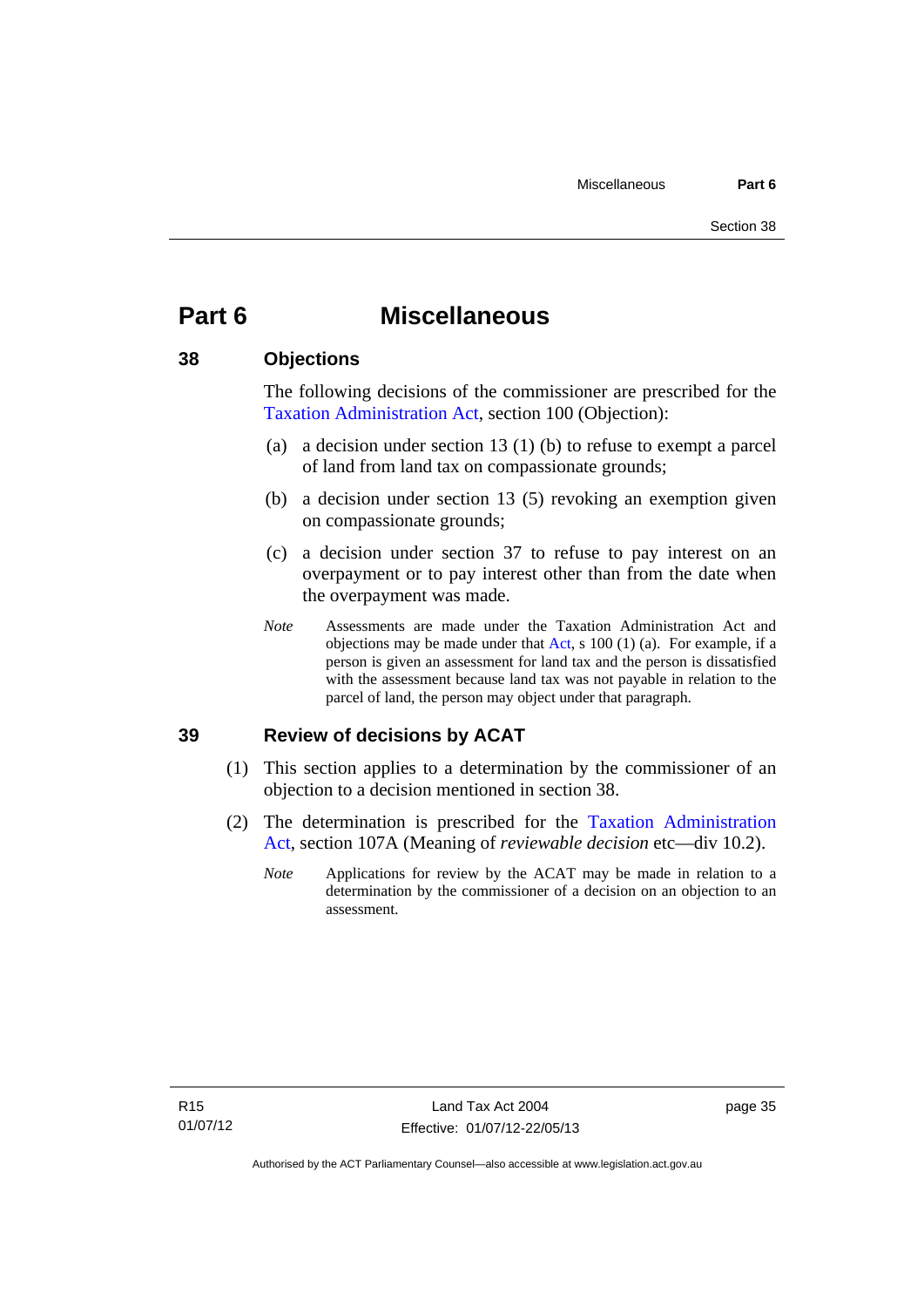#### **Part 6** Miscellaneous

#### <span id="page-41-0"></span>**40 Working out amounts with fractions for Act**

- (1) If an amount worked out under this Act contains a fraction of a cent, the amount must be rounded to the nearest cent, with  $\frac{1}{2}$  a cent being disregarded.
- (2) However, in working out the average unimproved value under section 15 (3) (Multiple dwellings), section 16 (2) (Land partly owned by corporation or trustee) or section 27 (5) (Unit subdivisions—land tax), any fraction of a dollar in the amount worked out must be disregarded.
- (3) The [Taxation Administration Act,](http://www.legislation.act.gov.au/a/1999-4/default.asp) section 123 (Adjustments of amounts) does not apply in working out an amount under this Act.

#### <span id="page-41-1"></span>**41 Certificate of land tax and other charges**

- (1) A person may apply to the commissioner for a certificate of—
	- (a) the land tax assessed to be payable under this Act for a parcel of land for the current financial year; and
	- (b) the land tax and other amounts immediately payable to the commissioner under this Act in relation to the parcel.
	- *Note 1* A fee may be determined under s 43 for this provision.
	- *Note 2* If a form is approved under the [Taxation Administration Act](http://www.legislation.act.gov.au/a/1999-4/default.asp), s 139C for an application, the form must be used.
	- *Note 3* A single application form may be approved for this section and the *[Land Rent Act 2008](http://www.legislation.act.gov.au/a/2008-16)*, s 31 and the *[Rates Act 2004](http://www.legislation.act.gov.au/a/2004-3)*, s 76 (see [Legislation](http://www.legislation.act.gov.au/a/2001-14)  [Act](http://www.legislation.act.gov.au/a/2001-14) s 255 (7)).
- (2) The commissioner must give the applicant the certificate.
- (3) The certificate is conclusive proof for an honest buyer for value of the parcel of land of the matters certified.
	- *Note* The certificate may include a certificate of amounts payable under the *[Rates Act 2004](http://www.legislation.act.gov.au/a/2004-3)* in relation to the parcel (see [Legislation Act,](http://www.legislation.act.gov.au/a/2001-14) s 49).

R15 01/07/12

Authorised by the ACT Parliamentary Counsel—also accessible at www.legislation.act.gov.au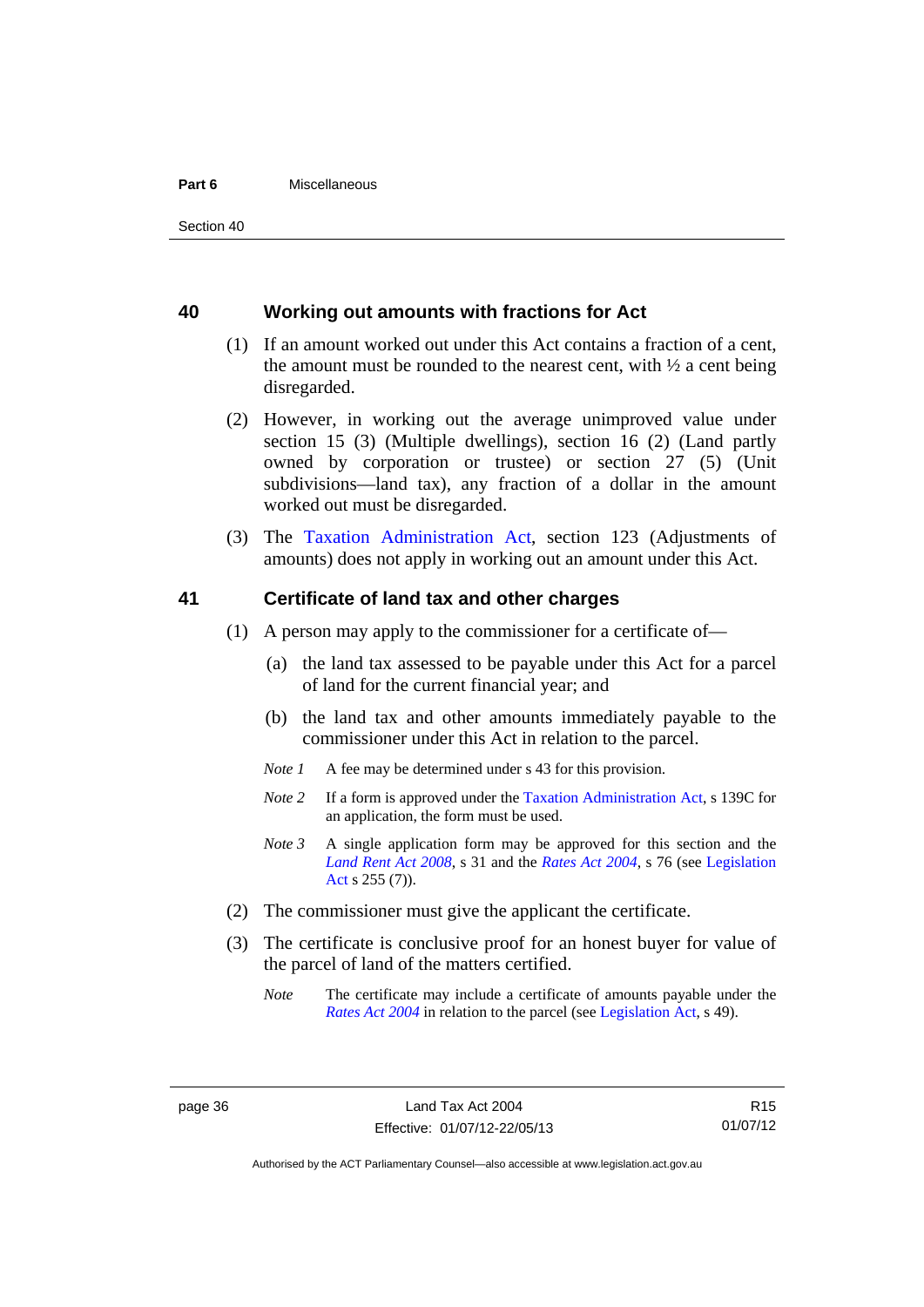(4) For this section, land tax and other amounts are taken to be payable immediately even if any necessary time after service of a notice has not ended.

### <span id="page-42-0"></span>**42 Statement of amounts payable and payments made**

- (1) A person may apply to the commissioner for a statement of—
	- (a) the amounts that became payable to the commissioner under this Act in relation to a parcel of land in a stated financial year; and
	- (b) the payments received by the commissioner in the financial year for amounts that became payable under this Act in relation to the parcel.
	- *Note 1* A fee may be determined under s 43 for this provision.
	- *Note 2* If a form is approved under the [Taxation Administration Act](http://www.legislation.act.gov.au/a/1999-4/default.asp), s 139C for an application, the form must be used.
	- *Note 3* A single application form may be approved for this section and the *[Rates Act 2004](http://www.legislation.act.gov.au/a/2004-3)*, s 77 (see [Legislation Act,](http://www.legislation.act.gov.au/a/2001-14) s 255 (7)).
- (2) The commissioner must give the applicant the statement.
	- *Note* The statement may include a statement of rates payable and received under the *[Rates Act 2004](http://www.legislation.act.gov.au/a/2004-3)* in relation to the parcel of land (see [Legislation Act,](http://www.legislation.act.gov.au/a/2001-14) s 49).

### <span id="page-42-1"></span>**43 Determination of fees**

- (1) The Minister may, in writing, determine fees for this Act.
	- *Note* The [Legislation Act](http://www.legislation.act.gov.au/a/2001-14) contains provisions about the making of determinations and regulations relating to fees (see pt 6.3)
- (2) A determination is a disallowable instrument.
	- *Note* A disallowable instrument must be notified, and presented to the Legislative Assembly, under the [Legislation Act.](http://www.legislation.act.gov.au/a/2001-14)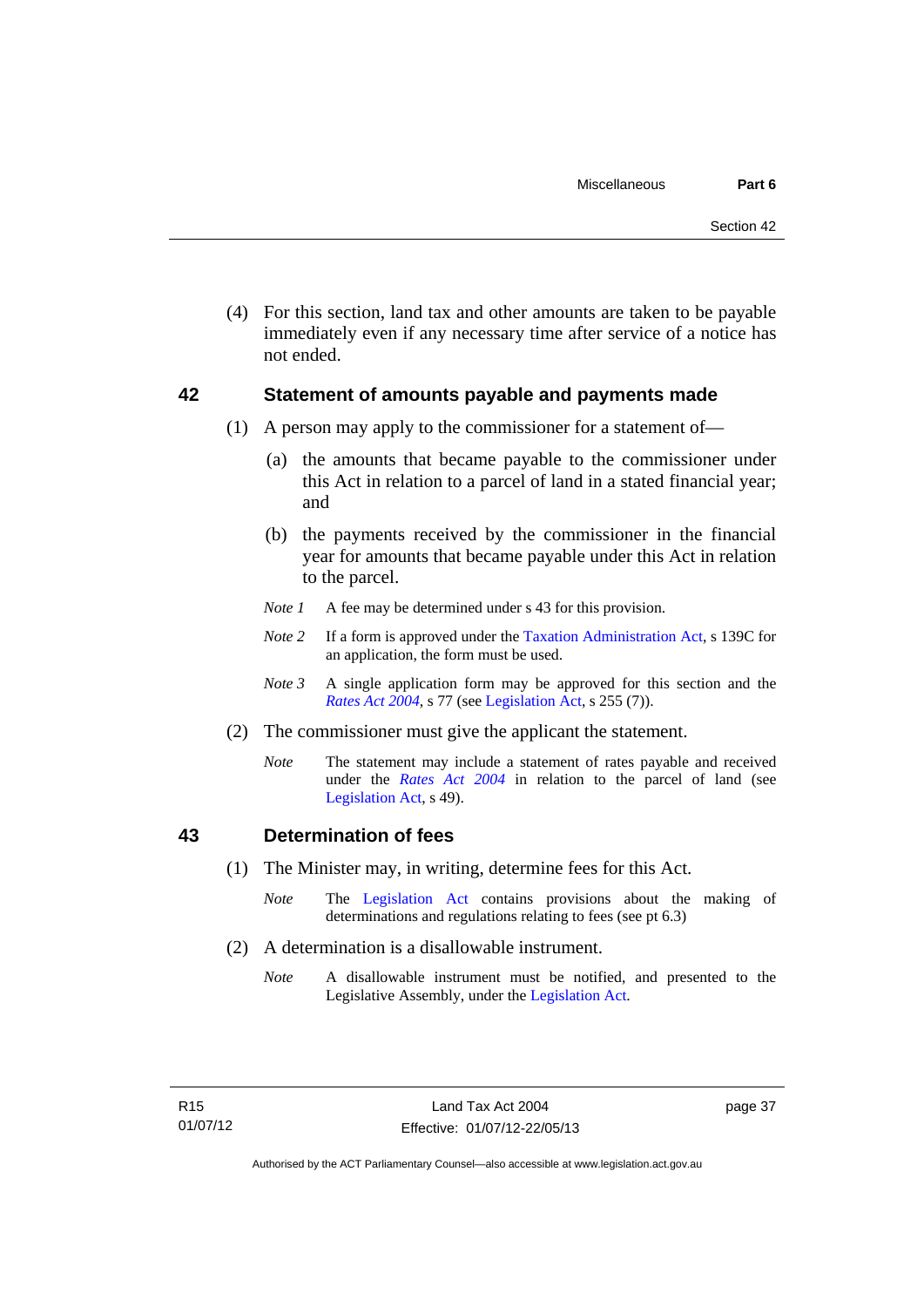#### Part 6 **Miscellaneous**

Section 44

### <span id="page-43-0"></span>**44 Regulation-making power**

The Executive may make regulations for this Act.

*Note* Regulations must be notified, and presented to the Legislative Assembly, under the [Legislation Act](http://www.legislation.act.gov.au/a/2001-14).

page 38 Land Tax Act 2004 Effective: 01/07/12-22/05/13

R15 01/07/12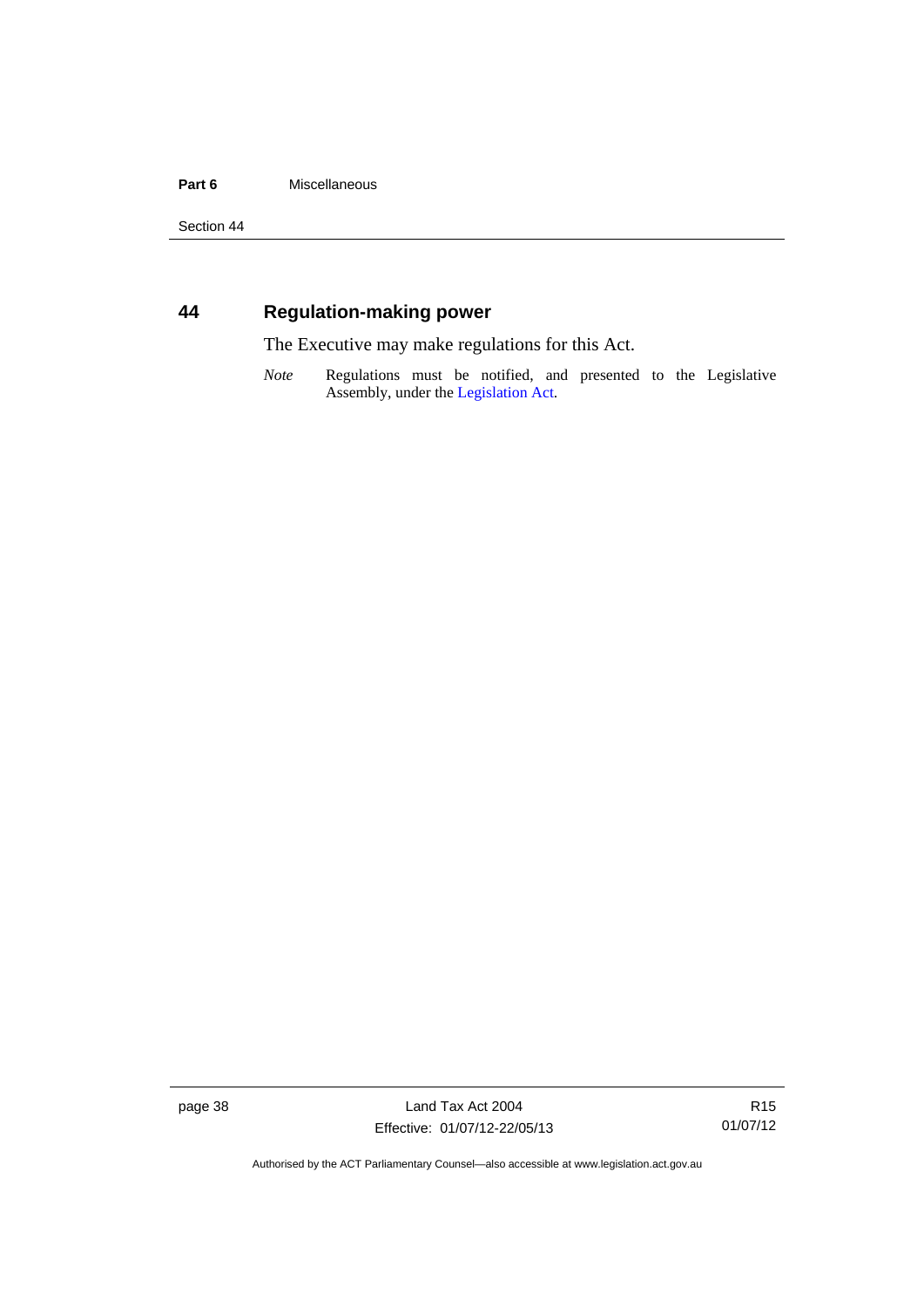# <span id="page-44-0"></span>**Dictionary**

(see s 3)

- *Note 1* The [Legislation Act](http://www.legislation.act.gov.au/a/2001-14) contains definitions and other provisions relevant to this Act.
- *Note 2* For example, the [Legislation Act](http://www.legislation.act.gov.au/a/2001-14), dict, pt 1 defines the following terms:
	- $\bullet$  ACAT
	- calendar month
	- commissioner for revenue
	- corporation
	- financial year
	- function
	- interest
	- person
	- quarter
	- under.

*assessment notice*, in relation to land tax, means a notice of assessment under the [Taxation Administration Act](http://www.legislation.act.gov.au/a/1999-4/default.asp), section 14 in relation to the land tax.

*commissioner* means the commissioner for revenue.

*land tax* includes—

- (a) penalty tax; and
- (b) the total of—
	- (i) the costs and expenses reasonably incurred by the Territory in attempting to recover the land tax; and
	- (ii) interest payable in relation to the land tax.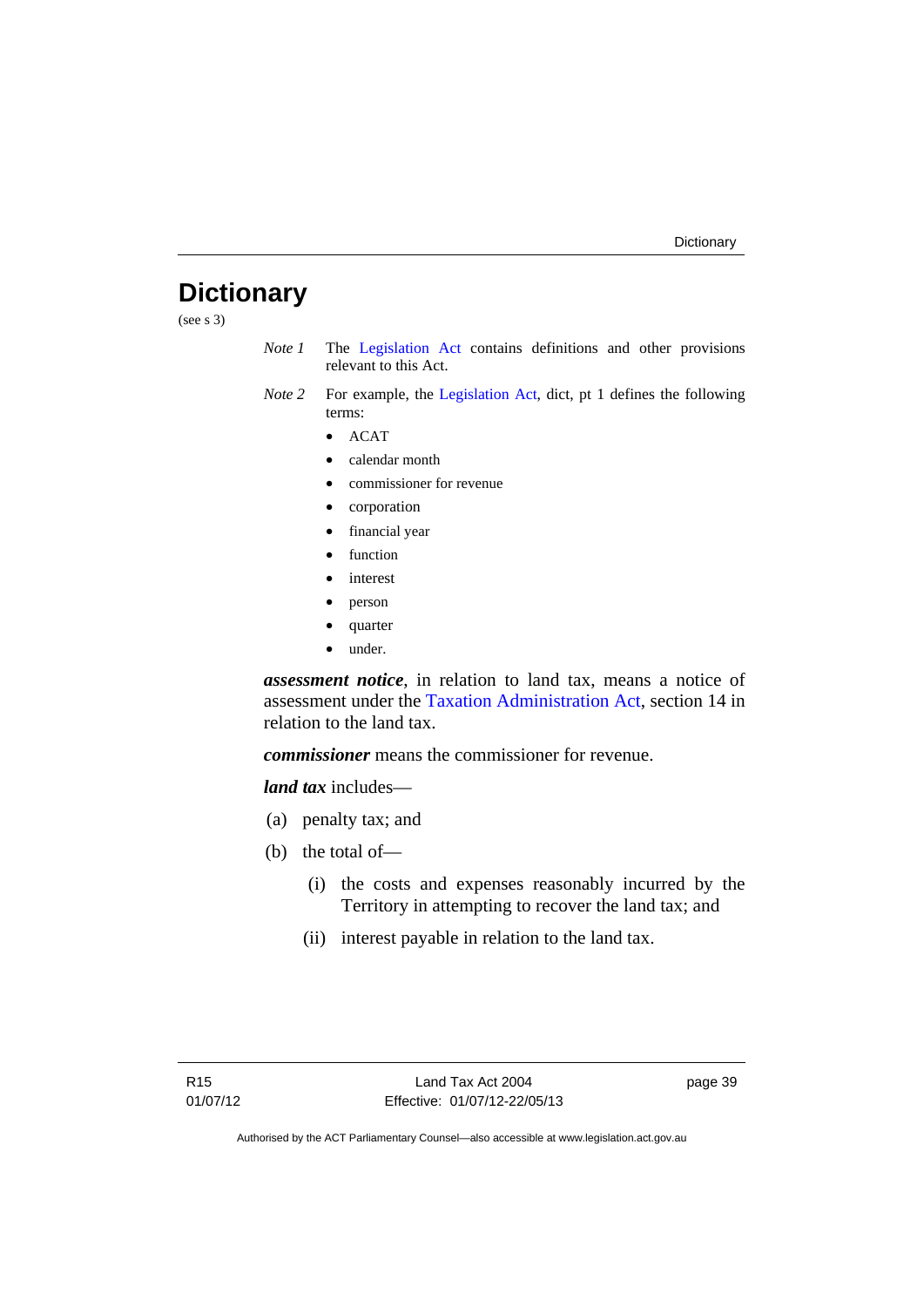*lease* means a lease from the Commonwealth or the Territory, and includes an agreement with the Commonwealth or the Territory—

- (a) for a lease of a parcel of land; or
- (b) for the tenancy or occupation of a parcel of land.

*owner*, of a parcel of land means—

- (a) the registered proprietor of an interest in the parcel (other than an interest in a lease granted by a person other than the Territory or the Commonwealth); or
- (b) if the registered proprietor has sold the interest to another person (the *new owner*) and the new owner is in possession of the parcel but not yet registered as the proprietor—the new owner; or
- (c) a mortgagee in possession of the parcel; or
- (d) a person holding the parcel under a sublease from the Territory, if the Territory holds the parcel under a lease from the Commonwealth.

*owners corporation*—see the *[Unit Titles \(Management\) Act](http://www.legislation.act.gov.au/a/2011-41)  [2011](http://www.legislation.act.gov.au/a/2011-41)*, dictionary.

*parcel* includes a part of a parcel of land that is separately held by an occupier, tenant, lessee or owner.

*primary production* means—

- (a) production resulting directly from—
	- (i) cultivation of land; or
	- (ii) keeping animals for their sale, bodily produce or natural increase; or
	- (iii) fishing operations; or
	- (iv) forest operations; and

page 40 Land Tax Act 2004 Effective: 01/07/12-22/05/13

R15 01/07/12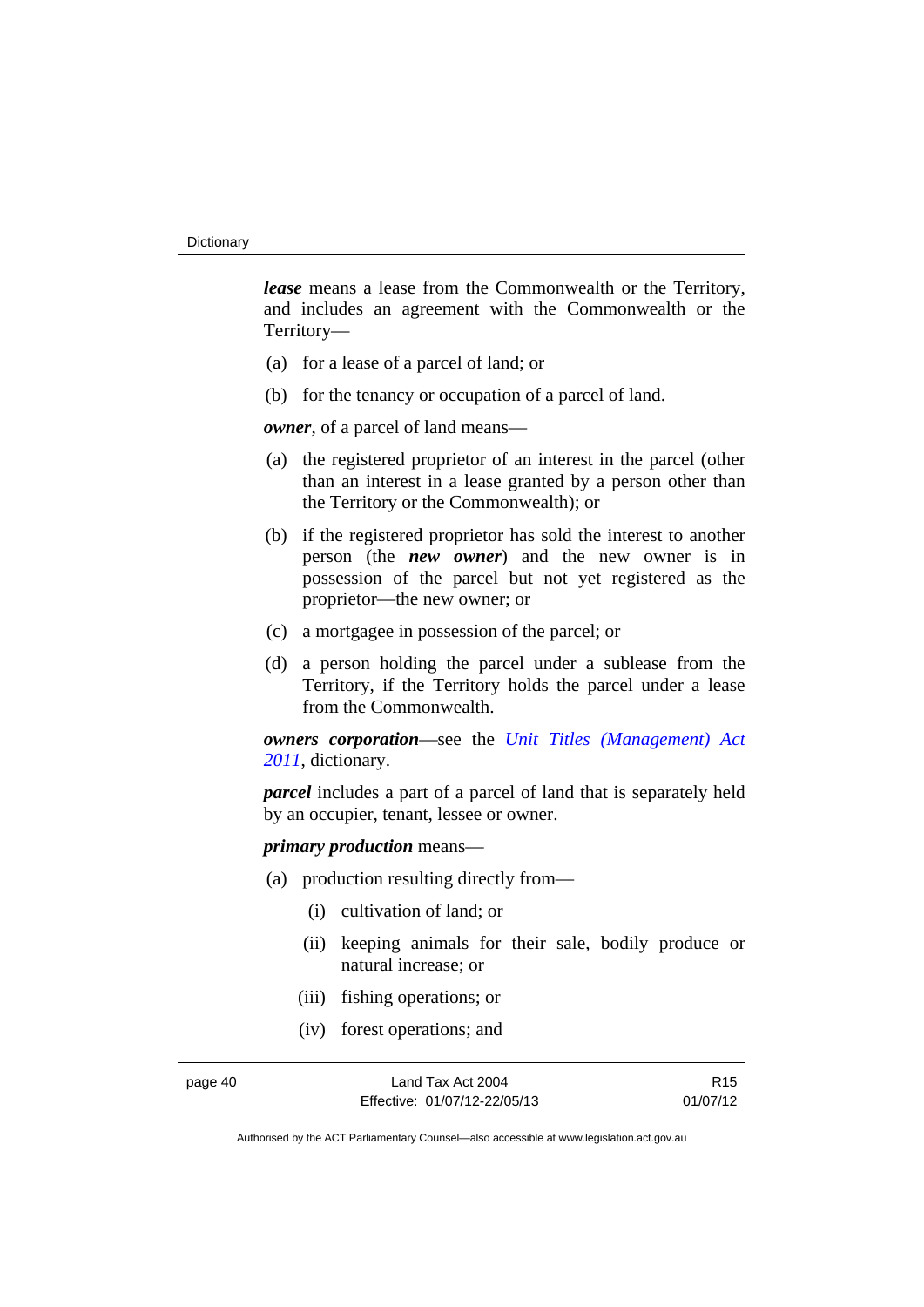(b) the manufacture of dairy produce by the person who produced the raw material used in that manufacture.

*qualifying parcel of land*, for division 4.2 (Certain proposed unit subdivisions)—see section 28.

*rateable land*—see the *[Rates Act 2004](http://www.legislation.act.gov.au/a/2004-3)*, section 8.

*rates*—see the *[Rates Act 2004](http://www.legislation.act.gov.au/a/2004-3)*, dictionary.

*rent*, for part 2 (Imposition and payment of land tax)—see section 7.

*rented*, for part 2 (Imposition and payment of land tax)—see section 8.

#### *residential land* means—

- (a) rateable land leased for residential purposes only; or
- (b) rateable land leased for residential purposes and other purposes but used for residential purposes only; or
- (c) a parcel of rateable land included in the common property of a community title scheme under the *[Community Title](http://www.legislation.act.gov.au/a/2001-58)  [Act 2001](http://www.legislation.act.gov.au/a/2001-58)*, if—
	- (i) at least 1 parcel of land in the scheme is residential land under paragraph (a) or (b); and
	- (ii) no parcel of land in the scheme is leased for a commercial purpose.

#### *rural land* means—

- (a) rateable land leased for the purpose of primary production only; or
- (b) rateable land leased for the purpose of primary production and other purposes but used mainly for primary production; or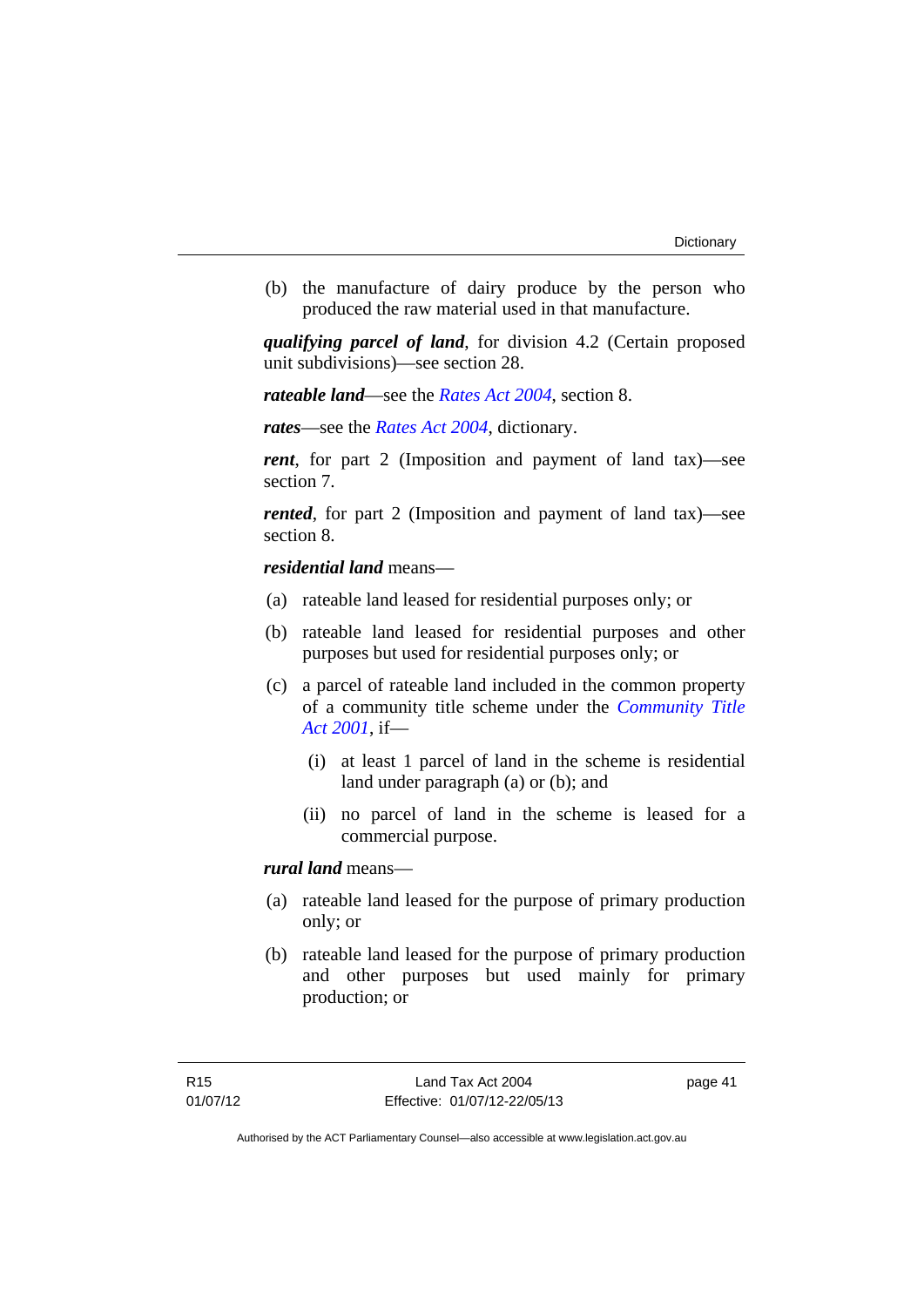- (c) a parcel of rateable land included in the common property of a community title scheme under the *[Community Title](http://www.legislation.act.gov.au/a/2001-58)  [Act 2001](http://www.legislation.act.gov.au/a/2001-58)*, if no parcel of land in the scheme is—
	- (i) residential land; or
	- (ii) leased for a commercial purpose.

*Taxation Administration Act* means the *[Taxation](http://www.legislation.act.gov.au/a/1999-4)  [Administration Act 1999](http://www.legislation.act.gov.au/a/1999-4)*.

*tenancy agreement*, for part 2 (Imposition and payment of land tax)—see section 7.

*tenant*, for part 2 (Imposition and payment of land tax)—see section 7.

*trustee*, for part 2 (Imposition and payment of land tax)—see section 7.

*unit* means a unit under the [Unit Titles Act,](http://www.legislation.act.gov.au/a/2001-16/default.asp) section 9.

*unit owner* means—

- (a) the registered proprietor of the lease of a unit; or
- (b) if the registered proprietor has sold the interest to another person (the *new owner*) and the new owner is in possession of the unit but not yet registered as the proprietor—the new owner.

*unit subdivision*—see the *[Rates Act 2004](http://www.legislation.act.gov.au/a/2004-3)*, dictionary.

*Unit Titles Act* means the *[Unit Titles Act 2001](http://www.legislation.act.gov.au/a/2001-16)*.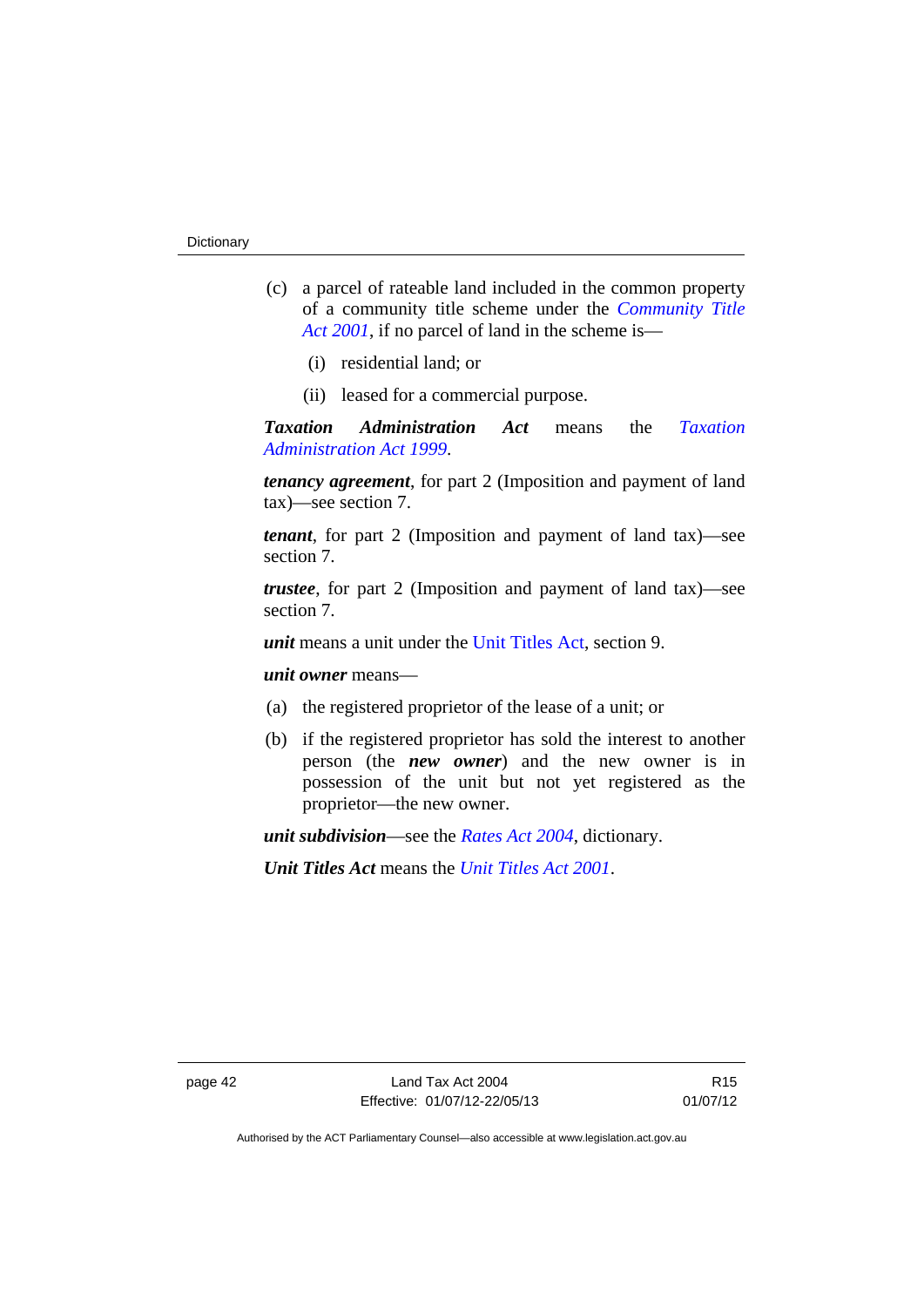### <span id="page-48-0"></span>**Endnotes**

### **1 About the endnotes**

Amending and modifying laws are annotated in the legislation history and the amendment history. Current modifications are not included in the republished law but are set out in the endnotes.

Not all editorial amendments made under the *[Legislation Act 2001](http://www.legislation.act.gov.au/a/2001-14)*, part 11.3 are annotated in the amendment history. Full details of any amendments can be obtained from the Parliamentary Counsel's Office.

Uncommenced amending laws are not included in the republished law. The details of these laws are underlined in the legislation history. Uncommenced expiries are underlined in the legislation history and amendment history.

If all the provisions of the law have been renumbered, a table of renumbered provisions gives details of previous and current numbering.

The endnotes also include a table of earlier republications.

| $A = Act$                                    | NI = Notifiable instrument                |
|----------------------------------------------|-------------------------------------------|
| $AF =$ Approved form                         | $o = order$                               |
| $am = amended$                               | $om = omitted/repealed$                   |
| $amdt = amendment$                           | $ord = ordinance$                         |
| $AR = Assembly resolution$                   | $orig = original$                         |
| $ch = chapter$                               | par = paragraph/subparagraph              |
| $CN =$ Commencement notice                   | $pres = present$                          |
| $def = definition$                           | $prev = previous$                         |
| $DI = Disallowable instrument$               | $(\text{prev}) = \text{previously}$       |
| $dict = dictionary$                          | $pt = part$                               |
| $disallowed = disallowed by the Legislative$ | $r = rule/subrule$                        |
| Assembly                                     | $reloc = relocated$                       |
| $div = division$                             | $renum = renumbered$                      |
| $exp = expires/expired$                      | $R[X]$ = Republication No                 |
| $Gaz = gazette$                              | $RI = reissue$                            |
| $hdg =$ heading                              | s = section/subsection                    |
| $IA = Interpretation Act 1967$               | $sch = schedule$                          |
| $ins = inserted/added$                       | $sdiv = subdivision$                      |
| $LA =$ Legislation Act 2001                  | $SL = Subordinate$ law                    |
| $LR =$ legislation register                  | $sub =$ substituted                       |
| $LRA =$ Legislation (Republication) Act 1996 | underlining = whole or part not commenced |
| $mod = modified/modification$                | or to be expired                          |
|                                              |                                           |

### <span id="page-48-2"></span>**2 Abbreviation key**

R15 01/07/12

Land Tax Act 2004 Effective: 01/07/12-22/05/13 page 43

<span id="page-48-1"></span>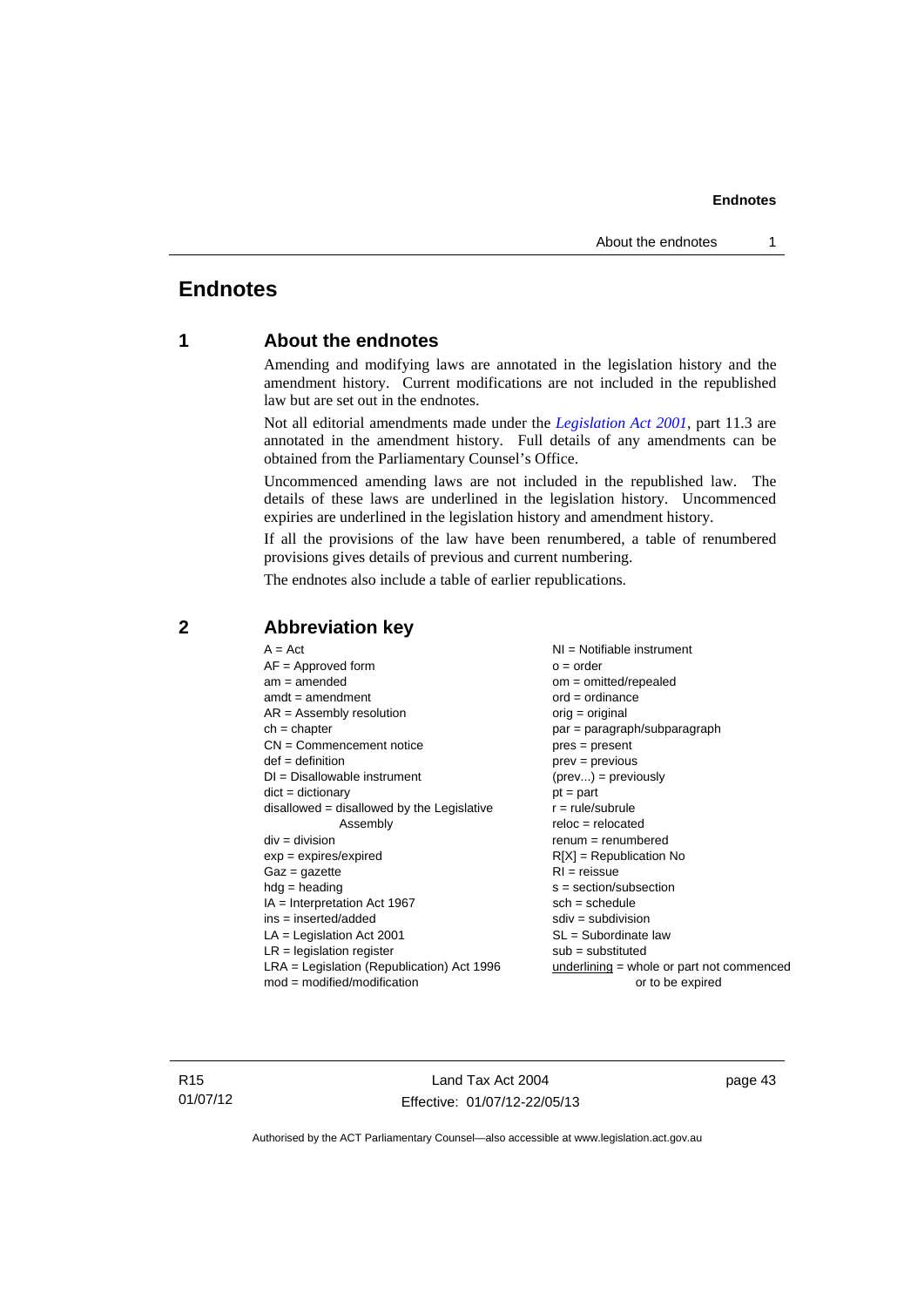| 3 | Legislation history |  |
|---|---------------------|--|
|---|---------------------|--|

#### <span id="page-49-0"></span>**3 Legislation history**

#### **Land Tax Act 2004 A2004-4**

notified LR 18 February 2004 s 1, s 2 commenced 18 February 2004 (LA s 75 (1)) remainder commenced 1 July 2004 (s 2)

as amended by

#### **[Statute Law Amendment Act 2005](http://www.legislation.act.gov.au/a/2005-20) A2005-20 sch 3 pt 3.32**

notified LR 12 May 2005 s 1, s 2 taken to have commenced 8 March 2005 (LA s 75 (2)) sch 3 pt 3.32 commenced 2 June 2005 (s 2 (1))

#### **[Revenue Legislation Amendment Act 2005](http://www.legislation.act.gov.au/a/2005-29) A2005-29 pt 3**

notified LR 28 June 2005 s 1, s 2 commenced 28 June 2005 (LA s 75 (1)) pt 3 commenced 29 June 2005 (s 2 (2))

#### **[Revenue Legislation Amendment Act 2006](http://www.legislation.act.gov.au/a/2006-19) A2006-19 pt 3**

notified LR 17 May 2006 s 1, s 2 commenced 17 May 2006 (LA s 75 (1)) pt 3 commenced 18 May 2006 (s 2 (3))

#### **[Housing Assistance Act 2007](http://www.legislation.act.gov.au/a/2007-8) A2007-8 sch 1 pt 1.5**

notified LR 10 May 2007 s 1, s 2 commenced 10 May 2007 (LA s 75 (1)) sch 1 pt 1.5 commenced 10 November 2007 (s 2 and LA s 79)

### **[Land Tax \(Interest and Penalty\) Amendment Act 2007](http://www.legislation.act.gov.au/a/2007-20) A2007-20**

notified LR 14 June 2007 s 1, s 2 commenced 14 June 2007 (LA s 75 (1)) remainder commenced 15 June 2007 (s 2)

#### **[Revenue Legislation Amendment Act 2007](http://www.legislation.act.gov.au/a/2007-21) A2007-21 pt 3**

notified LR 19 June 2007 s 1, s 2 commenced 19 June 2007 (LA s 75 (1)) pt 3 commenced 20 June 2007 (s 2)

R15 01/07/12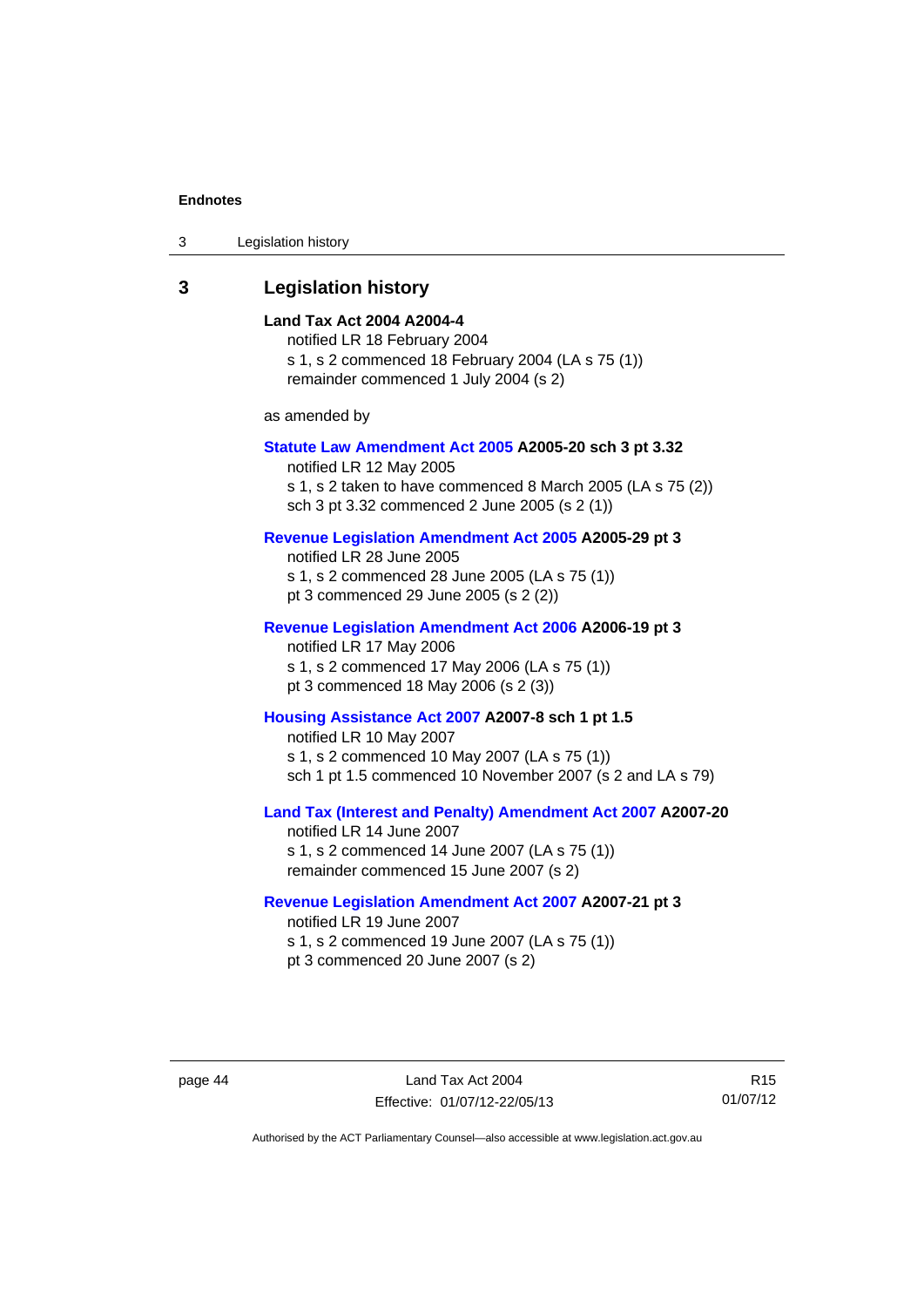Legislation history 3

#### **[Revenue Legislation \(Housing Affordability Initiatives\) Amendment](http://www.legislation.act.gov.au/a/2007-29)  [Act 2007](http://www.legislation.act.gov.au/a/2007-29) A2007-29 pt 3**

#### notified LR 2 October 2007

s 1, s 2 commenced 2 October 2007 (LA s 75 (1)) pt 3 commenced 3 October 2007 (s 2)

#### **[Land Rent Act 2008](http://www.legislation.act.gov.au/a/2008-16) A2008-16 sch 1 pt 1.1**

notified LR 30 June 2008

s 1, s 2 commenced 30 June 2008 (LA s 75 (1))

sch 1 pt 1.1 commenced 1 July 2008 (s 2 and [CN2008-10\)](http://www.legislation.act.gov.au/cn/2008-10/default.asp)

#### **[ACT Civil and Administrative Tribunal Legislation Amendment](http://www.legislation.act.gov.au/a/2008-37)**

#### **[Act 2008 \(No 2\)](http://www.legislation.act.gov.au/a/2008-37) A2008-37 sch 1 pt 1.62**

notified LR 4 September 2008

s 1, s 2 commenced 4 September 2008 (LA s 75 (1)) sch 1 pt 1.62 commenced 2 February 2009 (s 2 (1) and see [ACT Civil](http://www.legislation.act.gov.au/a/2008-35)  [and Administrative Tribunal Act 2008](http://www.legislation.act.gov.au/a/2008-35) A2008-35, s 2 (1) and [CN2009-2](http://www.legislation.act.gov.au/cn/2009-2/default.asp))

#### **[Rates and Land Tax Legislation Amendment Act 2009](http://www.legislation.act.gov.au/a/2009-52) A2009-52 pt 2**

notified LR 18 December 2009 s 1, s 2 commenced 18 December 2009 (LA s 75 (1)) pt 2 commenced 1 January 2010 (s 2)

#### **[Land Tax Amendment Act 2011](http://www.legislation.act.gov.au/a/2011-33) A2011-33**

notified LR 1 September 2011 s 1, s 2 commenced 1 September 2011 (LA s 75 (1)) remainder commenced 2 September 2011 (s 2)

#### **[Unit Titles \(Management\) Act 2011](http://www.legislation.act.gov.au/a/2011-41) A2011-41 sch 5 pt 5.5**

notified LR 3 November 2011 s 1, s 2 commenced 3 November 2011 (LA s 75 (1)) sch 5 pt 5.5 commenced 30 March 2012 (s 2 and [CN2012-6\)](http://www.legislation.act.gov.au/cn/2012-6/default.asp)

#### **[Rates and Land Tax Legislation Amendment Act 2012](http://www.legislation.act.gov.au/a/2012-37) A2012-37 pt 2**

notified LR 18 June 2012 s 1, s 2 commenced 18 June 2012 (LA s 75 (1)) pt 2 commenced 1 July 2012 (s 2)

R15 01/07/12

Land Tax Act 2004 Effective: 01/07/12-22/05/13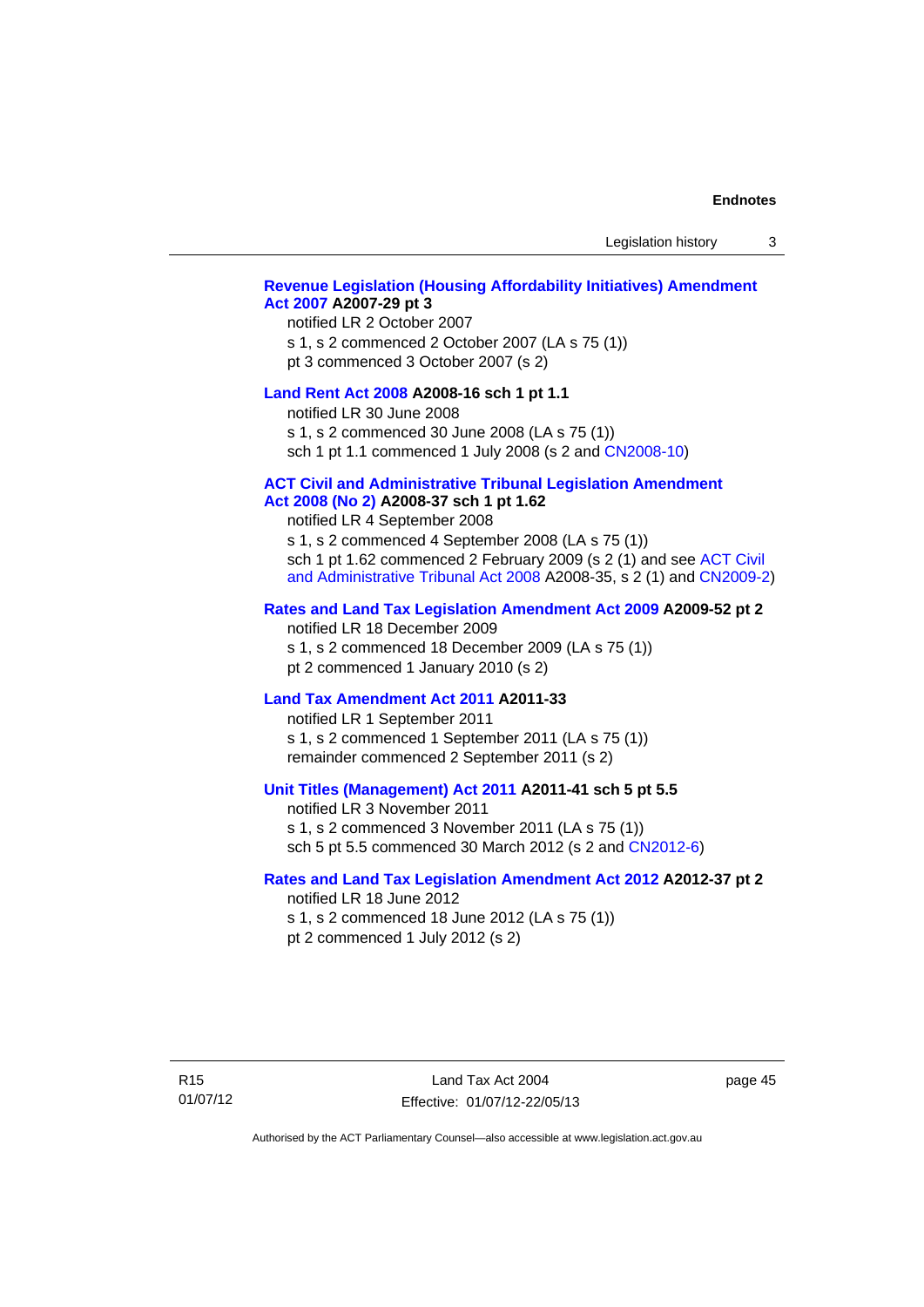4 Amendment history

#### <span id="page-51-0"></span>**4 Amendment history**

```
Commencement 
s 2 om LA s 89 (4) 
Imposition of land tax 
 A2005-29 s 11
Land exempted from s 9 generally 
s 10 am A2007-29 s 14; pars renum R8 LA; A2007-8 amdt 1.11 
Commissioner to be told if residential land rented 
 A2009-52 s 4
Commissioner to be told if residential land owned by an individual as trustee 
s 14A ins A2011-33 s 4
Multiple dwellings 
 A2005-29 s 12
Land partly owned by corporation or trustee 
s 16 am A2005-29 s 13 
Payment of land tax 
s 17  A2007-21 s 9: ss renum R7 LA
Land tax for part of quarter 
 A2005-29 s 14
Interest and penalty tax payable on land tax if no disclosure 
s 19A ins A2007-20 s 4
Sale of land for nonpayment of land tax 
s 24 sub A2006-19 s 20 
                am A2008-16 amdt 1.1, amdt 1.2 
Application may relate to more than 1 parcel 
s 25 am A2006-19 s 21 
Unit subdivisions—land tax 
s 27 am A2005-20 amdt 3.185
Imposition of land tax—qualifying parcels of land 
s 30 am A2005-29 s 15 
Interest on refund 
s 37 am A2005-29 s 16 
Review of decisions by ACAT 
s 39 sub A2008-37 amdt 1.286 
Certificate of land tax and other charges 
s 41 am A2008-16 amdt 1.3
```
page 46 Land Tax Act 2004 Effective: 01/07/12-22/05/13

R15 01/07/12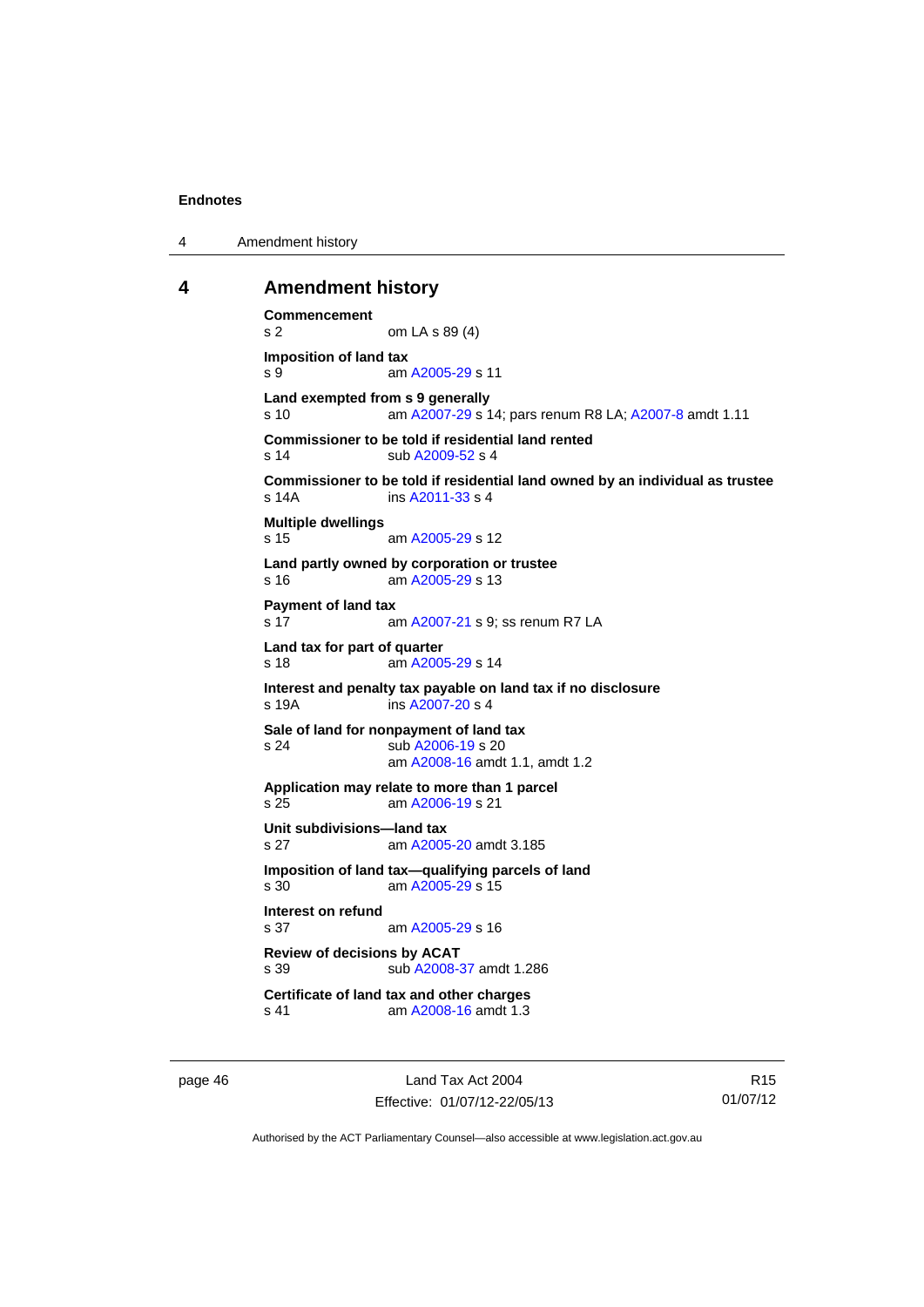Amendment history 4

```
Transitional 
                exp 1 July 2005 (s 57)
Meaning of repealed Act for pt 7 
s 45 exp 1 July 2005 (s 57) 
Special provision for period to 30 June 1987 
s 46 exp 1 July 2005 (s 57) 
Meaning of assessment
s 47 exp 1 July 2005 (s 57) 
Land tax payable under repealed Act 
s 48 exp 1 July 2005 (s 57) 
Land to which repealed Act, pt 4A applied 
s 49 exp 1 July 2005 (s 57) 
Right to object if no objection lodged 
s 50 exp 1 July 2005 (s 57) 
Objections lodged under repealed Act 
s 51 exp 1 July 2005 (s 57) 
Applications for review if no application lodged 
s 52 exp 1 July 2005 (s 57) 
Application for review if application lodged 
s 53 exp 1 July 2005 (s 57) 
Notice of land tax in arrears 
s 54 exp 1 July 2005 (s 57) 
Statements under s 42 
s 55 exp 1 July 2005 (s 57) 
Modification of pt 7's operation 
s 56 exp 1 July 2005 (s 57) 
Expiry of pt 7 
s 57 exp 1 July 2005 (s 57) 
Dictionary 
dict am A2008-37 amdt 1.287
                 def owner am A2009-52 s 5, pars renum R12 LA 
                 def owners corporation sub A2011-41 amdt 5.9 
                 def residential land sub A2012-37 s 4 
                 def rural land sub A2012-37 s 4 
                 def unit owner sub A2009-52 s 6
```
Land Tax Act 2004 Effective: 01/07/12-22/05/13 page 47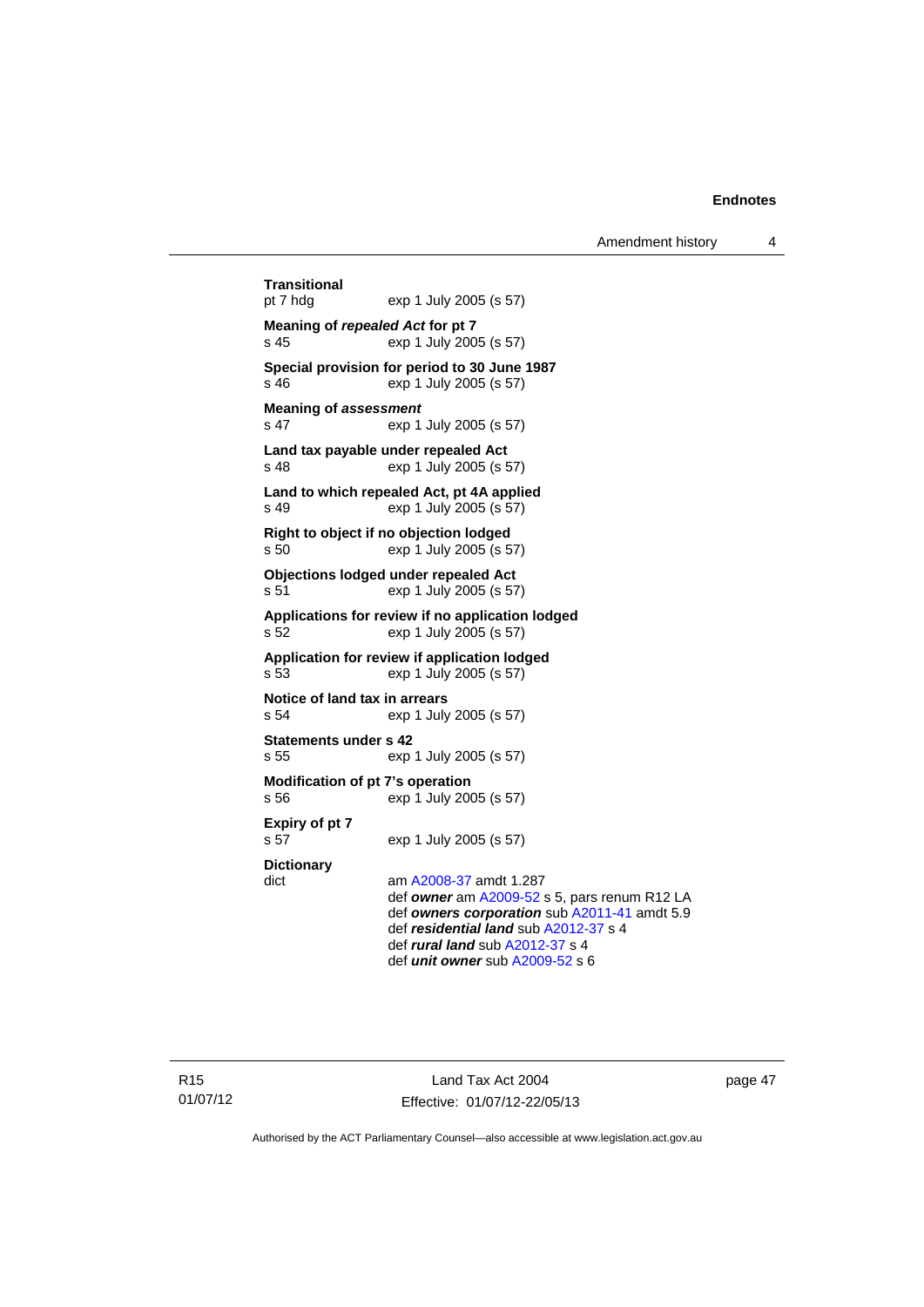<span id="page-53-0"></span>5 Earlier republications

### **5 Earlier republications**

Some earlier republications were not numbered. The number in column 1 refers to the publication order.

Since 12 September 2001 every authorised republication has been published in electronic pdf format on the ACT legislation register. A selection of authorised republications have also been published in printed format. These republications are marked with an asterisk (\*) in column 1. Electronic and printed versions of an authorised republication are identical.

| <b>Republication</b><br>No and date | <b>Effective</b>            | Last<br>amendment<br>made by | <b>Republication</b><br>for |
|-------------------------------------|-----------------------------|------------------------------|-----------------------------|
| R <sub>1</sub><br>1 July 2004       | 1 July 2004-<br>1 June 2005 | not amended                  | new Act                     |
| R <sub>2</sub>                      | 2 June 2005-                | A2005-20                     | amendments by               |
| 2 June 2005                         | 28 June 2005                |                              | A2005-20                    |
| R <sub>3</sub>                      | 29 June 2005-               | A2005-29                     | amendments by               |
| 29 June 2005                        | 1 July 2005                 |                              | A2005-29                    |
| R4<br>2 July 2005                   | 2 July 2005-<br>17 May 2006 | A2005-29                     | commenced expiry            |
| R <sub>5</sub>                      | 18 May 2006-                | A2006-19                     | amendments by               |
| 18 May 2006                         | 14 June 2007                |                              | A2006-19                    |
| R <sub>6</sub>                      | 15 June 2007-               | A2007-20                     | amendments by               |
| 15 June 2007                        | 19 June 2007                |                              | A2007-20                    |
| R7                                  | 20 June 2007-               | A2007-21                     | amendments by               |
| 20 June 2007                        | 2 Oct 2007                  |                              | A2007-21                    |
| R <sub>8</sub>                      | 3 Oct 2007-                 | A2007-29                     | amendments by               |
| 3 Oct 2007                          | 9 Nov 2007                  |                              | A2007-29                    |
| R <sub>9</sub>                      | 10 Nov 2007-                | A2007-29                     | amendments by               |
| 10 Nov 2007                         | 30 June 2008                |                              | A2007-8                     |
| R <sub>10</sub>                     | 1 July 2008-                | A2008-16                     | amendments by               |
| 1 July 2008                         | 1 Feb 2009                  |                              | A2008-16                    |
| R <sub>11</sub>                     | 2 Feb 2009-                 | A2008-37                     | amendments by               |
| 2 Feb 2009                          | 31 Dec 2009                 |                              | A2008-37                    |
| R <sub>12</sub> *                   | 1 Jan 2010-                 | A2009-52                     | amendments by               |
| 1 Jan 2010                          | 1 Sept 2011                 |                              | A2009-52                    |

page 48 Land Tax Act 2004 Effective: 01/07/12-22/05/13

R15 01/07/12